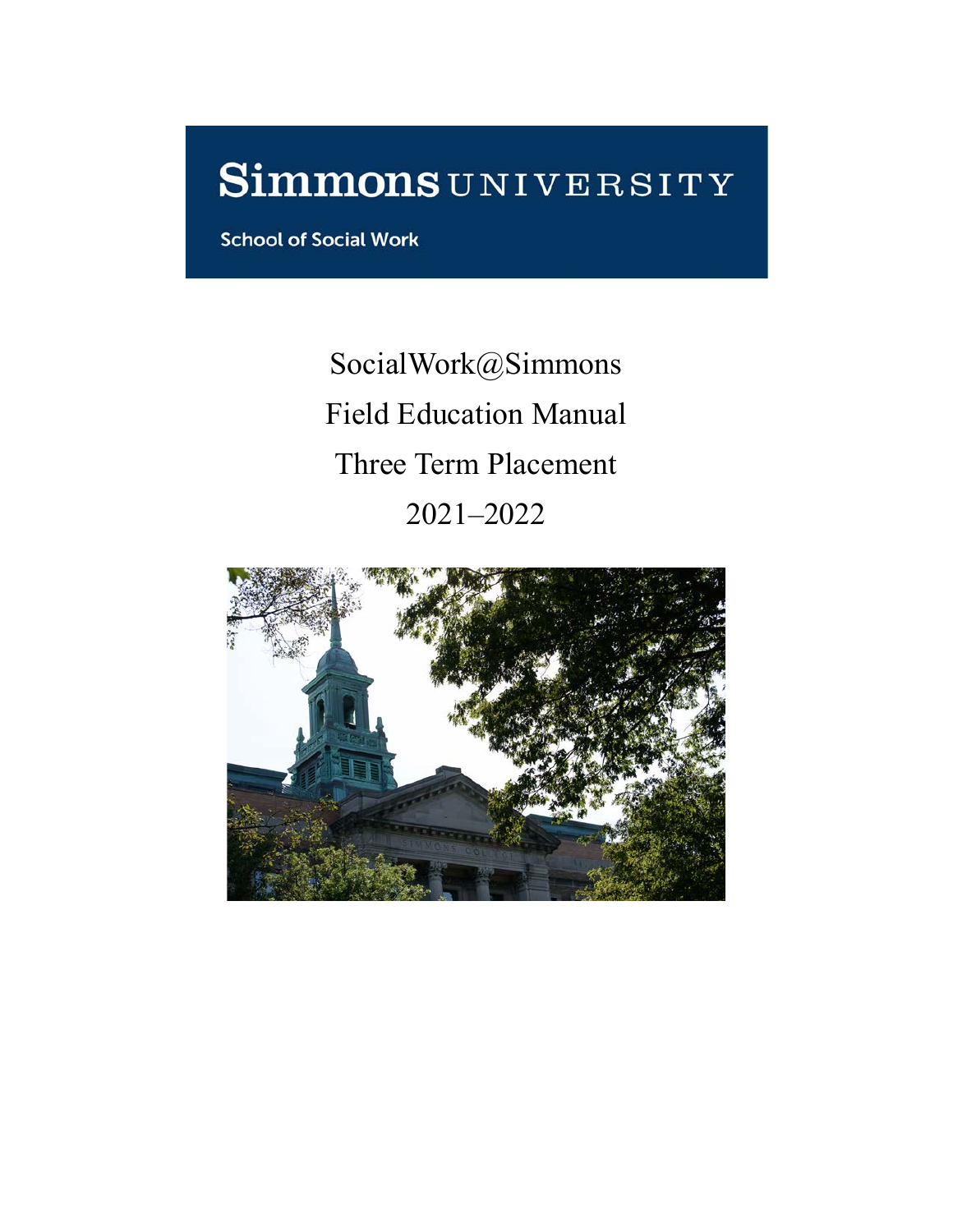| <b>FORWARD</b>                                                | $\overline{7}$ |
|---------------------------------------------------------------|----------------|
| <b>MSW PROGRAM</b>                                            |                |
| MISSION OF THE MSW PROGRAM                                    | 8              |
| <b>MSW PROGRAM GOALS</b>                                      | 8              |
| DEFINITION OF CLINICAL SOCIAL WORK PRACTICE                   | 9              |
| <b>GUIDING PRINCIPLES FOR FIELD EDUCATION</b>                 | 9              |
| <b>CODE OF ETHICS</b>                                         | 9              |
| Dual Relationships and Conflict of Interest                   | 9              |
| STANDARDS FOR PROFESSIONAL PRACTICE EDUCATION*                | 9              |
| Introduction                                                  | 9              |
| Professional Standards                                        | 11             |
| SIMMONS UNIVERSITY POLICY ON VALUING DIVERSITY                | 13             |
| STATEMENT OF SOLIDARITY FOR RACIAL JUSTICE                    | 14             |
| <b>FIELD ADVISORY BOARD</b>                                   | 15             |
| FIELD EDUCATION OVERVIEW                                      | 15             |
| <b>CRITERIA FOR ADMISSIONS TO FIELD EDUCATION</b>             | 16             |
| <b>GENERALIST PRACTICE FIELD PLACEMENT</b>                    | 17             |
| SPECIALIZED PRACTICE FIELD PLACEMENT                          | 17             |
| <b>FIELD EDUCATION SCHEDULES</b>                              | 18             |
| Absences                                                      | 18             |
| Conferences                                                   | 18             |
| Religious Holidays                                            | 19             |
| <b>SAFETY POLICIES</b>                                        | 19             |
| Policy                                                        | 19             |
| Procedures                                                    | 20             |
| Safety Guidelines for Students in the Field                   | 20             |
| <b>Agency Protocol</b>                                        | 20             |
| Security of Belongings                                        | 20             |
| Safety Issues Related to Working with Clients                 | 20             |
| Safety Guidelines for Office Meetings                         | 21             |
| Safety Guidelines for Travel by Car                           | 21             |
| Safety Guidelines for Travel by Foot or Public Transportation | 21             |
| Safety Guidelines for Home Visits                             | 21             |
| <b>Health Safety</b>                                          | 22             |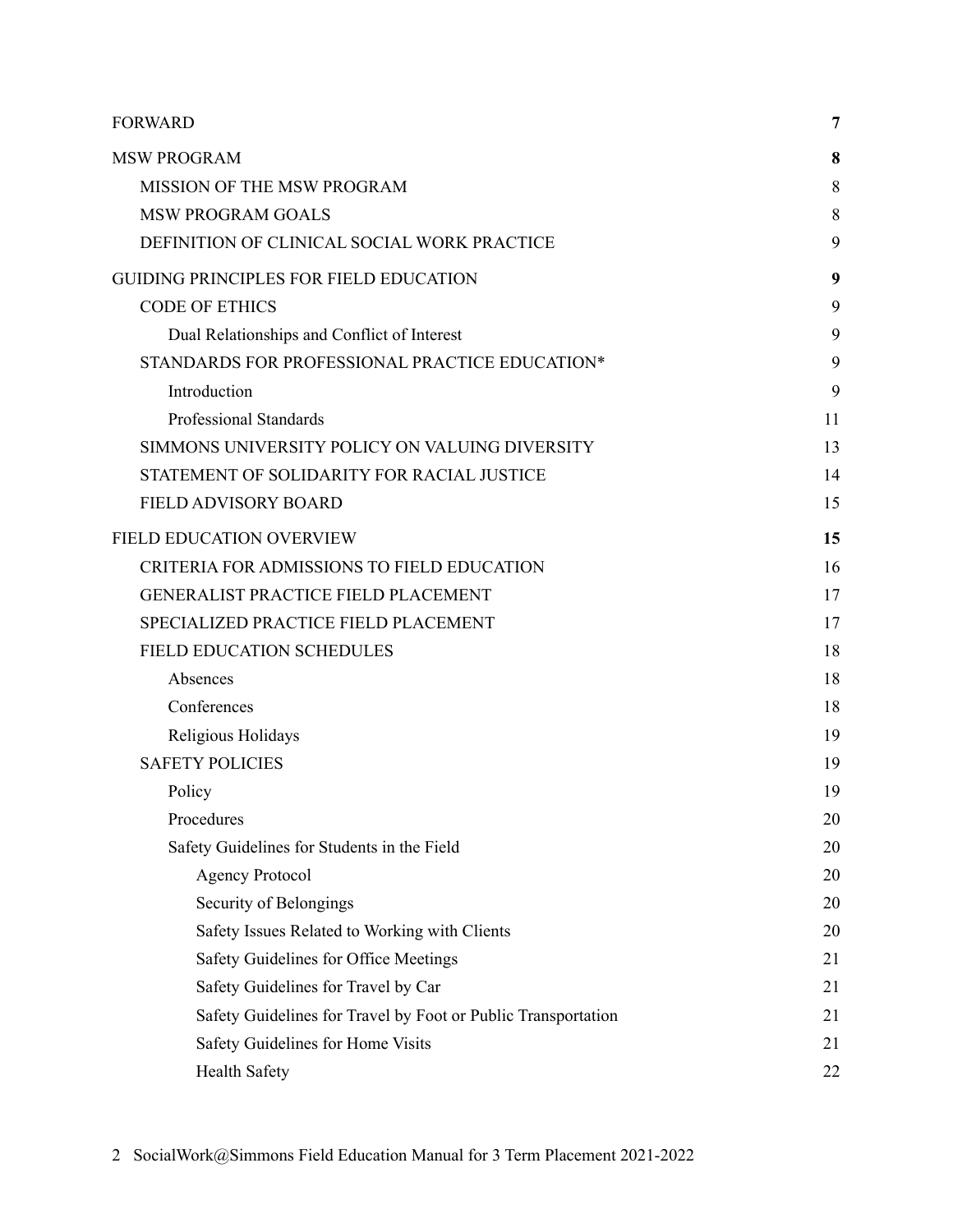| Post-Incident Protocol                                                                             | 22 |
|----------------------------------------------------------------------------------------------------|----|
| Policy Regarding Intern Use of Vehicles for Agency Business                                        | 22 |
| Responsibilities of the School of Social Work Field Education Department                           | 22 |
| Responsibilities of Field Placement Agencies                                                       | 22 |
| Responsibilities of Student                                                                        | 23 |
| <b>SOCIAL MEDIA GUIDELINES</b>                                                                     | 23 |
| Professional vs. Personal Use of Social Media                                                      | 23 |
| Dual and Multiple Relationships                                                                    | 24 |
| Privacy Settings and Interpersonal Interaction via Social Media                                    | 24 |
| Maintaining Confidentiality and Privacy                                                            | 24 |
| <b>Respect Time and Property</b>                                                                   | 24 |
| Be Accurate and Authentic                                                                          | 25 |
| Think Before You Post                                                                              | 25 |
| Do No Harm                                                                                         | 25 |
| FIELD PLACEMENT SELECTION AND AGENCY RESPONSIBILITIES: POLICIES, PROCEDURES<br><b>AND CRITERIA</b> | 25 |
| RESPONSIBILITIES OF THE AGENCY TO THE SCHOOL AND FIELD PLACEMENT SITE<br><b>CRITERIA</b>           | 26 |
| Criteria for Selection of Field Instructors                                                        | 28 |
| EVALUATION OF FIELD PLACEMENT EFFECTIVENESS POLICIES, PROCEDURES AND<br><b>CRITERIA</b>            | 29 |
| MONITORING STUDENTS: POLICIES, PROCEDURES AND CRITERIA                                             | 30 |
| RESPONSIBILITIES OF THE SCHOOL OF SOCIAL WORK TO THE AFFILIATED AGENCY 31                          |    |
| RESPONSIBILITIES OF THE STUDENT TO THE AFFILIATED AGENCY                                           | 32 |
| Health Insurance                                                                                   | 32 |
| <b>Background Checks</b>                                                                           | 32 |
| <b>Field Instruction</b>                                                                           | 32 |
| Record Keeping                                                                                     | 32 |
| Confidentiality                                                                                    | 33 |
| Other Student Responsibilities and Rights                                                          | 33 |
| PLACEMENT PROCESS: POLICIES, PROCEDURES AND CRITERIA                                               | 33 |
| <b>PLACEMENT FORMS</b>                                                                             | 33 |
| TRAVEL DISTANCE POLICY                                                                             | 34 |
| <b>INTERVIEWS</b>                                                                                  | 34 |
| <b>ON-TIME PLACEMENT</b>                                                                           | 34 |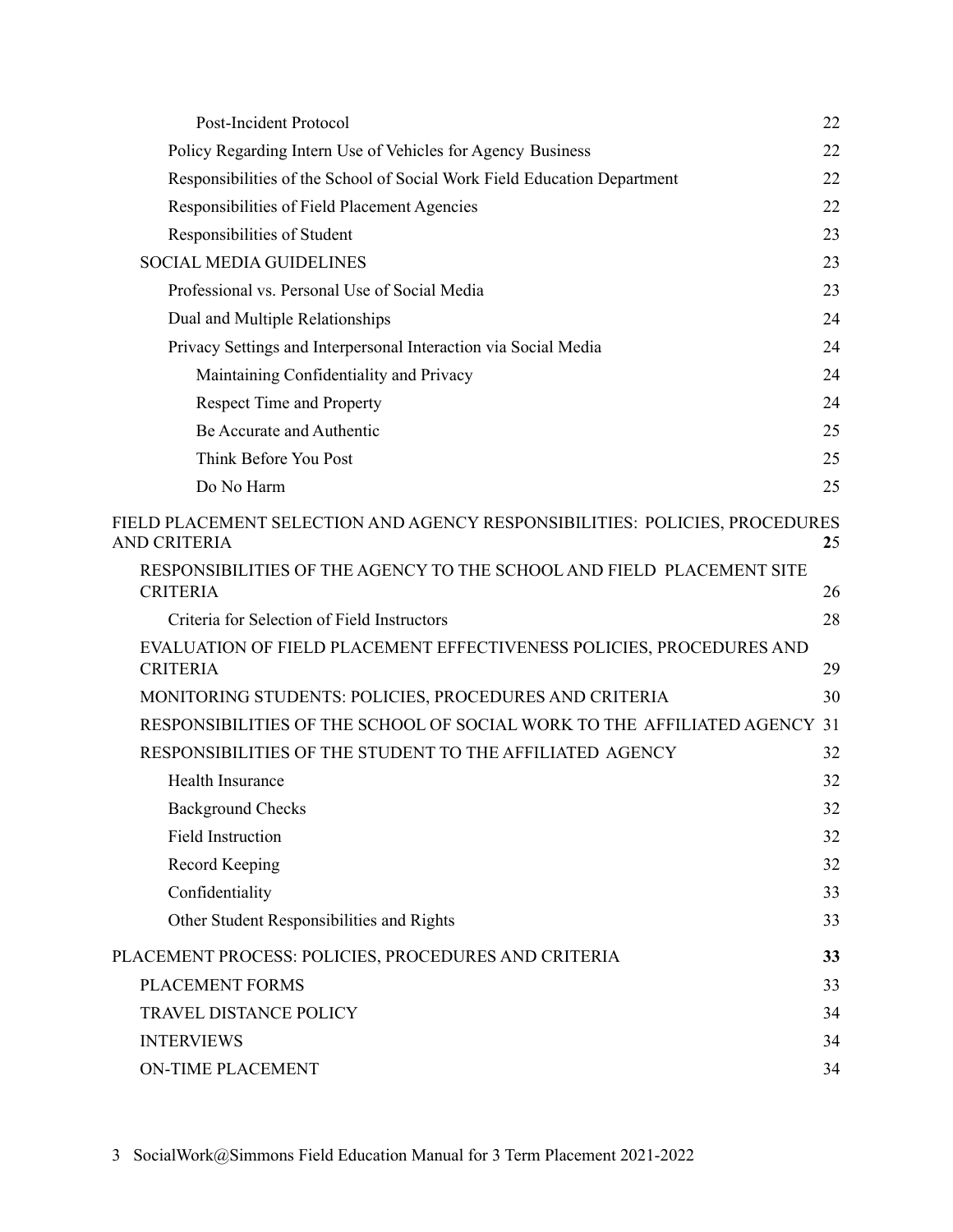| PLACEMENT NOTIFICATION                                                                                | 34 |
|-------------------------------------------------------------------------------------------------------|----|
| FIELD PLACEMENT AGENCY ASSIGNMENT                                                                     | 35 |
| <b>SCHEDULING POLICY</b>                                                                              | 35 |
| <b>RELOCATION POLICY</b>                                                                              | 35 |
| REFERRAL POLICY                                                                                       | 35 |
| MASSACHUSETTS REFERRAL POLICY                                                                         | 36 |
| <b>INTERNATIONAL POLICY</b>                                                                           | 36 |
| FIELD PRACTICUM IN THE STUDENT'S PLACE OF EMPLOYMENT                                                  | 36 |
| FAILURE TO SECURE A FIELD PLACEMENT                                                                   | 37 |
| STUDENT LEARNING IN THE FIELD: FRAMEWORKS AND CURRICULUM                                              | 37 |
| <b>CSWE COMPETENCIES</b>                                                                              | 37 |
| <b>GENERALIST YEAR COMPETENCIES AND OBSERVABLE BEHAVIORS</b>                                          | 38 |
| Competency 1: Demonstrate Ethical and Professional Behavior                                           | 38 |
| Competency 2: Engage Diversity and Difference in Practice                                             | 38 |
| Competency 3: Advance Human Rights and Social, Economic, and Environmental Justice                    | 39 |
| Competency 4: Engage in Practice-informed Research and Research-informed Practice                     | 39 |
| Competency 5: Engage in Policy Practice                                                               | 39 |
| Competency 6: Engage with Individuals, Families, Groups, Organizations, and Communities               | 40 |
| Competency 7: Assess Individuals, Families, Groups, Organizations, and Communities                    | 40 |
| Competency 8: Intervene with Individuals, Families, Groups, Organizations, and Communities 41         |    |
| Competency 9: Evaluate Practice with Individuals, Families, Groups, Organizations, and<br>Communities | 41 |
| SPECIALIZED TERM COMPETENCIES AND OBSERVABLE BEHAVIORS                                                | 41 |
| Competency 1: Demonstrate Ethical and Professional Behavior                                           | 41 |
| Competency 2: Engage Diversity and Difference in Practice                                             | 42 |
| Competency 3: Advance Human Rights and Social, Economic and Environmental Justice                     | 42 |
| Competency 4: Engage in Practice-informed Research and Research-informed Practice                     | 43 |
| Competency 5: Engage in Policy Practice                                                               | 43 |
| Competency 6: Engage with Individuals, Families, Groups, Organizations and Communities                | 44 |
| Competency 7: Assess Individuals, Families, Groups, Organizations and Communities                     | 44 |
| Competency 8: Intervene with Individuals, Families, Groups, Organizations and Communities             | 45 |
| Competency 9: Evaluate Practice with Individuals, Families, Groups, Organization and                  |    |
| Communities                                                                                           | 46 |
| ADDITIONAL COMPONENTS OF THE FIELD CURRICULUM                                                         | 46 |
| Field Syllabus                                                                                        | 46 |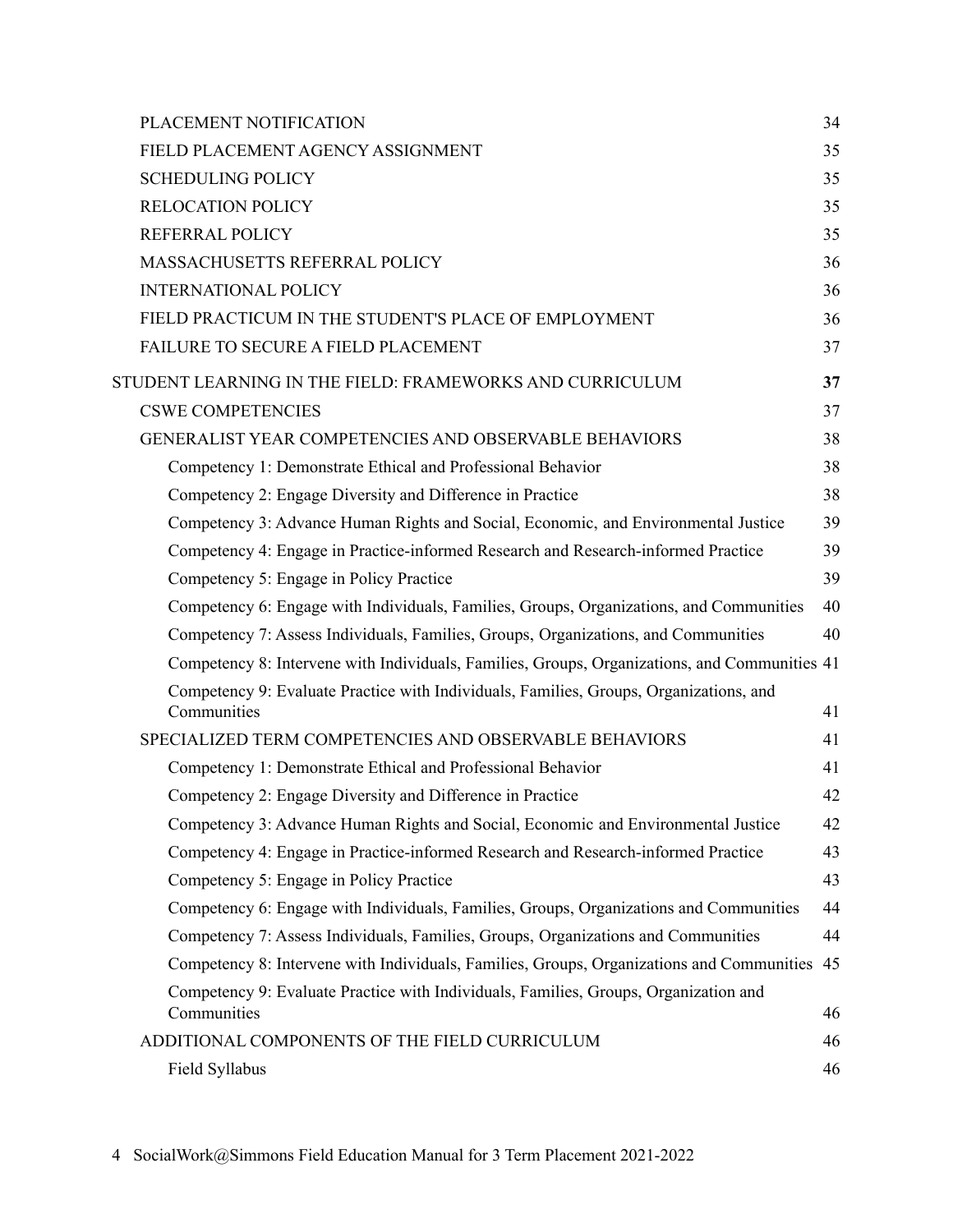| The Field Education Lab                                                              | 47 |
|--------------------------------------------------------------------------------------|----|
| The Agency-Based Placement                                                           | 47 |
| The Learning Plan and Evaluation                                                     | 47 |
| Process Recordings and Field Assignments                                             | 48 |
| <b>Field Instruction</b>                                                             | 48 |
| Direct Practice Experience and Other Agency Assignments                              | 49 |
| In person contact with clients                                                       | 49 |
| Larger Systems Learning                                                              | 49 |
| <b>Student Evaluation of Practice</b>                                                | 50 |
| EVALUATION OF STUDENT LEARNING: POLICIES, PROCEDURES AND CRITERIA                    | 50 |
| <b>GRADES IN FIELD PLACEMENT</b>                                                     | 51 |
| The Agency-Based Placement                                                           | 51 |
| Consequences of Marginal Pass or Fail in Field Placement                             | 52 |
| WITHDRAWAL FROM THE FIELD PLACEMENT                                                  | 52 |
| PROBLEM RESOLUTION IN THE FIELD PLACEMENT                                            | 53 |
| PROBLEMS IN THE FIELD PLACEMENT                                                      | 53 |
| STUDENT PROBLEMS IN THE FIELD PLACEMENT                                              | 53 |
| <b>LEVEL 2 REVIEWS</b>                                                               | 53 |
| TERMINATION OF THE FIELD PLACEMENT                                                   | 54 |
| STUDENT GUIDELINES FOR A CHANGE IN FIELD PLACEMENT                                   | 54 |
| LEAVE OF ABSENCE FROM FIELD PLACEMENT                                                | 55 |
| FIELD AND ACADEMIC ADVISING                                                          | 55 |
| <b>ROLE OF THE FIELD LIAISON</b>                                                     | 56 |
| FIELD PLACEMENT TEAM                                                                 | 56 |
| <b>ACADEMIC ADVISORS</b>                                                             | 56 |
| STUDENTS WITH DISABILITIES/REQUESTS FOR ACCOMMODATIONS                               | 57 |
| NOTICE OF NONDISCRIMINATION                                                          | 57 |
| Simmons Title IX Sexual Harassment Policy for Students, Faculty, Staff, and Visitors | 58 |
| <b>Reporting Sexual Misconduct</b>                                                   | 58 |
| <b>Students Reporting Discrimination or Retaliation</b>                              | 59 |
| Reporting a web/online accessibility barrier                                         | 59 |
| For Advice on Whom to Contact about a Concern or Incident                            | 59 |
| GENDER-BASED MISCONDUCT POLICY                                                       | 59 |
| STUDENT PROFESSIONAL LIABILITY INSURANCE                                             | 59 |

5 SocialWork@Simmons Field Education Manual for 3 Term Placement 2021-2022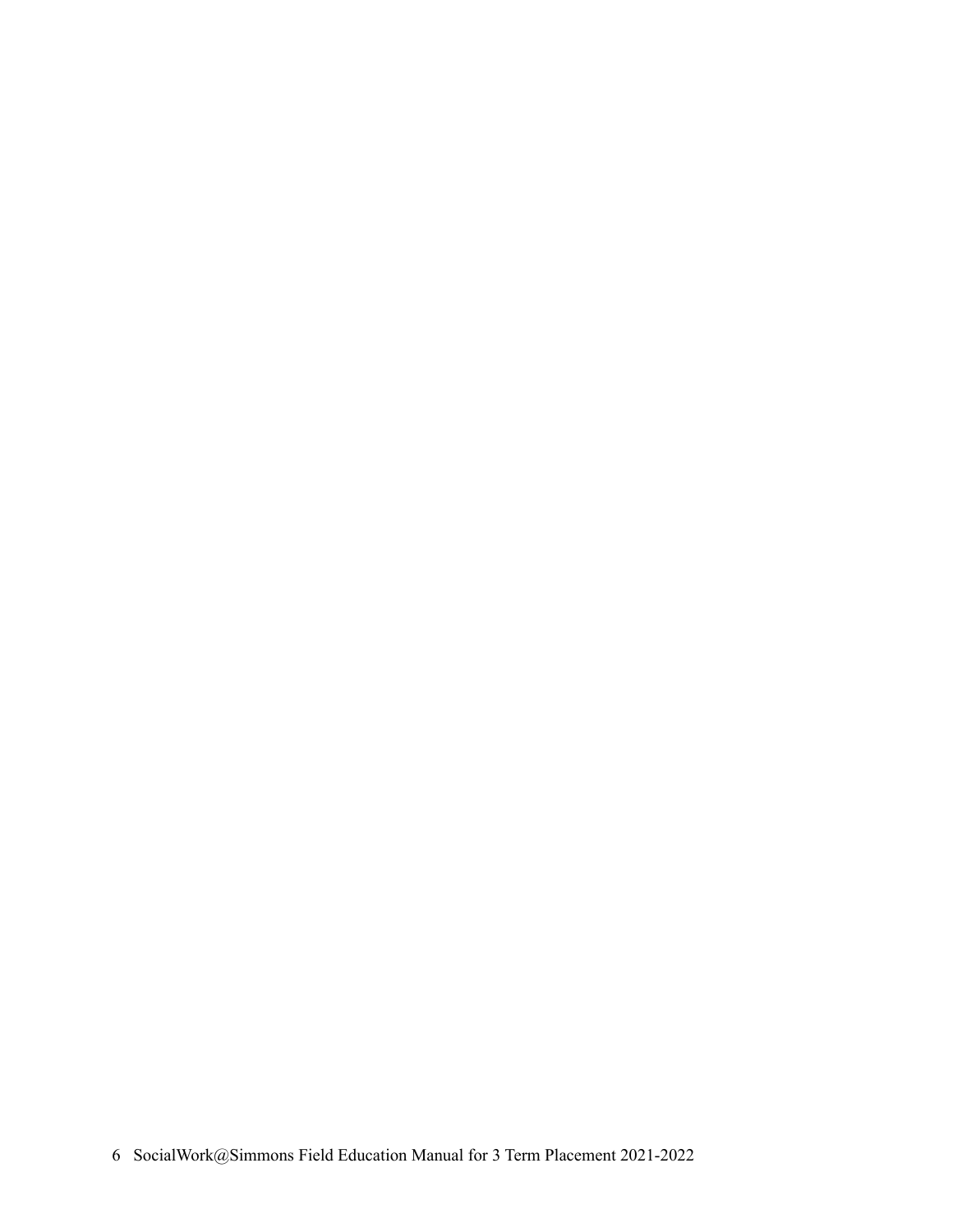## <span id="page-6-0"></span>**FORWARD**

 This manual has been prepared for students, field instructors, agency training directors, and faculty as a guide to field curriculum, policies and procedures. It is intended to give comprehensive information about the various roles and expectations of all parties in the School and agency partnership.

 We encourage you to examine the contents of the manual. The Director of Field Education or your faculty field liaison will answer any questions you may have. We value the suggestions of our students and affiliated clinical instructors, and welcome any input you may have.

 The administration and faculty appreciate the ongoing commitment and investment of our affiliated training centers. We are grateful to all who participate in the field practicum component of the curriculum, enabling and enhancing the integration of theory, social work practice, and professional development.



Flana Rauler

 Elana Premack Sandler Director of Field Education, Online MSW Simmons University School of Social Work

 **Updates to the Field Manual regarding policy and procedure changes are made biannually. Interim changes will be posted in Foundations on the LMS.**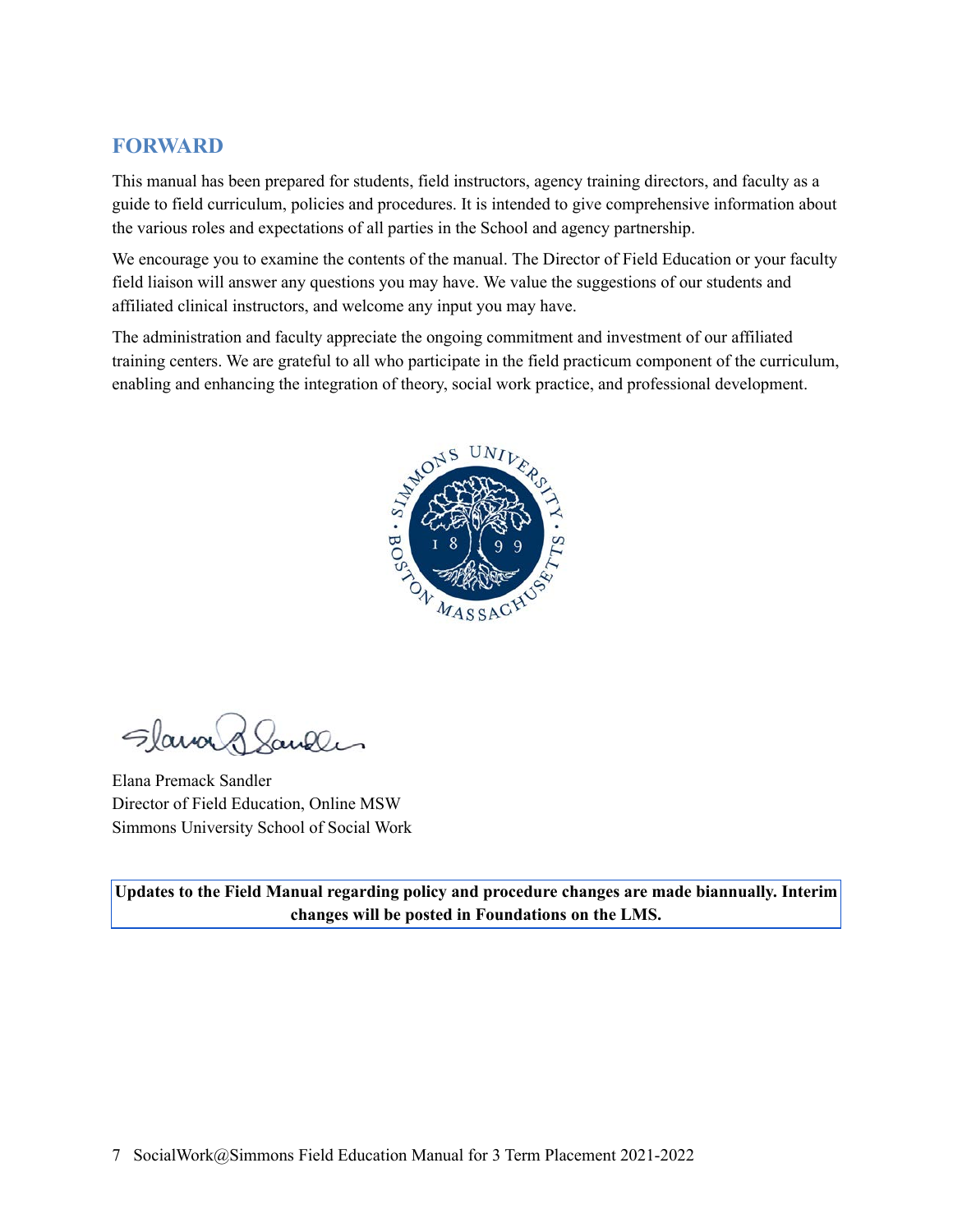## <span id="page-7-0"></span>**MSW PROGRAM**

 The Simmons University School of Social Work Master's Degree program prepares individuals for practice in the profession of social work with particular competence in clinical social work practice. The curriculum emphasizes the profession's dual focus on the individual and the environment. Students are expected to learn theory and practice skills to serve clients at all levels of social work practice (individuals, families, groups, organizations, and communities in the context of the political, economic, and social systems.

## <span id="page-7-1"></span> **MISSION OF THE MSW PROGRAM**

 The mission of the MSW program is to prepare masters level professional practitioners with skills for clinical social work practice in a complex, multicultural world using knowledge based on evidence-informed and field-informed practice, in which clinical practice is defined, in part, as a disciplined process for collaboration, in service of social, emotional and behavioral change for individuals, groups, families, organizations and communities. This educational experience, consistent with the history and philosophy of the social work profession, is grounded in a values perspective that emphasizes client strengths, actively opposes all forms of oppression and supports social, economic and environmental justice. The curriculum is designed to help students develop competence, critical thinking and the ability to attend to clients' presenting concerns and build on their strengths, as well as cultural responsiveness and self-awareness.

#### <span id="page-7-2"></span>**MSW PROGRAM GOALS**

 Students learn multiple social work roles and skills necessary to be effective within evolving fields of practice. Graduates will be able to work with a variety of populations and social issues, using a broad and flexible array of evidence-informed interventions at an advanced level. They will have the ability to work with individuals, families, groups and communities to facilitate development and change in the service of social, economic and environmental justice. Graduates will be prepared to practice with an appreciation for the dignity and worth of the person and the importance of human relationships; with a sense of integrity and a commitment to supporting human rights and actively opposing structures and practices that oppress and marginalize individuals, groups and communities. The MSW program goals are directly linked to our mission statement.

- 1. Provide high quality education for generalist practice and a concentration in clinical social work.
- 2. Create and sustain a learning environment that encourages critical thinking and problem-solving, promotes cultural responsiveness and self-awareness, and values the contributions of all stakeholders to the educational experience.
- 3. Enact a program culture that creates and sustains a learning environment in which we critically self-reflect on issues of human rights, race, gender identity, sexual orientation, age, disability, ethnicity, class, national origin, immigration status, religion, the intersection among these factors and the roles they play in education and the practice of social work.
- 4. Infuse all activities of the MSW program including the implicit and explicit curricula, with the values and ethics of the social work profession.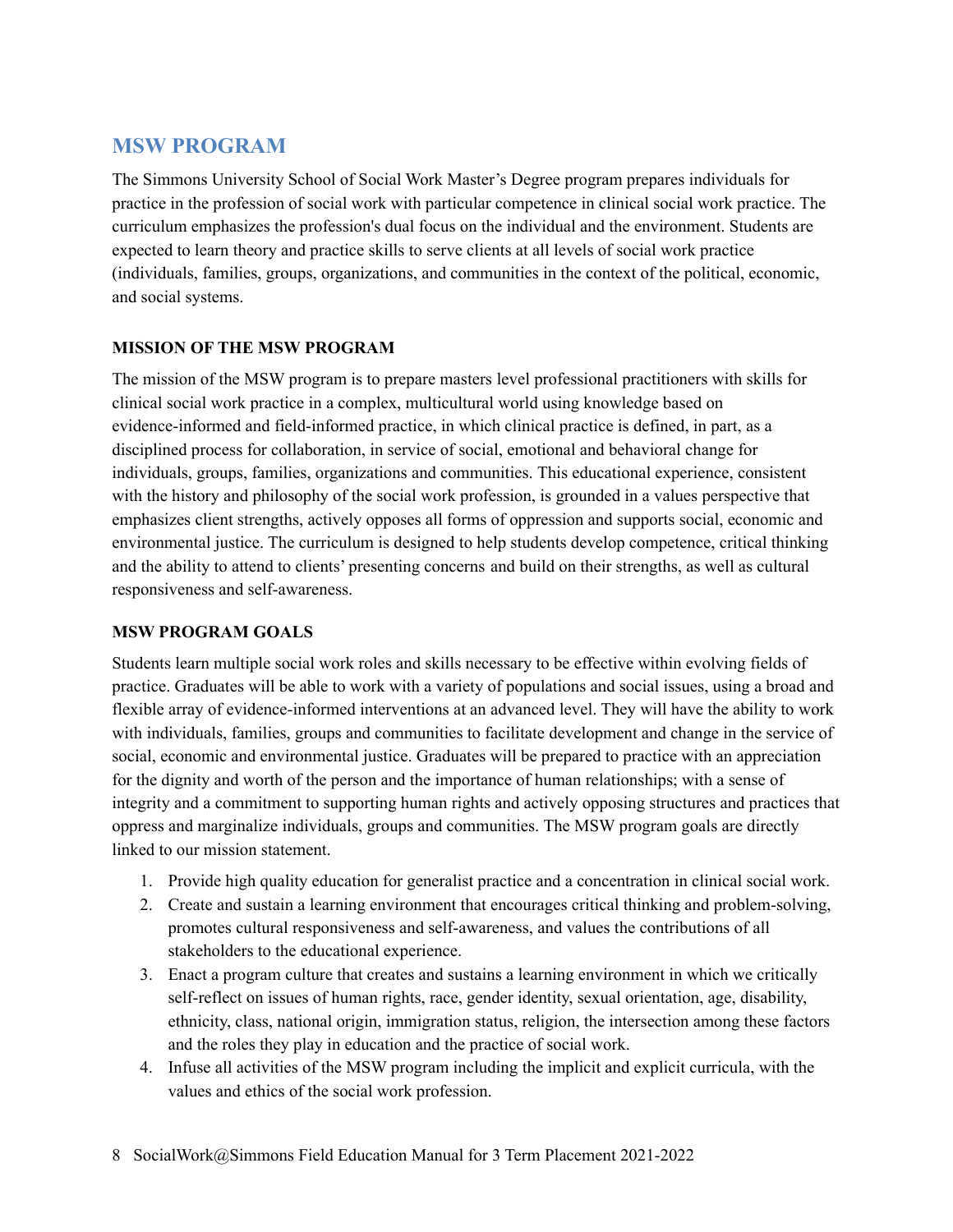- 5. Prepare students for competent ethical practice in a complex, multicultural world and a rapidly changing global environment.
- 6. Promote the development of professional knowledge and skills and accountability through the use of evidence-informed practice and a commitment to lifelong learning.

## <span id="page-8-0"></span> **DEFINITION OF CLINICAL SOCIAL WORK PRACTICE**

 A disciplined process for collaboration in-service of social, emotional, and behavioral change for individuals, groups, families, organizations, and communities, clinical social work draws on knowledge of human development, relational and group process, cultural learning, and social policies and practices. It employs evidence-informed methods that facilitate change through dialogue and collective action. It is grounded in a history of commitment to social justice and guided by a professional code of ethics.

# <span id="page-8-1"></span> **GUIDING PRINCIPLES FOR FIELD EDUCATION**

## <span id="page-8-2"></span> **CODE OF ETHICS**

 The School supports the National Association of Social Workers' Code of ethics and expects students, faculty, and field instructors to abide by its provisions. A copy of the code is on reserve in the Simmons Social Work Library and on the NASW website:

<https://www.socialworkers.org/About/Ethics/Code-of-Ethics/Code-of-Ethics-English>.

#### <span id="page-8-3"></span> *Dual Relationships and Conflict of Interest*

 As noted in the revised NASW Code of Ethics, field instructors and field liaisons should not work with any student with whom they have a dual relationship. Dual relationships occur when the student and field instructor have or initiate an additional relationship, for example, a close social or intimate relationship, therapist-client relationship, or business involvement. Likewise, social work students should not work with clients with whom they have a dual relationship.

If in any aspect of field education, the potential of a dual relationship exists, the student or field instructor should notify the field liaison or the Director of Field Education. All involved parties will  *participate in efforts to resolve the issue or make other arrangements.*

## <span id="page-8-4"></span> **STANDARDS FOR PROFESSIONAL PRACTICE EDUCATION\***

#### <span id="page-8-5"></span>*Introduction*

 These standards are presented in a social work framework that values diversity of perspective and experience, understands there is diversity between and within cultures, and respects difference. Achieving professionalism in social work requires a commitment to and demonstration of the values of the social work profession.

 The Simmons School of Social Work (SSW) is committed to preparing its graduates to be highly competent and ethical social work practitioners. Faculty make a commitment to provide students with a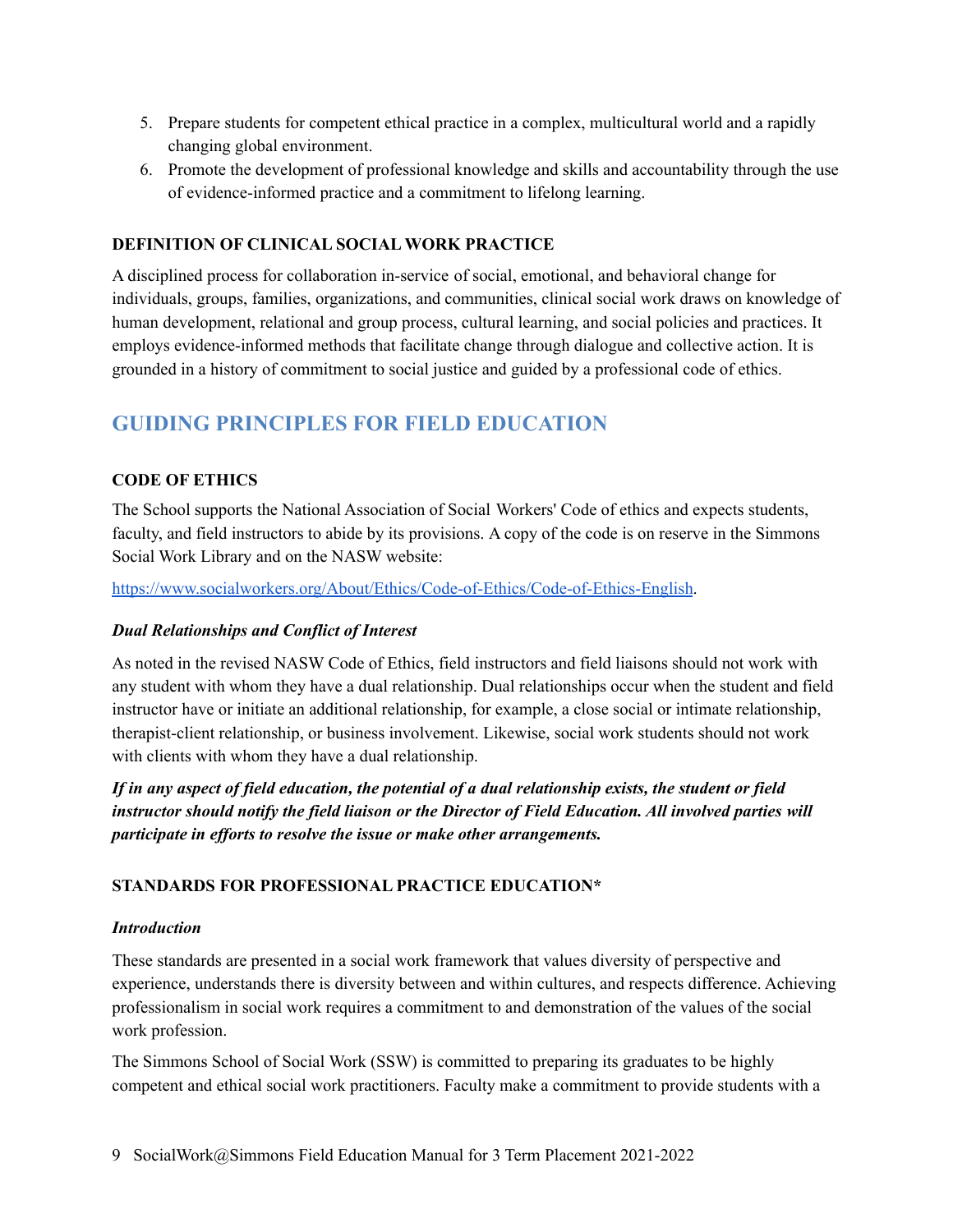curriculum that supports their educational and professional development and that assists them in adherence to these standards. Additionally, the SSW is mandated by the Council on Social Work Education (CSWE) to promote and evaluate professional development for students in Social Work programs (BSW, MSW). Likewise, the SSW is responsible to the community at large for graduating knowledgeable, ethical, and skilled social work professionals whose practice reflects the competencies, skills, and values of the social work profession.

This document outlines eight professional performance standards:

- 1. Self-Awareness
- 2. Communication
- 3. Electronic Communication
- 4. Openness and Willingness to Learn
- 5. Physical and Cognitive Ability
- 6. Emotional Stability and Stress Management
- 7. Professional Values and Ethics
- 8. Respect for Diversity and Social Justice

 Each professional standard is accompanied by descriptions of behavioral expectations. Students must satisfy the professional standards to enroll in, progress through, and graduate from the SSW.

 Specifically, students are expected to act in a manner that is consistent with the values, ethics, and conduct required for professional social work practice in the classroom, in field placements, and in the broader school community. Becoming a professional is a gradual process; as a result, the SSW faculty, field instructors, and administrators will continually assess students in accordance with these standards, which constitute the criteria for professional performance.

 In addition to the standards outlined in this document, SSW students are expected to abide by the *NASW Code of Ethics (NASW, 2017)*, the Simmons [University](http://www.simmons.edu/code-of-conduct) Student Code of Conduct, and the policies outlined in the Field Education Manual, the SSW Student Handbook and in the Simmons University Handbook. Procedures for addressing a violation of the Standards for Professional Practice or any of the ethics, codes, or policies identified above are outlined in the SSW Student Handbook and the **[Simmons](http://www.simmons.edu/code-of-conduct)**  [University](http://www.simmons.edu/code-of-conduct) Student Code of Conduct. The ultimate goal of the SSW Standards for Professional Practice is to help you have a successful experience at the SSW and to be prepared for post-graduate practice. This document does not include the complete NASW Code of Ethics or the CSWE Educational Policies, however it highlights particular ethics and competencies to serve as a framework for professional and ethical behaviors to abide by while a student at the SSW. As a SSW student, you will be informed of the Standards for Professional Practice at the time of application to the SSW and in the foundations course. The standards are on the SSW web site and also in the SSW Student Handbook. Additionally, students and field instructors are expected to read and sign in agreement of the Standards on the student's learning plan.

 To participate in a degree program, you are expected to satisfy program requirements, including these Professional Standards, with or without accommodations. If you seek reasonable accommodations for disabilities, you must contact the Simmons Office of Accessibility Services. This office will determine your eligibility for accommodations and recommend accommodations and/or services.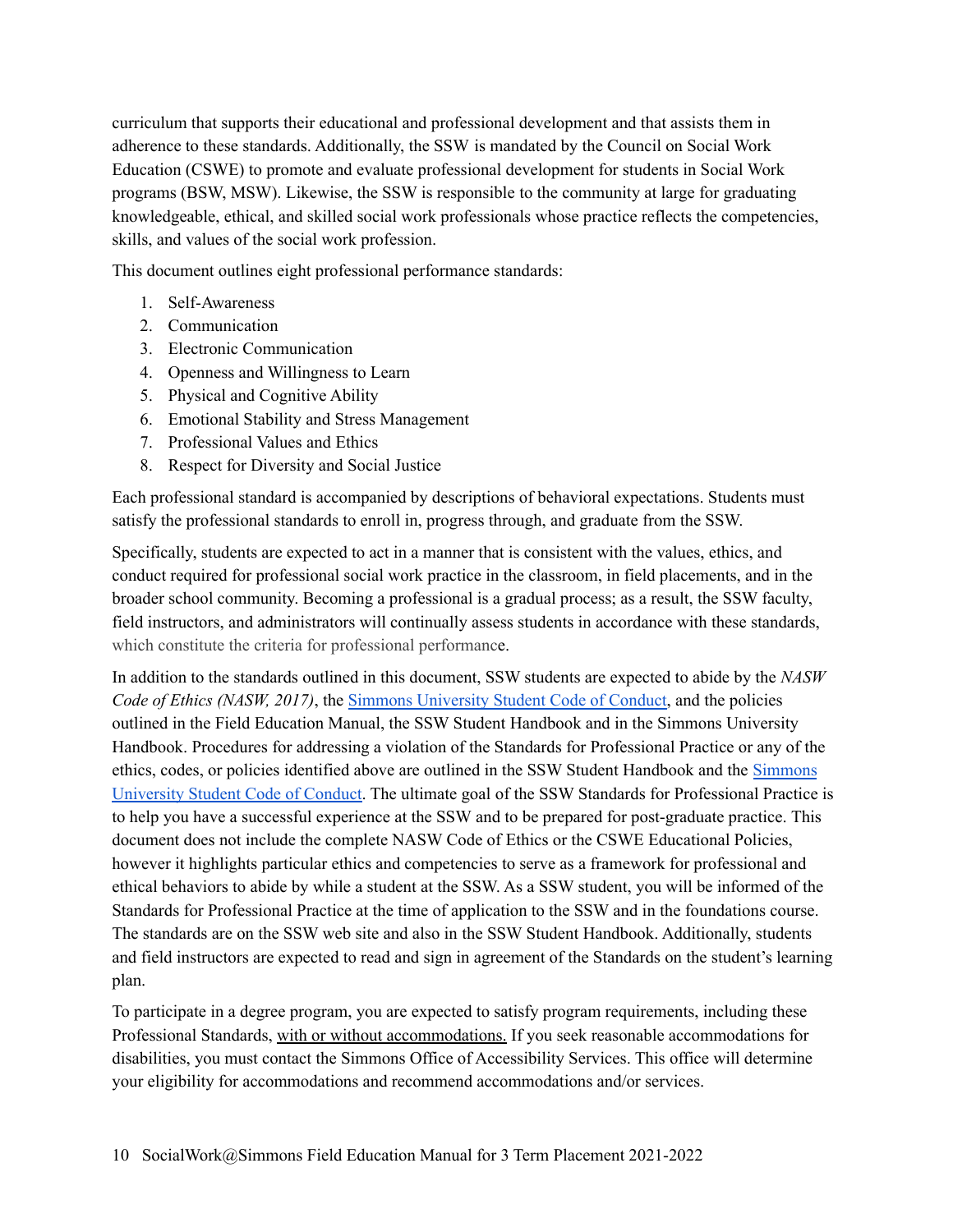#### <span id="page-10-0"></span>*Professional Standards*

#### 1. **Self-Awareness**

Expectations to meet the standard:

- a. Accurately assess your own strengths and limitations and display a willingness to examine and change behaviors that interfere with your work in field placement, in the classroom, on campus, and in the larger community
- b. Actively examine your own biases
- c. Seek supervision and use constructive feedback to inform practice
- d. Take responsibility for your own actions and consider the impact of these actions on others
- e. Demonstrate a willingness to examine and assess the relationship between your own personal values/socialization and their alignment with expected professional ethics
- f. Reconcile conflicts between your personal values and those of the profession, as required  by the *NASW Code of Ethics*

#### **2. Communication**

Expectations to meet the standard:

- a. Express ideas, thoughts, and feelings clearly in the classroom and in field placement
- b. In written work, communicate clearly and at a level that reflects the academic standards of SSW programs
- c. Demonstrate a willingness and ability to actively listen to others with objectivity and openness
- d. Communicate responsibly and respectfully, with speech that is free of bias, discriminatory language, or stereotyping in all interactions with colleagues, faculty, field instructors, staff, and clients
- e. Advocate for yourself in an ethical, direct, respectful, and responsible manner using SSW agency-specific channels for conflict management

#### 3. **Electronic Communication and Use of Social Media**

Expectations to meet the standard:

- a. Demonstrate respect for the privacy of your clients; refrain from gathering information about clients from online sources without the client's consent (i.e., googling client history, accessing client social media); photographing clients; or publishing client information on social media
- b. Communicate about and with colleagues and peers with respect and accuracy, avoiding cyberbullying, harassment, or making derogatory or defamatory comments, or disclosing personal information without consent
- c. Follow relevant laws, field education agency policy, NASW Code of Ethics (1.07) pertaining to social media and in use of technology in all aspects of service delivery
- d. Maintain awareness of how personal communications using social media could affect professional relationships with clients, colleagues, and agencies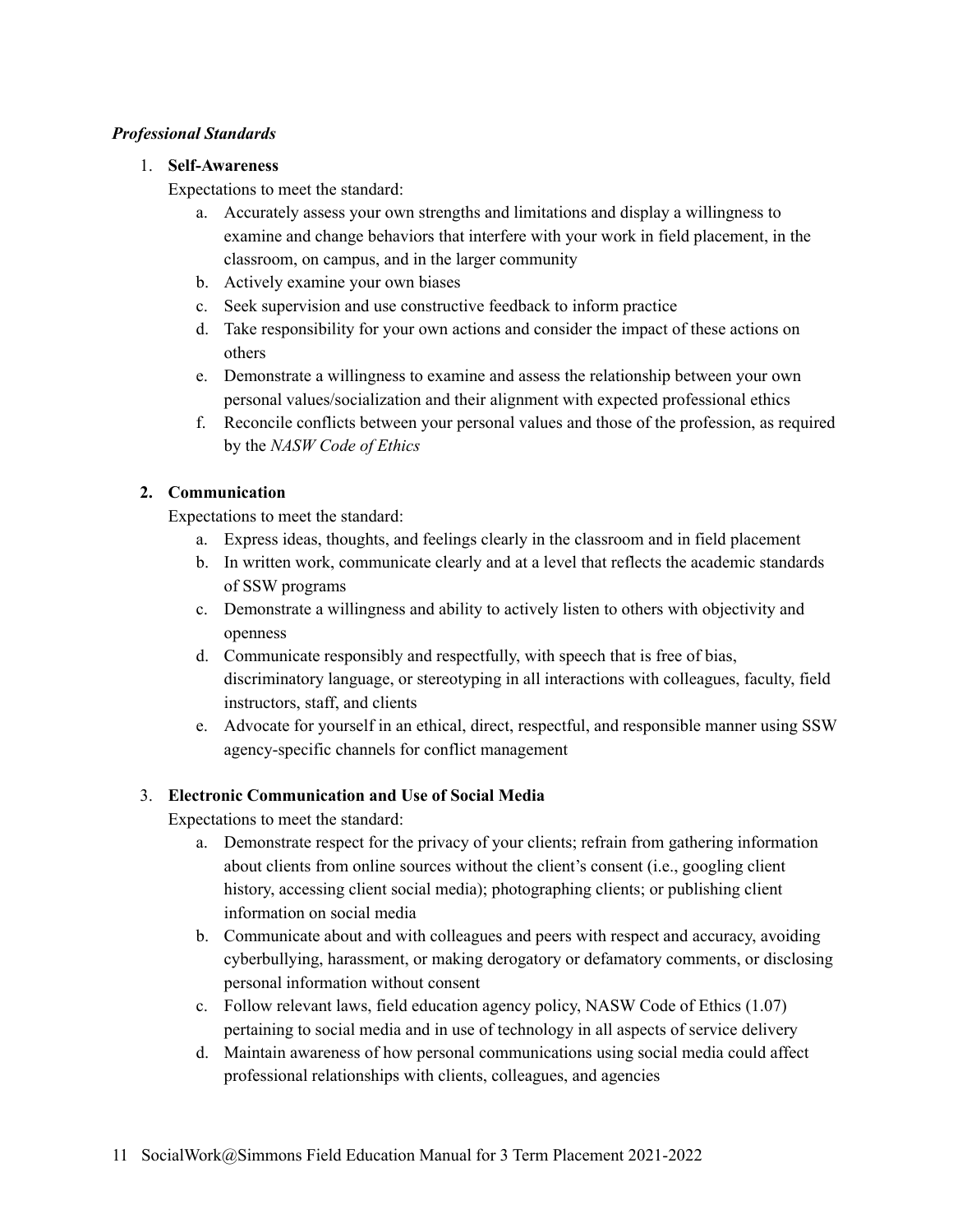#### 4. **Openness and Willingness to Learn; Flexibility and Adaptability**

Expectations to meet the standard:

- a. Demonstrate openness to learning new ideas and perspectives
- b. As required by the demands of professional practice, be flexible and adaptable in new situations and as circumstances change
- c. Assume the stance of a learner with humility; avoid solely relying on current or past professional experiences to inform your judgment or decision-making in the field and in the classroom
- d. Demonstrate a willingness to effectively communicate your learning needs and request clarification to understand requirement

## **5. Physical and Cognitive Ability, Critical Thinking**

Expectations to meet the standard:

- a. Attend and participate in classes and field placement as scheduled, demonstrating punctuality, dependability, accountability, and the ability to prioritize responsibilities
- b. Navigate transportation needed to attend field and classroom requirements
- c. Use the technology required to engage in scholarship and effective practice including, but not limited to, use of computers, telephones, and agency electronic records and databases
- d. Demonstrate the ability to acquire knowledge and reflect on experiences to inform practice
- e. Demonstrate the capacity to think critically and to apply effective problem solving skills that are well reasoned, examine multiple perspectives and worldviews, integrate evidence and knowledge, and lead to well-supported decisions and conclusions

## 6. **Emotional and Mental Stability, and Stress Management**

Expectations to meet the standard:

- a. In accordance with the NASW Code of Ethics (4.05), demonstrate the ability to honor the best interests of people for whom you have professional responsibility by keeping personal life circumstances or problems from interfering with judgment or performance
- b. Recognize current life stressors that may interfere with scholastic or professional performance; seek and effectively use help for medical or emotional problems such as those problems stemming from psychosocial distress, substance misuse and mental health difficulties
- c. Demonstrate professional boundaries, including ethical use of self-disclosure
- d. Maintain respectful relationships with all colleagues, faculty, field instructors, staff and clients consistent with the NASW Code of Ethics (2.01)

## **7. Professional Values and Ethics**

Expectations to meet the standard:

 a. Exhibit judgment and conduct that is consistent with the values and ethics of the profession as stated in the NASW Code of Ethics, as well as with established laws, policies and professional standards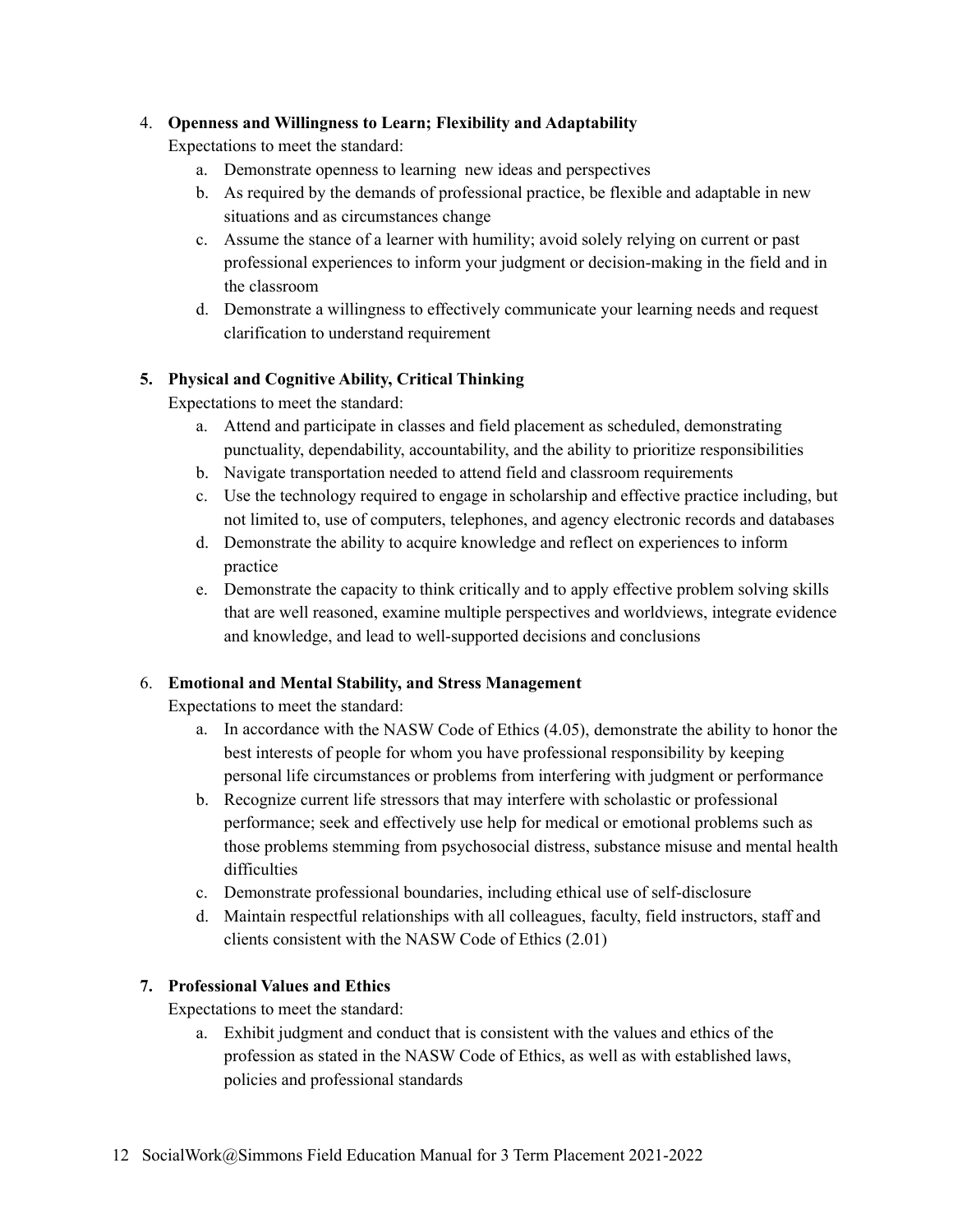- b. In accordance with the NASW Code of Ethics section on: Dishonesty, Fraud, and Deception (4.04), you should not participate in, condone, or be associated with dishonesty, fraud, or deception
- c. Demonstrate professional and academic integrity, including exhibiting truthfulness in fulfilling program requirements. Students should remain aware of, and abide by, the Simmons Honor Code
- d. Follow Federal and State laws and agency policies regarding confidentiality and mandatory reporting

## 8. **Respect for Diversity and Social Justice**

Expectations to meet the standard:

- a. Exhibit a willingness to relate and work nonjudgmentally across difference with others
- b. Demonstrate knowledge of, and sensitivity to: diversity, oppression, and privilege, including a willingness to examine personal beliefs, values and assumptions that perpetuate oppression

 Meeting the academic degree requirements is not sufficient to successfully complete the program. If you meet the academic requirements, but fail to adhere to the NASW Code of Ethics and/or the Standards for Professional Practice, you are at risk for dismissal or other disciplinary action.

 \*Acknowledgements to UNC Chapel Hill School of Social Work Technical Standards Document Approved by SSW faculty 5/10/18

## <span id="page-12-0"></span> **SIMMONS UNIVERSITY POLICY ON VALUING DIVERSITY**

 Simmons University is first and foremost an academic community that prepares students to be well informed, open minded, and sensitive to values. We strive to foster an atmosphere within which students may develop the resources to become actively engaged members of society and to lead rich personal lives. We hope to achieve these goals through an active and continual exchange of ideas among students and faculty and the general University community. To ensure that these goals are attained, Simmons has committed itself to the following principles.

 Simmons University supports the principle and spirit of equal employment opportunity for all persons, based on each individual's qualifications and fitness. It is the University's policy to administer its employment and personnel policies without regard to race, color, religion, national origin, gender, sexual orientation, legally recognized handicap, or veteran status.

 In accordance with applicable law, admission to the University's undergraduate baccalaureate program is reserved for women. The University is committed to admitting students of any race, color, or national and ethnic origin to all programs and activities made generally available to students at the University, including scholarship and loan programs, athletic programs, and other University-administered social, educational, recreational programs, and student services.

 Simmons University subscribes to the policies set forth in Section 504 of the Federal Rehabilitation Act of 1973, which mandates equal opportunity for qualified handicapped persons in educational programs and activities. Simmons University strives to ensure that all decisions concerning hiring and promotion of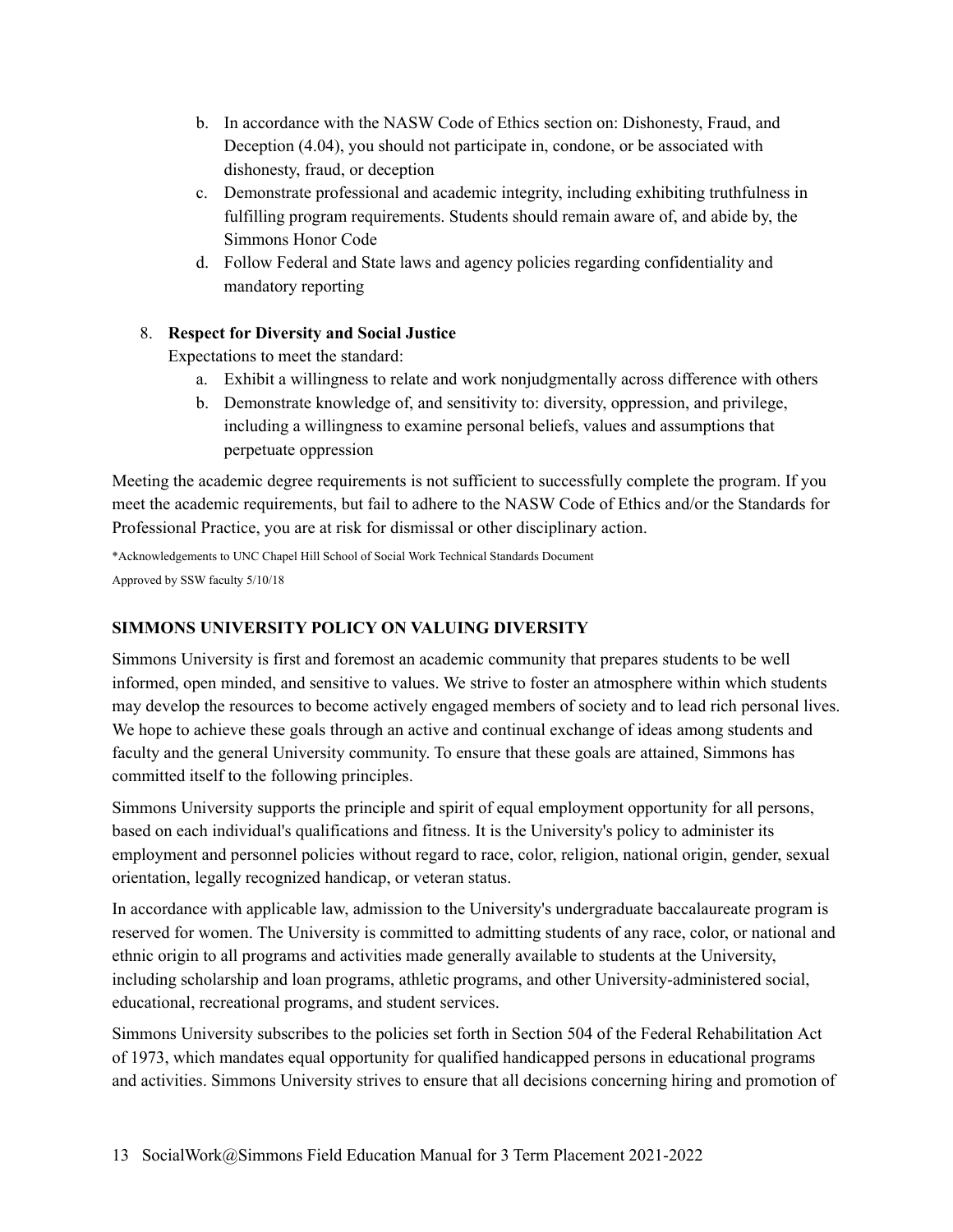<span id="page-13-0"></span> faculty and staff, or the educational progress of its students, are based on considerations appropriate to an academic institution and not on factors such as race, color, gender, sexual orientation, religion, age, national origin, handicap, or veteran status. Furthermore, Simmons University is committed to creating an atmosphere within which the diversity of its members' individual roles meets with understanding, respect, and encouragement, and where discrimination and harassment by any member of the faculty, staff, or student body against any other will be condemned and redressed. The University does not tolerate sexual harassment of employees or students.

 Complaints of discrimination or harassment should be addressed to the applicable dean for appropriate action (see University Policy on Nondiscrimination)

## **STATEMENT OF SOLIDARITY FOR RACIAL JUSTICE FROM THE COLLEGE OF SOCIAL SCIENCES, POLICY, AND PRACTICE**

 We, the staff, faculty and administrators of the College of Social Sciences, Policy, and Practice (CSSPP), know that the recent instance of police brutality in Minnesota is not unique to that community. Racial injustices happen in our hometown of Boston and across the United States. We know that anti-Blackness is a particularly virulent force in our society and that we must actively seek to become anti-racist. We also know that Black people are not the only ones systemically victimized in our society. We ache for everyone whose difference is deemed threatening and therefore subject to violence. We understand problems in policing, from militarization to lack of real transparency and real accountability, affect everyone. We support social and political action to provoke systemic change that promotes justice, safeguards human rights, and ensures fair and equitable treatment and respect for human dignity for all people.

## **We are committed to the following actions:**

- ● Initiating, supporting and making space for critical dialogue about the systemic forces of racism that shape us and construct our relationships with others and our communities.
- ● Investigating and analyzing how these dynamics affect the communities within which we live and work.
- ● Participating in social and political actions to interrupt oppressive practices and promote systemic changes.
- Strategizing around solutions to dismantle racist institutions and practices.
- Supporting those who are most affected by racism and injustices inherent in our systems.
- ● Advocating for policies that support alternatives to policing, including community- based approaches to safety and conflict resolution.
- ● Creating a learning environment that supports equity, promotes inclusion, and works to break down systems of oppression.
- Accessing and creating resources that advance equity.
- ● Avoiding actions that add to the undue labors of Black persons by asking them to navigate these violent waters on behalf of our non-Black community members.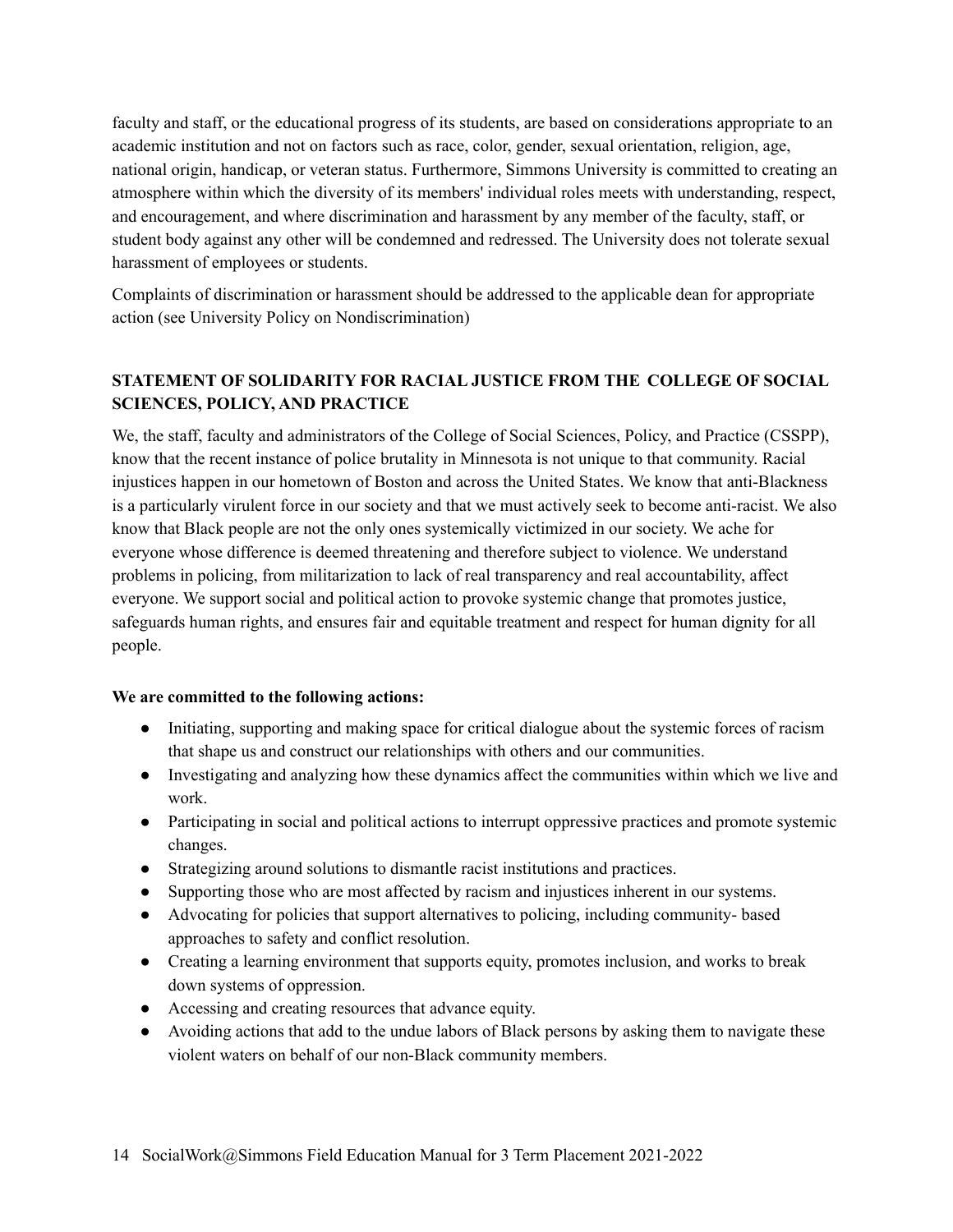We commit to holding ourselves accountable to effectuate change. We recognize that expressions of sympathies and condolences to the family, friends, and communities of George Floyd, Ahmaud Arbery, Breonna Taylor, Tony McDade, are not enough. Their recent murders, and the murders and victimization of countless other people of African descent due to white supremacy, of which racist police brutality is a part, serves as a stark reminder of the deadly effects and enduring need to undo systemic racism in this country. Fueled by our collective commitment to undo institutional racism, the root cause of society's most entrenched social justice and human rights issues, we stand against all injustice and oppression. We stand with the thousands of groups protesting and calling for action. We say the names aloud of all those murdered in the United States by police officers.

 As James Baldwin stated: "Not everything that is faced can be changed, but nothing can be changed until it is faced."

#### <span id="page-14-0"></span>**FIELD ADVISORY BOARD**

 The Field Department convenes a Field Advisory Board that meets twice each year with field partners from a diverse group of community partnership agencies for the purpose of seeking consultation from, and collaborating with our colleagues to: communicate current trends in social work education; elicit feedback about our department and our students; seek input from partners about ways in which the School can better support our agencies and our students; exchange ideas about ways in which our training relationships can be strengthened for the benefit of all parties; seek creative solutions to common dilemmas; and gather information about current clinical practices that the School needs to support in the curriculum.

## <span id="page-14-1"></span>**FIELD EDUCATION OVERVIEW**

 Field education is an integral part of the School of Social Work curriculum. Four terms of field education must be successfully completed in order to satisfy degree requirements. The first term of field education is completed in the Field Education Lab and the three subsequent terms are completed in an agency-based setting. Admission to the program does not guarantee acceptance to a field placement. For further information please see the section titled Field Placement Selection Process.

 The Field Education Lab is a 14-week course including weekly asynchronous content and accompanying live sessions. Its content constitutes the first term of the generalist placement. This course is a learning lab where students will apply generalist knowledge and skills through simulated interactions with client-actors in scenarios similar to those they will encounter in agency-based settings. These interactions take place in the live sessions with actors who are trained in advance to respond to student interventions. Additionally, students prepare for working in subsequent community-based settings by learning about supervision, how to use process recordings and other reflective and evaluative tools, agency and social policy context of clinical practice, and planning for safety in practice settings.

 In the three-term agency-based placement, students continue to integrate and apply the theories they learn in class with actual practice with individuals, families, groups and larger systems. The first term will be a continuation of the generalist field placement, and students will continue to develop the accompanying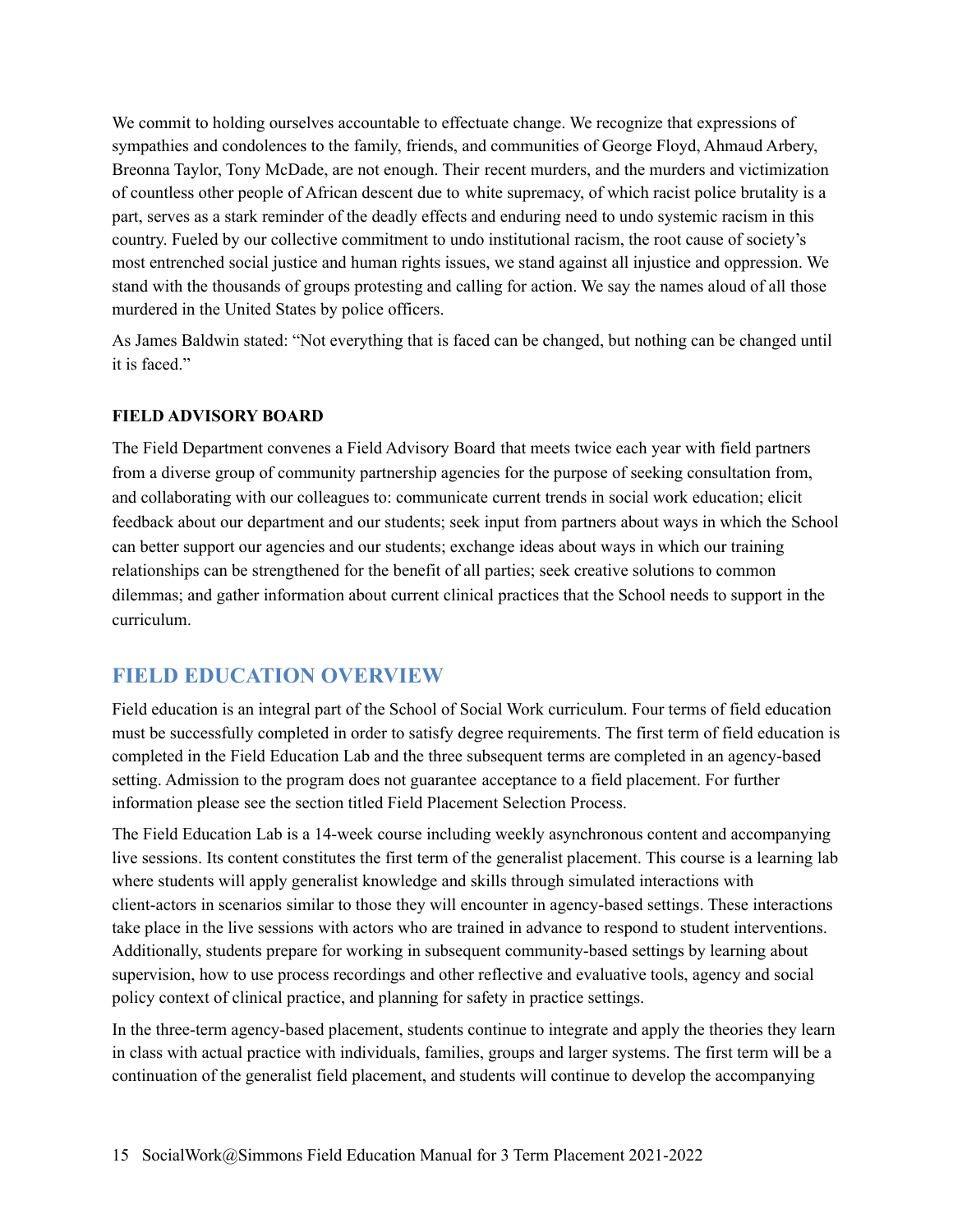competencies.

 Field education provides practice learning in a wide range of training agencies representing both traditional and evolving fields of practice. The goal is to prepare professional social workers with the knowledge and skills to work with a range of clients and problem areas, to analyze and apply theory critically, and to utilize a variety of interventions according to client need. The field curriculum supports the mission and goals of the MSW program and the values of the social work profession, including social and economic justice and respect for diversity. It provides the opportunity to support and apply the School's definition of clinical social work which emphasizes training students to work with individuals, families, groups, organizations and communities, in order to help clients improve their psychological and social functioning, and gain access to social and economic resources.

- ● Field education at Simmons is designed as a concurrent course of study with classroom curriculum.
- ● The field education curriculum provides a foundation in generalist social work practice through the Field Education Lab and the first term in an agency-based placement. The second and third terms in the agency-based placement are specialized, with a concentration in clinical social work.
- The field education program carries a total of 17 credits.

 Under social work supervision, students are to demonstrate skills in a range of roles including direct clinical practice; accessing and, at times, developing services; formulating assessments and treatment plans; collaborating with interprofessional teams and community providers; case management; and advocacy, to name a few.

 Agencies are asked to teach students about the policies and organizational issues affecting service to clients, and to provide opportunities for students to learn about organizational dynamics and change. Students develop the ability to practice in a self-directed manner, and to use supervision to gain self- awareness. Finally, students are expected to critically evaluate their own practice learning and understanding of the change process.

 The field education curriculum underscores social work values and ethics, including a commitment to social and economic justice, multicultural practice, promotion of diversity in organizations, the emancipation of oppressed people and social action. Students learn skills in identifying and addressing oppression and injustice affecting client systems.

## <span id="page-15-0"></span> **CRITERIA FOR ADMISSIONS TO FIELD EDUCATION**

 Students are admitted to the MSW program based on a minimum grade point average, personal statement, employment and/or volunteer history and recommendations. Only students who are matriculated in the MSW program are eligible for a field placement. Once granted admission to the MSW program, in order to secure a field placement, each student must follow procedures and meet guidelines outlined by the Field Department. The first requirement for beginning an agency-based placement is the successful completion of the Field Education Lab course.

Generalist and specialized field experiences are differentiated as follows: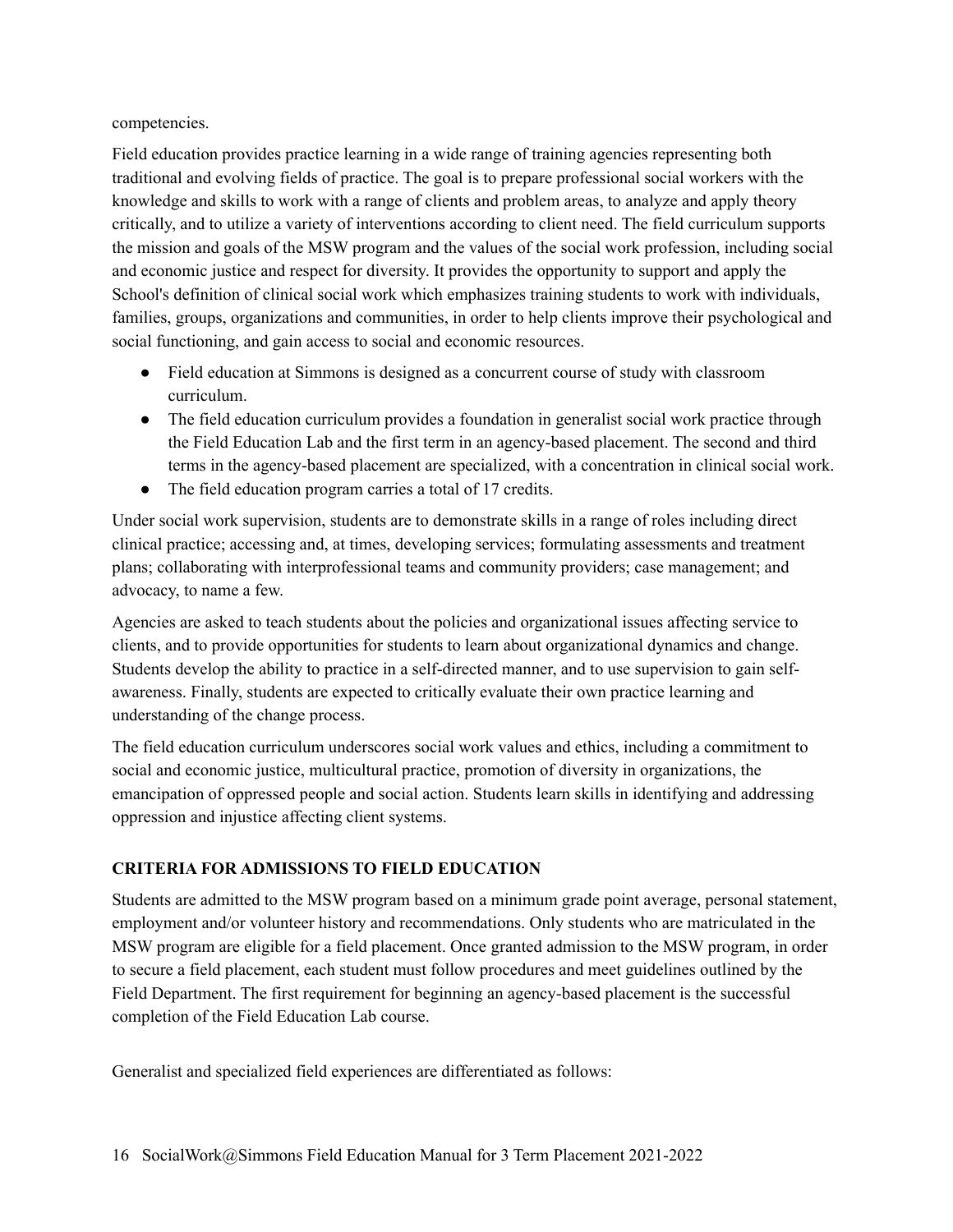## <span id="page-16-0"></span> **GENERALIST PRACTICE FIELD PLACEMENT**

 This first field experience (Field Education Lab and first term of agency-based placement) provides a foundation in generalist social work practice over the course of two consecutive terms. The generalist field education courses will prepare students with:

- ● An introduction to social work identity and the ethical standards and values that define the profession
- Exposure to the roles of social workers, such as clinicians, advocates, and case managers
- The ability to engage and assess individuals, families, groups, organizations, and communities
- Training, support, and feedback from experienced social work clinicians
- ● Skills in building therapeutic relationships with clients and integrating clinical practices into their work

## <span id="page-16-1"></span> **SPECIALIZED PRACTICE FIELD PLACEMENT**

 The specialized field experience (second and third terms of agency placement) will enable students to build on their generalist knowledge and hone assessment and intervention skills. This second clinical experience takes place over the course of two terms and provides students with:

- ● Increased clinical opportunities to practice engaging, assessing, intervening, and evaluating diverse client groups (individuals, families, and organizations)
- Regular practice applying theoretical concepts learned in the classroom to client interactions
- Increased exposure to evidence-informed practices
- ● Further practice applying their clinical skills while benefiting from the support and feedback of a skilled field instructor
- The knowledge and confidence to grow increasingly autonomous as professional social workers

## <span id="page-16-2"></span>**FIELD EDUCATION SCHEDULES**

- **Field Education Lab:** Students complete a one term classroom course that prepares them for the agency based field placement. This course requires approximately 10 hours/week.
- **Generalist Placement:** Students are in field placement three days a week (24 hours) for one term
- ● **Specialized Placement**: Students are in field placement three days a week (24 hours) for two terms

## **Students in each of the SW@S program options begin field education courses as follows:**

- Extended (8 terms): Term 4
- Full-time (6 terms): Term 2
- Accelerated (4 terms): Term 1
- Advanced Standing (4 terms) Term 2
	- Students are in field placement three days a week, 24 hours a week, for three terms

 Upon completion of the Field Education Lab, students must be available to complete a 24-hour a week agency-based placement (for three terms) to successfully complete their field practicum. Students may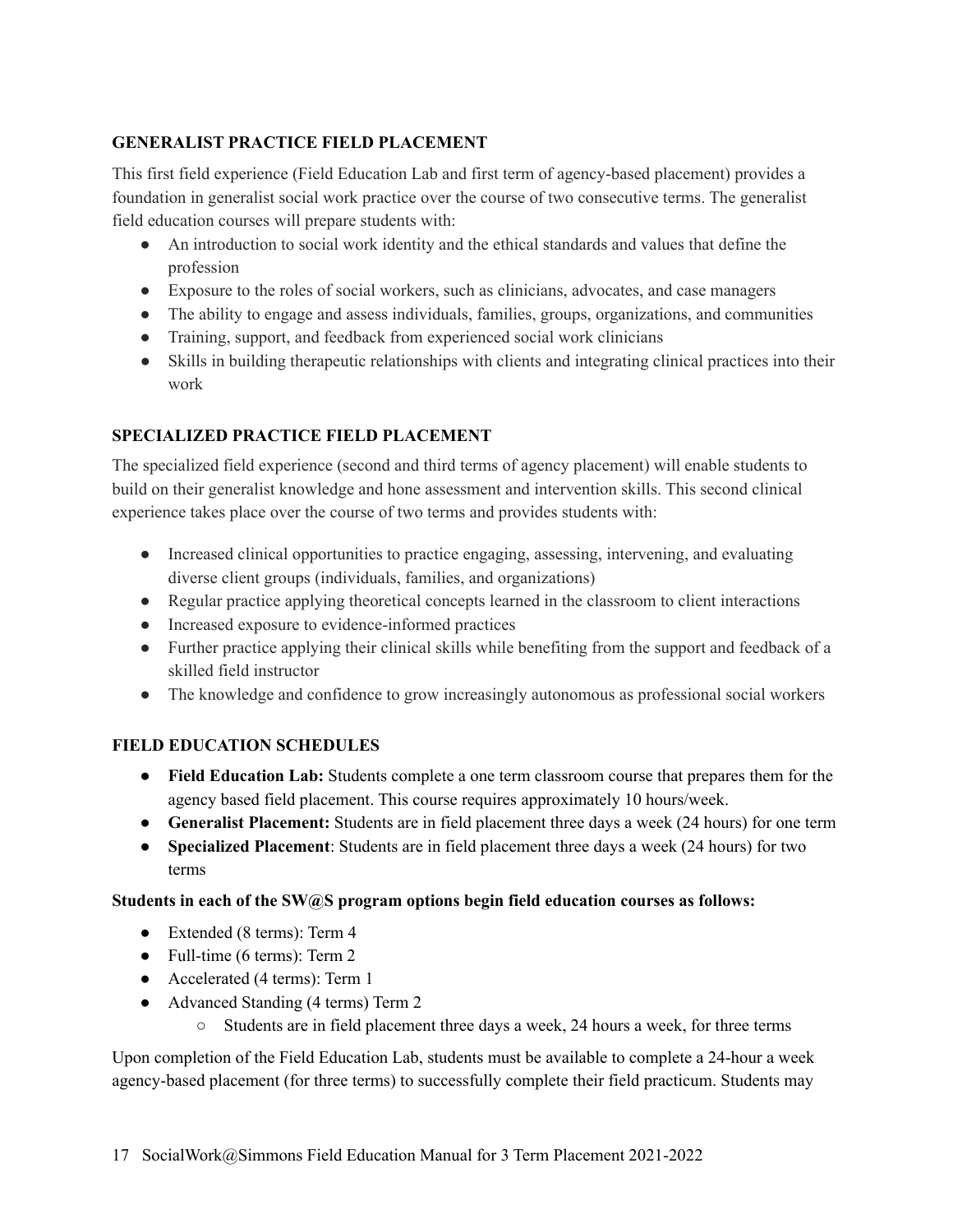need to add hours to their weekly schedule to make up for missed time due to late start or absences. Students can complete no more than 32 hours per week in an agency placement. They are required to adjust their schedule to be in accordance with the field instructor's schedule in order to complete these field practicum hours. Additionally, students must be available for placement Monday through Friday, 8 am to 8 pm to align with agency activities. If a student wants to adjust their schedule after the start of the placement, they must complete a change in hours form and gain approval from their field instructor and field liaison. Students who are absent for 20% of the total required hours without approval may fail the course.

 The MSW degree requirements cannot be met without the successful completion of four terms of field education. MSW program students are required to complete, in total, 1104 hours of field education in their agency-based internship. In the three-term agency-based placement, regular attendance is required, three days a week (24 hours per week). If students exceed the hours required for one placement term they may not be used towards completion of hours in a future term. There is some flexibility in planning the structure of field placements (starting and ending dates, hours per day) based on student and/or agency needs as long as the time requirement is met. Students are expected to adhere to the same workday hours as professional staff unless individual arrangements have been made and approved by the agency and SW@Simmons Field Education Department. The School does not consider occasional overtime work as deductible from overall field hours, nor can overtime be accrued or taken as vacation days. However, if an agency has evening appointments or regular early morning hours that the student attends, the schedule should be adjusted accordingly. When students work extra days, holidays, or school vacation days, it is expected that they be granted compensatory time. Arrangements for compensatory time should be made with the field instructor.

#### <span id="page-17-0"></span>*Absences*

 Students may use up to nine excused absences (72 hours) over the course of the three terms due to agency closings, holidays, illnesses or inclement weather without being required to make up this time. Any days beyond the permitted nine days must be made up. If an emergency arises necessitating absence from the field, the student is responsible for immediately notifying the field instructor and taking responsibility for postponing appointments or scheduled meetings. Students are to record their absences on the field log. In case of prolonged absence, the student and field instructor should notify the field liaison so that a plan can be made to meet the needs of the agency, the student's situation and the School's educational requirements.

 Students are generally expected to attend their field placement for 46 weeks so there is an opportunity to integrate learning from their clinical practice course throughout the placement experience. In rare circumstances where students are required to be out of field for more than the allowed nine days, students must receive approval from the Field Education Department, and their placement agency, and relevant offices at Simmons University, which may include the Office of Accessibility Services or Student Affairs. All permitted absences beyond the 72 hours allotted to students must be made up.

#### <span id="page-17-1"></span>*Conferences*

Students are permitted to attend training events and conferences if the faculty and agency agree that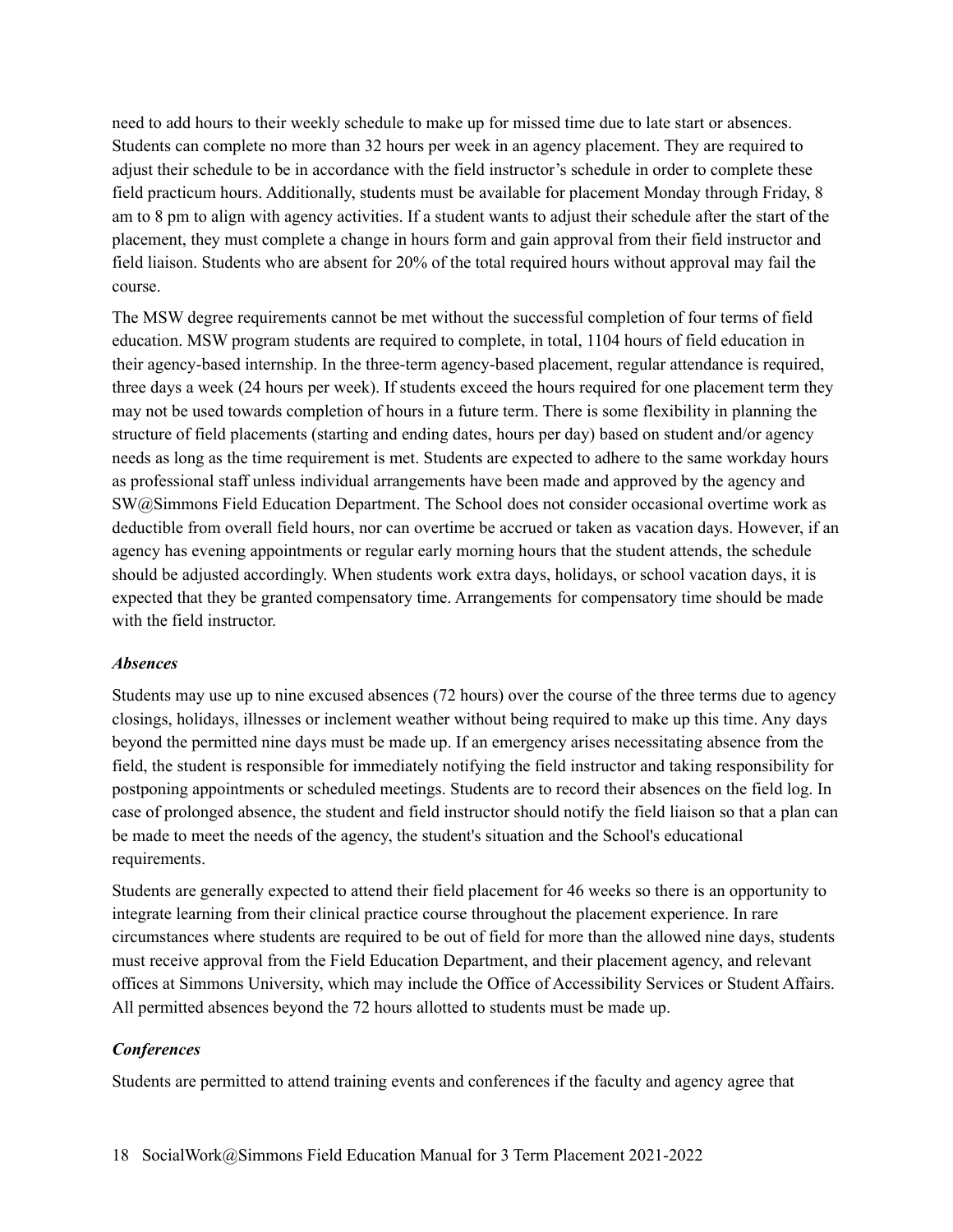attendance is directly related to or will enhance learning or client service. Such requests should be limited to 3 days per placement.

## <span id="page-18-0"></span>*Religious Holidays*

 Students who are unable, because of their religious beliefs, to attend classes or to participate in an examination, class or work requirement on a particular day shall be excused from the class, study or work requirement and shall be provided with an opportunity to make up the examination, study or work they may have missed. It has been the policy of the Simmons School of Social Work to respect the right of all students, faculty and staff to celebrate those religious holidays that they deem important. This is in keeping with our commitment to the development of a diverse community. A student who plans to miss field placement as a consequence of religious observances must make prior arrangements for the absence from field placement with the agency and field instructor. Students may use excused absence days to cover days missed for religious observance as long as these days have not been used up. Students who have exceeded the allotted excused absence days, will be expected to make up the missed time as negotiated with their field instructor.

## <span id="page-18-1"></span>**SAFETY POLICIES**

 The SW@Simmons Field Education Department has adopted the following policy and procedures regarding the safety of SW@Simmons student interns in the field. This policy has been created to recognize that violence in the lives of clients can create potential dangers to professional social workers and students engaged in the study of the profession. We believe issues of safety are relevant in all communities and settings. We urge SW@Simmons students to become familiar with this policy regardless of the location of their internship placement.

#### <span id="page-18-2"></span>*Policy*

 The School of Social Work is responsible for providing all students and field liaisons with general written information about safety in field placement. SW@Simmons expects each agency to be responsible for orienting student interns to the safety policies and procedures of that agency and setting. Such orientation should include, but not be limited to:

- Discussion of safety issues in the community and within the agency building(s).
- ● Work with particular clients prone to violent behavior, and with clients who may be sharing living quarters with persons prone to violent behavior, to the extent that such information is known.
- Security of personal belongings of the SW@Simmons intern while at the agency.
- Procedures for the student(s) to follow in the event of a safety or security problem should be reviewed at the beginning of the placement with ample opportunity for questions and discussion as needed.

 SW@Simmons students should not be required to engage or to remain in assignments or at placements in which they feel physically at risk. SW@Simmons urges all agencies to make the same accommodations to ensure students' safety as they make for their own agency staff and in some situations the agency may need to make even greater accommodations for a student. If a student's concerns about safety interfere in whole or in part with the learning process, the field liaison should be contacted by the field instructor to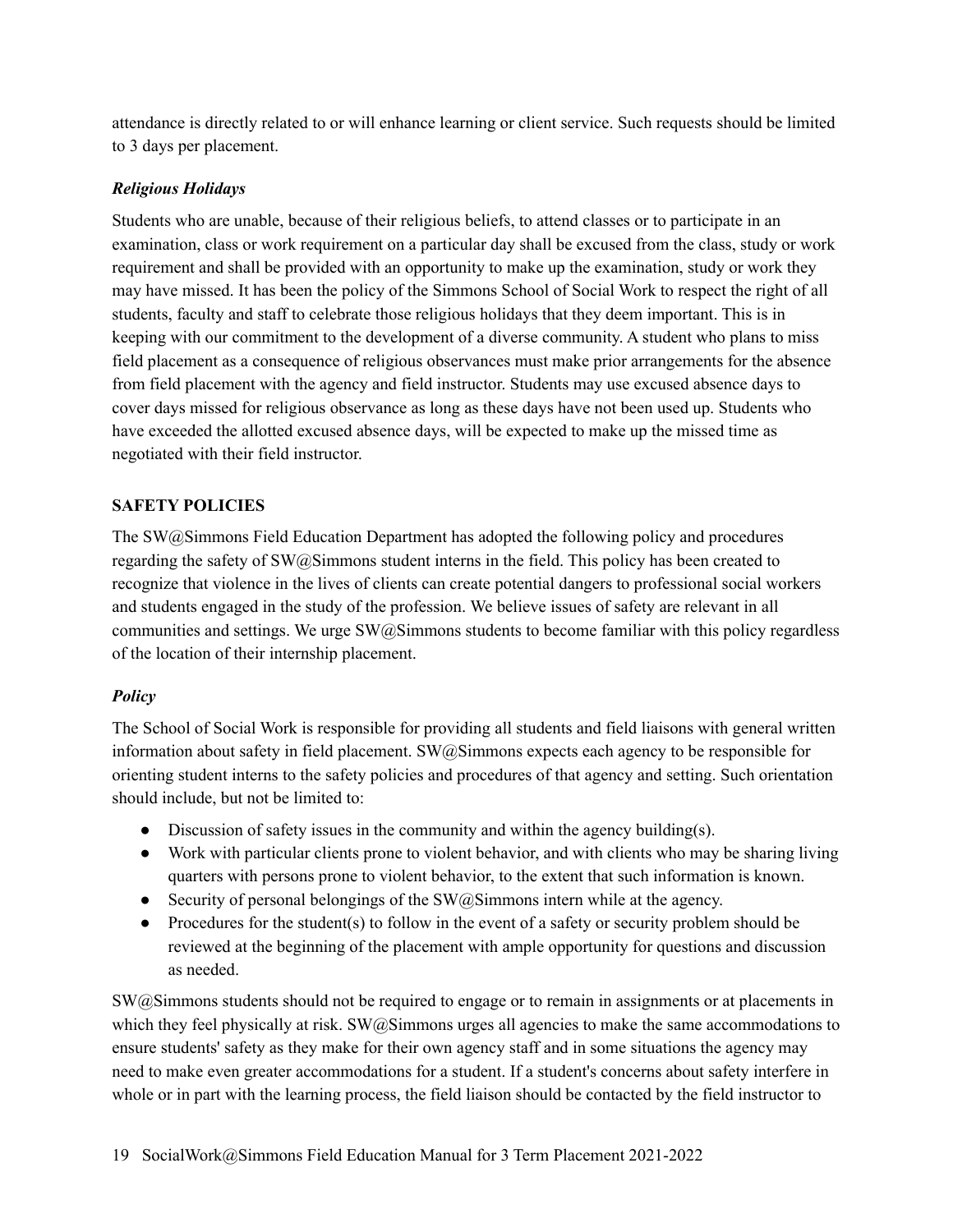facilitate prompt exploration of the concerns and to seek a mutually satisfying resolution.

#### <span id="page-19-0"></span>*Procedures*

- A. If an incident occurs in which a student is personally threatened or hurt, it is the student's responsibility to notify the field instructor immediately. The field instructor, agency contact person, or agency director should then contact the Director of Field Education immediately to discuss what actions the agency and Simmons SSW should take to assure the student's physical and emotional well-being in the wake of the incident, and on an ongoing basis if needed.
- B. The Director of Field Education will document the incident, the steps taken to address it, and will meet with the student and faculty field liaison to assess the student's readiness to return to the field and any other issues relevant to the situation. The Director of Field Education may alert the Director or Associate Director of the SSW about incidents and concerns on an as-needed basis.

## <span id="page-19-1"></span> *Safety Guidelines for Students in the Field*

#### <span id="page-19-2"></span>**Agency Protocol**

 It is important for students to know the agency's safety and security protocol for office and home visits with clients at the start of the placement. If the agency does not have safety and security policies and/or procedures, the field instructor and student should review and discuss any issues related to safety and security in the setting.

 SW@Simmons students are urged to bring their questions and concerns to the field instructor. Regular communication, particularly about safety concerns, is strongly encouraged.

 The following are guidelines and suggestions that may be helpful to students, field instructors and field liaisons as they consider the particular safety issues in their settings. Specific steps taken by students or agency personnel will obviously be determined by the individual situation, the nature of the setting, etc.

#### <span id="page-19-3"></span> **Security of Belongings**

 All students in the field are expected to have a secure place to keep coats, handbags, cell phones, laptops and other belongings while at placement. It is preferable that the space be one that can be locked, and could be in a desk drawer or filing cabinet. Students should not leave handbags and other personal articles visible and unattended, even in an office with the door closed.

 Valuables should not be brought to placement settings. Items of value should not be left in cars, and should not be placed out of view just prior to leaving a vehicle. Neither the agency nor Simmons can be responsible for lost, stolen or damaged personal items.

#### <span id="page-19-4"></span> **Safety Issues Related to Working with Clients**

 When working with clients, it is important to remember that the treatment process often makes people feel vulnerable and may challenge their usual coping mechanisms. With some people, this can contribute to problems with behavioral control, and can raise issues of safety for the client, the social worker, the student intern and others. We urge all SW@Simmons students to consult with their agency field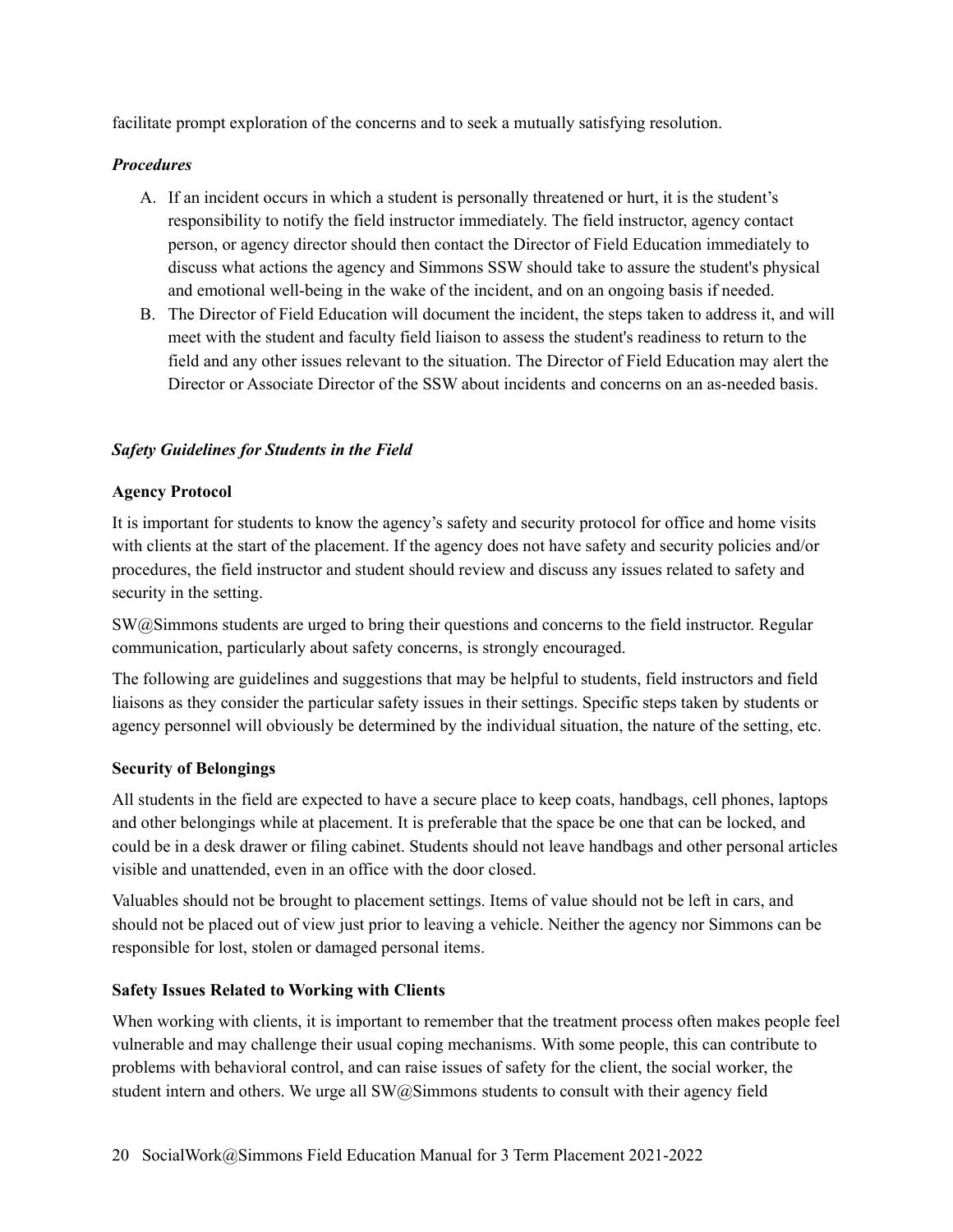instructors to prepare adequately for handling of specific situations that are potentially difficult or threatening, such as medical emergencies, suicide or homicide risks, potential abuse of others and the presence of weapons.

#### <span id="page-20-0"></span> **Safety Guidelines for Office Meetings**

 If a student will be meeting with a client with whom the student does not feel safe, it is important for the student to discuss the situation promptly and fully with the agency field instructor. Based on the outcome of this discussion, there may be a decision that a student will not see the client or will see the client under specific circumstances or controls. However, if it is decided that a student will see the client, several points should be considered. A client's mental status should be assessed. When considering the location of the meeting, it might be helpful to think about what is in the room, whether there is more than one exit and where each person might sit. It may also be helpful to think about whether to include someone else in the meeting. When discussing the time of the appointment, it can be helpful to think about whether or not many people are around at the time being considered for the meeting. It is also important to discuss the plan for backup and assistance in the event that the client becomes agitated. A student should never see a potentially dangerous client alone without someone else in the agency knowing about the client, the appointment time and the location of the appointment. Students should keep field instructors informed about their schedules at the agencies at all times.

## <span id="page-20-1"></span> **Safety Guidelines for Travel by Car**

 When interns are traveling by car to an agency or to home visits, it is advisable for the agency to know the students' destination and the approximate time they will return to the office. Students should remain alert, lock doors, and close windows. Students should carry a fully charged cell phone in the event of an emergency.

#### <span id="page-20-2"></span> **Safety Guidelines for Travel by Foot or Public Transportation**

 When traveling by foot or public transportation, students are encouraged not to carry valuables, to the extent possible. Money, license, keys and other essentials might be carried in a pocket. If a handbag carried under the arm is grabbed, it is best to let go of it. It is helpful to dress in comfortable clothes that are loose fitting, and to wear sturdy, flat walking shoes. It is also helpful to be alert, and to walk with a purpose, as if one has a clear destination. One should be aware of people in the immediate area.

#### <span id="page-20-3"></span> **Safety Guidelines for Home Visits**

 It is important for students to familiarize themselves with the client's file prior to a home visit. If there is a question about safety concerns, plan accordingly with field instructors. It might be decided that meeting at a neutral place or going with another worker is the appropriate plan. Someone at the agency should always know the student's itinerary. It is helpful to stay alert and to think about what to wear, which room to meet in and where to sit. Students may ask clients to place pets in a separate room if there is a perceived safety risk. If a student feels threatened at any point during the interview, it is advised to err on the side of caution and terminate the visit. If a student is unwelcome in a client's home, the student should respond accordingly and leave the area. If a student hears an argument from inside the house or apartment, the student may decide to reschedule the visit or call to assess the situation before entering. A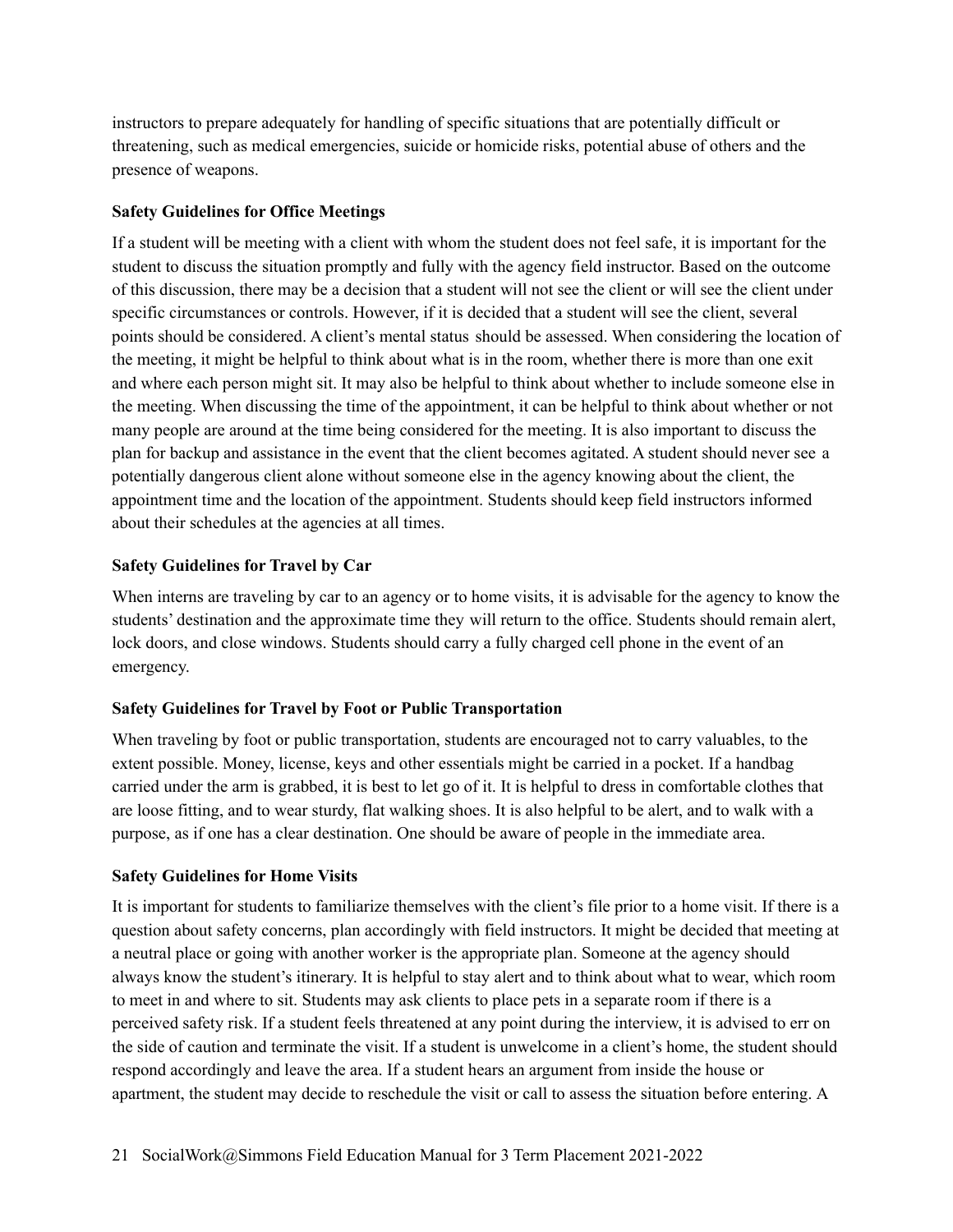student should never see a potentially dangerous client alone. A cell phone is essential for students conducting home visits.

## <span id="page-21-0"></span>**Health Safety**

 Students should be alerted to the existence of biohazards. They should receive training and information about how to protect themselves from infectious diseases and other potential health hazards.

#### <span id="page-21-1"></span>**Post-Incident Protocol**

 If an incident occurs in which a student is personally threatened or hurt, the field instructor, agency contact person, or agency director should contact the Director of Field Education immediately to discuss what actions the agency and School should take to ensure the student's physical and emotional well-being.

 The Director of Field Education will document the incident and the steps taken to address it, and will meet with the student and field liaison. Together, they will assess the student's readiness to return to the field and any other issues relevant to the situation.

 *Simmons SSW thanks Boston University School of Social Work for sharing their safety policy that was used in developing the SSW safety policy.*

## <span id="page-21-2"></span> *Policy Regarding Intern Use of Vehicles for Agency Business*

 Field placement agencies require or request that student interns use vehicles in the performance of their internship activities, which may include transporting clients. This may involve student interns driving their own vehicles or agency vehicles; or student interns as passengers in an agency vehicle or vehicle owned by an agency staff member. The use of a vehicle for purposes of carrying out internship activities is acceptable in some internship situations, provided that adequate safeguards are in place to manage the potential risks. Documentation outlining each party's responsibilities should also be in place. This policy is intended to assist in identifying the safeguards that are minimally necessary; and to allocate responsibilities among the parties appropriately.

## <span id="page-21-3"></span> *Responsibilities of the School of Social Work Field Education Department*

 Inform students that they should inquire prior to the placement about agency expectations regarding the use of agency and/or personal vehicles for placement purposes. They should address vehicle use and related issues of safety, insurance coverage and liability in the field education agreement.

## <span id="page-21-4"></span> *Responsibilities of Field Placement Agencies*

 Have a vehicle safety policy that addresses the use of agency and student personal vehicles to conduct agency business (including transporting clients) with specific attention to:

- Driver eligibility (including driving record checks)
- ● Liability insurance coverage, including the type of insurance coverage students are expected to have on their own vehicles
- Evidence of agency insurance coverage for use of agency vehicles
- Safe driving tips
- Procedure for reporting to designated agency personnel any incident including, but not limited to,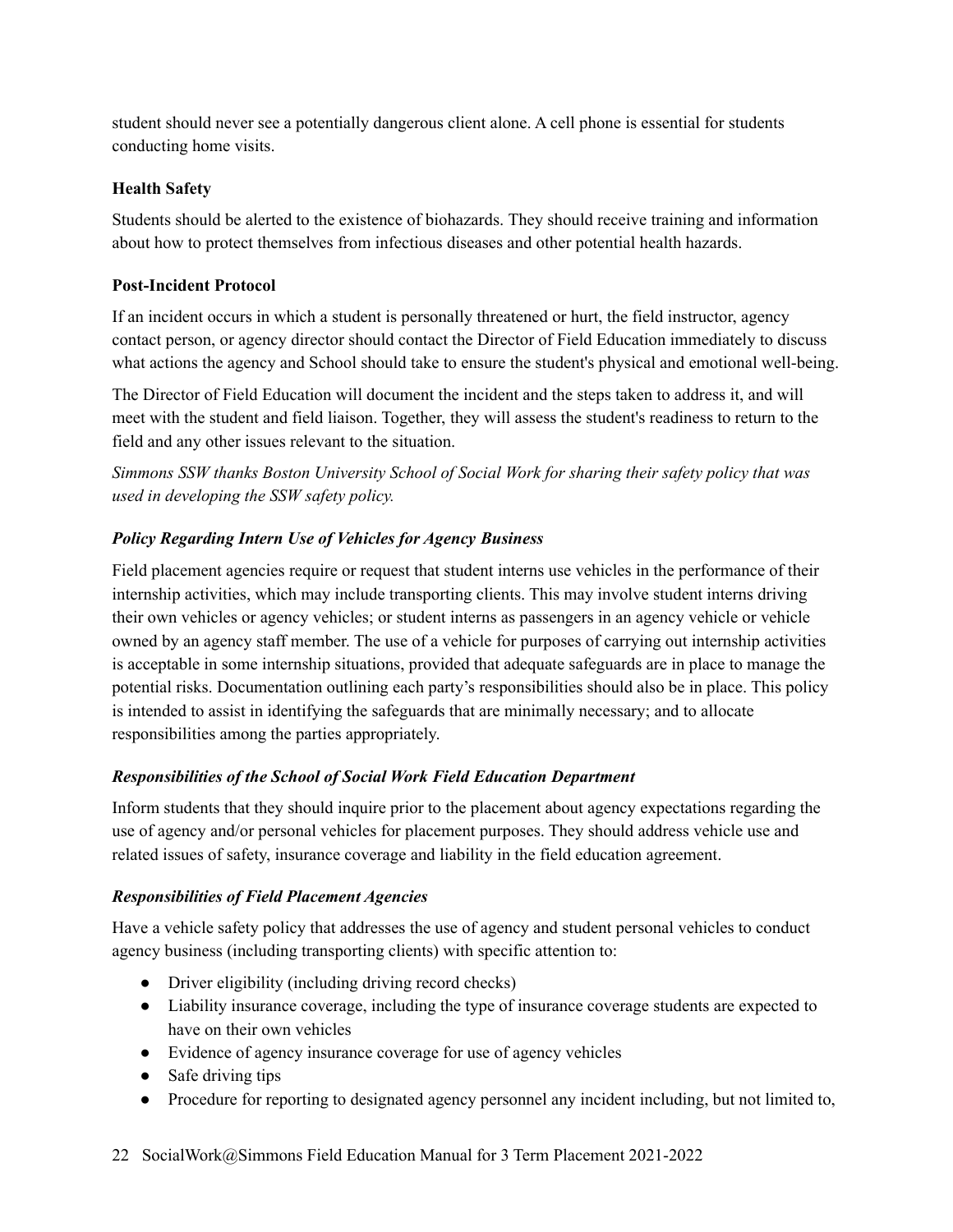accidents, moving violations, disruptive or concerning client behavior while being transported

- ● Procedures for assessing, always in consultation with an agency supervisor or other qualified staff person, appropriateness of clients to be transported (including an assessment procedure to determine if an additional staff person should be in the vehicle)
- Steps to take in the event that a client evidences concerning behavior during transport
- ● Provision of the agency vehicle safety policy and evidence of liability insurance to the Field Education Department
- ● Student interns should receive a copy of the agency's vehicle safety policy, availability of appropriate safety training, and supervision with regard to safely transporting clients

#### <span id="page-22-0"></span> *Responsibilities of Student*

- ● Have automobile insurance coverage for their personal vehicle as required by the agency and provide evidence of this to the agency
- Agree to a driving record check by agency or School if required by agency
- ● Report to designated agency personnel any incidents, including but not limited to accidents, moving violations, concerning client behavior, that occurred during transport

 *Simmons SSW thanks Boston University School of Social Work for sharing their vehicular safety policy that was used in developing this policy.*

## <span id="page-22-1"></span> **SOCIAL MEDIA GUIDELINES**

 Social media communities and tools, such as Facebook, Twitter, LinkedIn, YouTube, Google +, Pinterest and various blog sites are just a few examples of exciting ways to connect with others and share information. However, the rapid growth of social media communication tools and their ease of accessibility can also have unintended and potentially damaging consequences to users. Social Work professionals, including students, are expected to adhere to social work values and ethics and engage in professional conduct as outlined in the NASW Code of Ethics when using social media communication tools, whether they are using a personal site or an agency site.

 Common issues that social workers need to understand and manage when utilizing social media include, but are not limited to, privacy and confidentiality (Section 1.07), conflicts of interest and dual relationships (Section 1.06), and informed consent (Section 1.03) in our relationships with clients, colleagues and in our practice settings. Utilizing social media communication tools as a social work professional requires ongoing attention to these ethical challenges.

#### <span id="page-22-2"></span> *Professional vs. Personal Use of Social Media*

 As a social work professional, it is important to consider whether you are using social media channels for professional activities such as advancing social justice issues, advocating for vulnerable populations, and promoting your professional identity versus using these sites to maintain contact with friends and family. We must be cognizant that the legal, ethical and clinical responsibilities we have as professionals do not cease when we leave the agency nor are they confined to the physical setting of an office. Our ethical obligations extend to the virtual world of the Internet and include the use of social media communication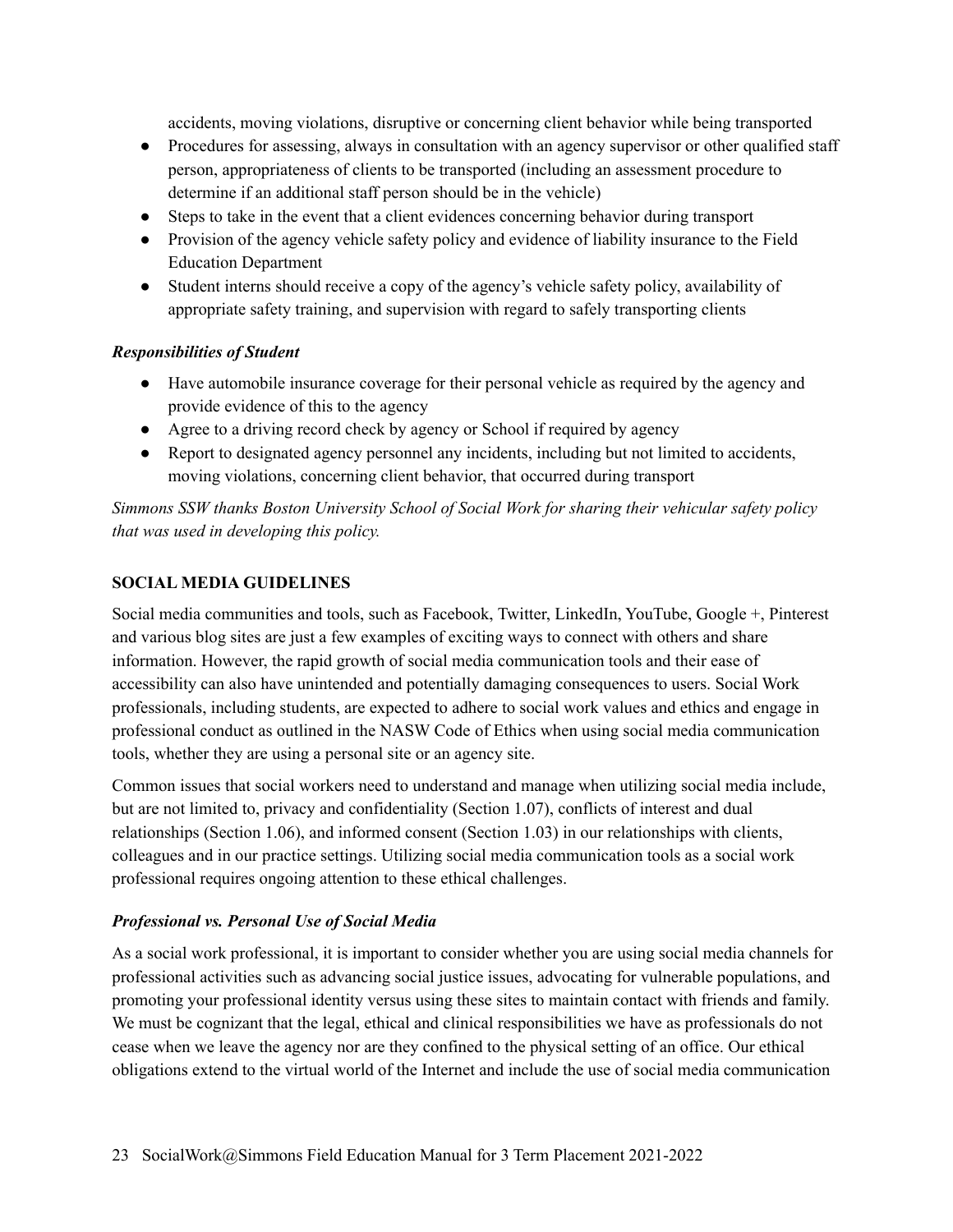tools whether we use them professionally or personally.

 According to the 2017 NASW, ASWB, CSWE, & CSWA Standards for Technology in Social Work Practice, "social workers should be careful in determining what information or opinions they post, where they post the information or opinions, what language they use, and who might access the information or opinions they post. Social workers should consider how members of their organizations and communities may react to information that social workers decide to share electronically. Social workers should apply the principles of honesty, respect, and social justice, whether their electronic communications are for personal or work-related purposes." (Standard 2.19)

## <span id="page-23-0"></span> *Dual and Multiple Relationships*

 The NASW Code of Ethics states, "social workers should not engage in dual or multiple relationships...in which there is a risk of exploitation or potential harm to the client...and social workers...are responsible for setting clear, appropriate, and culturally sensitive boundaries" (1.06c) The Code goes on to note that "dual or multiple relationships can occur simultaneously or consecutively" (1.06c). Our ethical obligations to clients, colleagues and other professionals are no different when using social media channels.

## <span id="page-23-1"></span> *Privacy Settings and Interpersonal Interaction via Social Media*

 Managing friend requests and maintaining privacy settings is critical regardless of whether you use social media for personal and/or professional reasons. Allowing clients, former clients, or others, such as supervisors (and field instructors) in your professional circle to cross into your personal life may complicate and blur your professional boundaries. As a professional, for all social media accounts, you must fully consider the extent of your privacy settings, how you will manage friend requests, your level of self-disclosure and how you will monitor wall posts or other interactions. Be aware that if you do not employ any privacy settings on your social media accounts, your profiles are public.

 All professionals must evaluate the scope of their social media connections. Since this is still an emerging professional topic, some professionals may be cautious and guarded in their use of social media while others may be more open. It is your responsibility as a professional social worker to abide by the Code of Ethics, including your virtual communications and use social work values and principles to guide your interactions.

## <span id="page-23-2"></span> **Maintaining Confidentiality and Privacy**

 There is a huge potential for unintentionally sharing protected information when using social media so always use good ethical judgment. Be cautious when you post information about your agency (field placement and classroom work, if you are a student) or agency staff. Do not post confidential or private information about clients or colleagues. Be aware of agency policies regarding the use of social media and scrupulously follow agency policies. Do not discuss a client, patient or situation on a social media site even if you are disguising the information.

## <span id="page-23-3"></span> **Respect Time and Property**

Before using social media communication tools on behalf of your agency, be sure to seek approval of any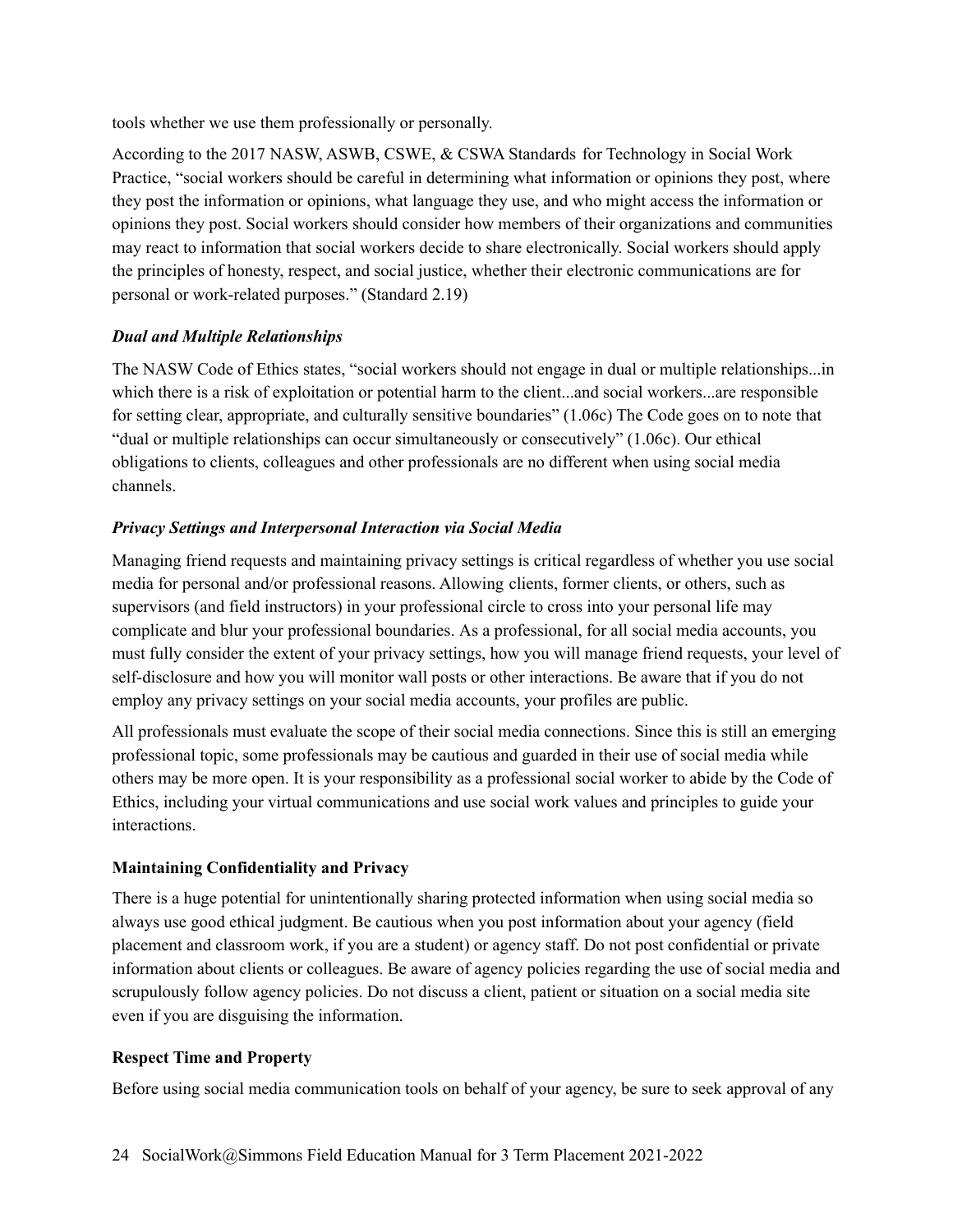messages or posts. Be careful not to endorse or promote a product, cause or position without prior approval. If you have personal sites, maintain them on your own time using your own computer. (If you are a student, your time in the field and the resources provided to you in your field placement are to be used for field related matters.)

#### <span id="page-24-0"></span> **Be Accurate and Authentic**

 Do not pretend to be someone else or hide your identity when using social media. Be clear if you are sharing personal views and use good judgment regarding sensitive issues. Verify information before you post it, correct mistakes in a timely manner and be aware of legal liability issues such as copyright infringement, defamation and posting proprietary information.

#### <span id="page-24-1"></span> **Think Before You Post**

 When social workers post information on blogs, Web sites, and social networking sites, they should be aware that others may use, share, and adapt their messages. For instance, if a social worker posts a written article, photo, or video online, others may edit the posting and share it with others. Postings and other electronic messages may be misinterpreted, misrepresented, or taken out of context. Although it would be unreasonable to expect social workers to keep track of all uses of their postings, when feasible social workers should try to correct misuses of their postings when such misuses come to their attention. (Standards for Technology in Social Work Practice, Standard 2.24)

#### <span id="page-24-2"></span> **Do No Harm**

 Social media channels provide an excellent means to build our community, however, as you navigate these channels, do no harm to yourself, your field site, your clients, the School of Social Work or to the social work profession in the process.

 **Failure of students to adhere to these standards, or failure to maintain a client's confidentiality in** any form, including the use of social media, will result in a disciplinary process, which may include  **dismissal from the MSW program. Please refer to the Student Policy Handbook for more information on this topic.**

# <span id="page-24-3"></span> **FIELD PLACEMENT SELECTION AND AGENCY RESPONSIBILITIES: POLICIES, PROCEDURES AND CRITERIA**

 In our commitment to provide the best possible learning experiences for students, the School is committed to affiliations with a broad spectrum of training sites serving a diverse population of clients and representing various fields of practice, problem areas, geographical regions and communities. In developing and vetting new field sites, the School requires agencies to complete a qualification form that describes the potential learning opportunities. The goal is to ensure that the site will provide opportunities for students to engage in comprehensive learning that enables them to gain mastery in all nine CSWE competencies. Simmons faculty reviews each placement that is secured and qualified by the placement team.

To meet the objectives of field education, the School is affiliated with a broad spectrum of human service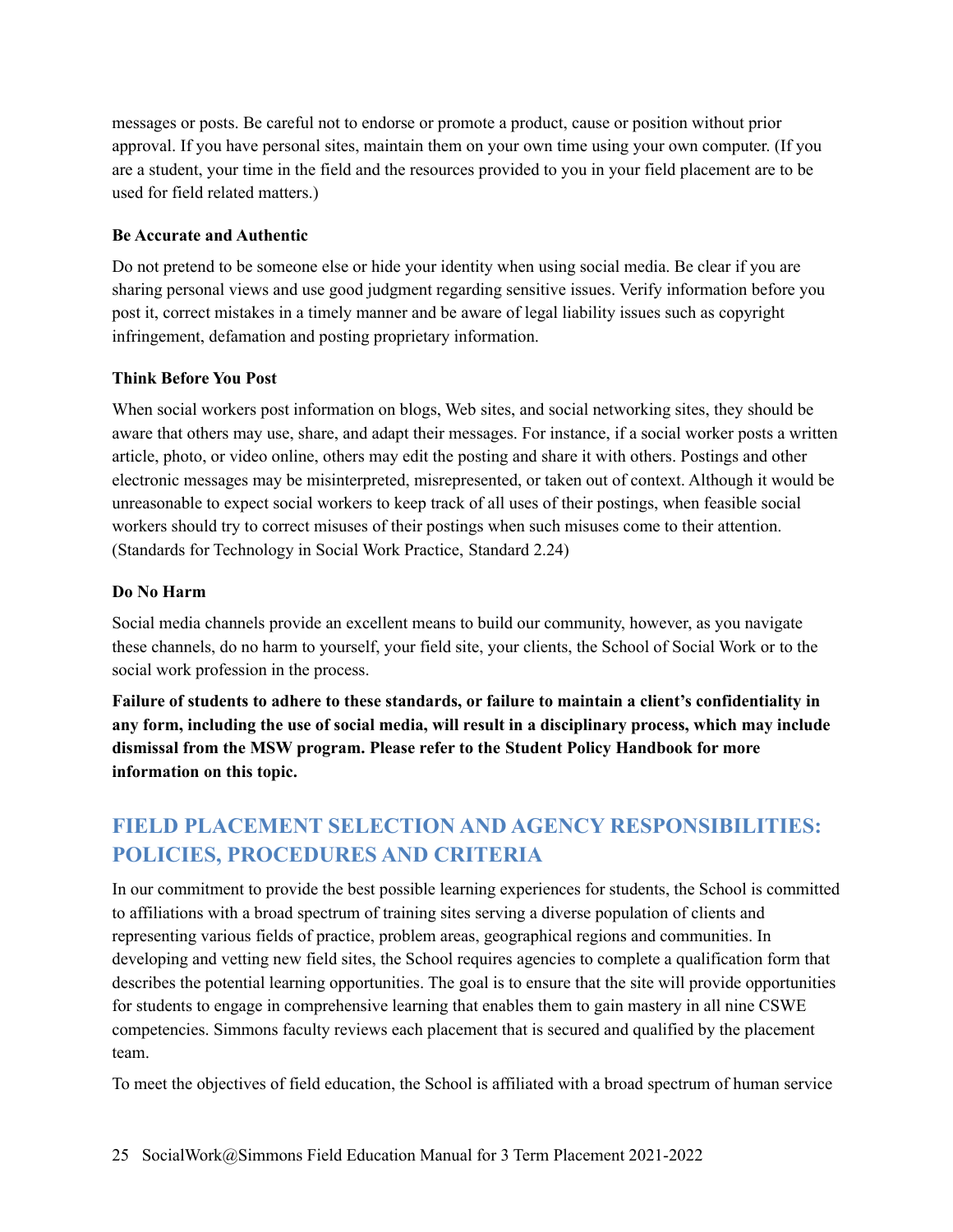agencies and programs. Settings include, but are not limited to:

- Child/family home-based programs
- Homeless shelters
- Advocacy programs for immigrants and refugees
- Schools
- Councils on aging
- Municipal social services
- Specialized programs for LGBTQ clients
- Acute treatment settings for substance use disorders
- General hospitals
- Community health centers
- Integrated care settings
- Criminal justice
- Outpatient mental health clinics and programs
- Residential treatment centers
- Hospices

 Field faculty keep abreast of shifts in service needs and at-risk populations in order to keep the School's curriculum current with emerging trends and developments in social services and also to identify fields of practice that need professional social workers. Affiliated placement agencies must demonstrate a commitment to training social work students and have programs that reflect the values and ethics of the profession, as well as the School's mission, goals, and objectives. The agency and field instructors provide the opportunity for interns to develop a social work identity and to gain knowledge and skills in social work practice with particular emphasis on direct clinical practice at multiple levels of social work practice (individuals, families, groups, organizations, communities with particular emphasis on direct clinical practice in the specialist terms.

## <span id="page-25-0"></span> **RESPONSIBILITIES OF THE AGENCY TO THE SCHOOLAND FIELD PLACEMENT SITE CRITERIA**

 In order to qualify as a placement site, agencies must have standards and philosophy acceptable to the School, the Council on Social Work Education (CSWE) and the professional community. The setting must adhere to the National Association of Social Workers (NASW) Code of Ethics, and provide needed services to the community. The agency must be willing to follow school expectations delineated in this Field Education Manual.

 It is expected that agency staff will offer an orientation to the setting, its services, its safety procedures and its policies for their students. The agency should provide a spectrum of learning experiences with attention to the educational value for the particular trainee along with agency service needs. Client assignments should facilitate student development of knowledge and practice skills.

 A minimum of one hour per week is required for formal supervisory meetings with each student and her/his primary supervisor. In addition, time must be allotted for reading process recordings, reflection assignments, and other reports; planning informal meetings; and consulting with the field liaison and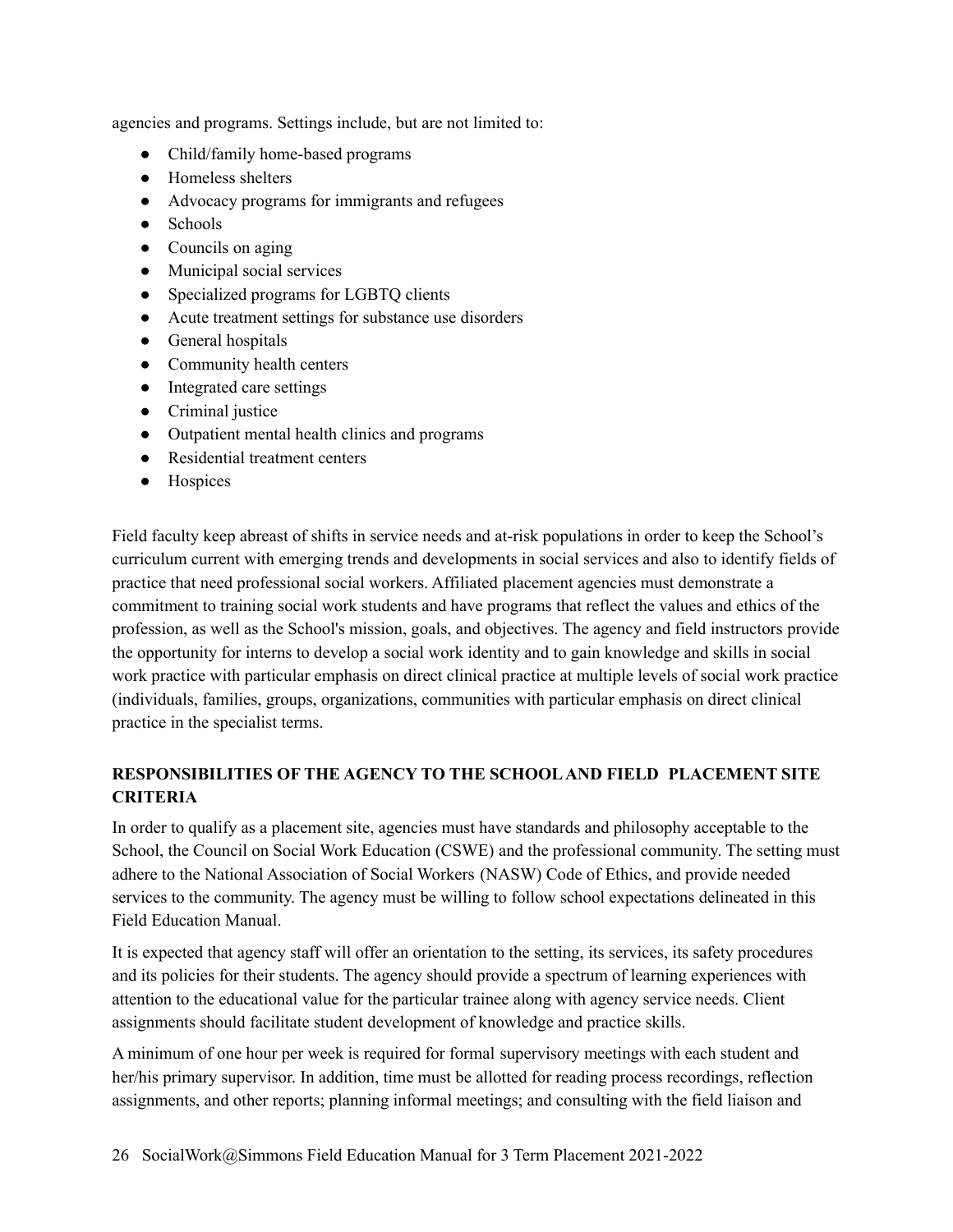other school representatives as needed. If the field instructor is new to student supervision the agency should be willing to allow time for her/him to complete the Virtual Guide to Field Education for Field Instructors. This training is located in the Learning Management System. In addition, the agency should assume responsibility for support and/or supervision of beginning field instructors and coverage of student cases at times when the student is in school or on vacation. Since the placement is assigned a faculty field liaison, this liaison plays a key role in the continuing assessment of the quality of the setting as a training site.

Expectations of agencies include:

- ● An ability to engage students in learning across the nine competencies, outlined in the Student Learning section in the Field Education section of this manual.
- Field instructors should receive support and consultation on their supervision in the agency.
- Field practicum training must be valued and supported in the agency
- ● In its commitment to overall quality of service to clients and training, it is expected that agencies will provide supervision, staff development, and other learning opportunities for staff and involve students in relevant offerings.
- ● The agency will recommend highly qualified staff to serve as field instructors (see "Criteria for Selection of Field Instructor," below) and when possible a staff member will serve as overall liaison for the School, i.e., the training director.
- ● The agency will, to the best of its ability, provide an adequate amount of direct clinical service for learning.
- ● The agency will provide adequate office space and access to a telephone, and should reimburse for travel and other expenses incurred in carrying out the social work role.
- ● The agency will orient the student to agency practices and procedures, documentation requirements, and safety issues, and provide needed specialized training for work with the agency's client population.

 Agency selection criteria is based on a site's capacity to provide these learning experiences and to also facilitate the development of various skills, including:

- Integration and analysis of theory and practice
- Advocacy practice
- Engage in social policy practice
- Intervention with systems
- Application of evidence-based practices
- Development of critical thinking and self-reflection
- Biopsychosocial assessments
- Effective use of therapeutic relationships
- Interprofessional collaboration and teamwork
- Evaluation of practice outcomes

 We expect agencies to provide an environment that celebrates diverse individuals and to hold a commitment to creating equitable, inclusive practices and a willingness to foster conversations about power and privilege, race, and other marginalized identities. We expect Field Instructors to be able to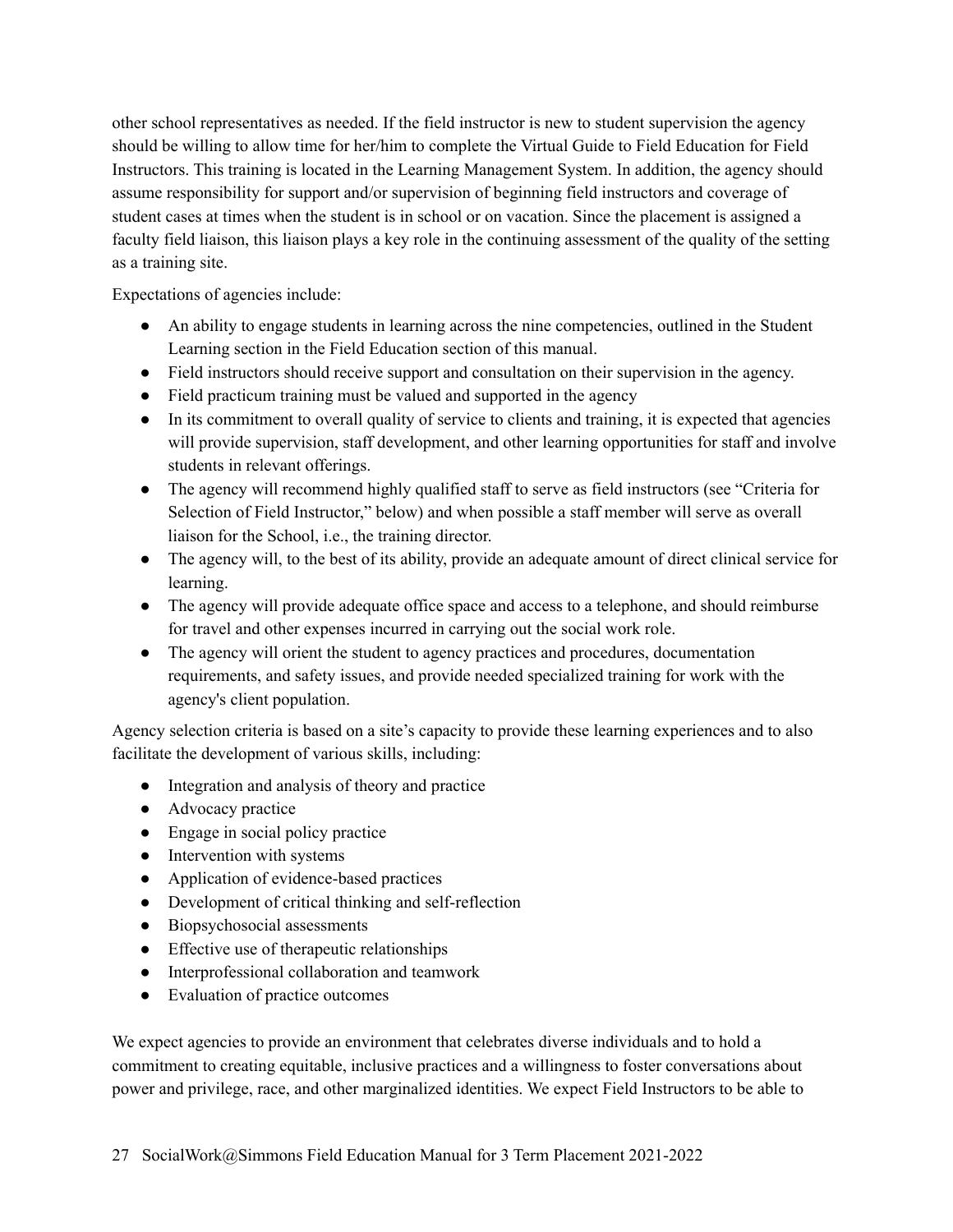work through difficult issues and conversations that support interns' growth and development as a social worker, as well as their own growth as a supervisor.

## <span id="page-27-0"></span> *Criteria for Selection of Field Instructors*

 Field Instructors of Simmons students are fully qualified according to School standards and Council on Social Work Education standards. It is essential that field instructors be fully identified with the social work profession and committed to its values and ethics. All primary field instructors must have a Masters in Social Work degree from a CSWE-accredited program and two years of supervised post-masters experience. It is preferable that field instructors are licensed at the highest level for the state in which they practice. Interest and ability in supervising, in conceptualizing various theoretical perspectives, and stimulating students' critical thinking skills are all essential qualities for field instructors. The field instructor is expected to keep abreast of current content and trends in social work practice. The field instructor must be objective in evaluating the student's performance and be able to collaborate with the assigned faculty field liaison, particularly when difficulties arise.

 Field instructors should be grounded in a broad social work perspective and sensitive to issues of diversity in regard to race, ethnicity, culture, and sexual orientation. The School requests supervisors who have knowledge and skill in several methods or modalities such as family treatment, group work, and advocacy. In addition, field instructors should be able to refer students to other supervisors, readings, or consultants regarding modalities with which they are not familiar. Field instructors should be familiar with and able to teach the various roles utilized by clinical social workers. They should also be aware of the range of fields of social work practice to enhance the student's broader training and to help them develop skills in accessing other services for their clients.

 Field instructors (and other agency staff as appropriate) are expected to teach direct (micro) service to individual clients, couples, families and groups, and to teach skills to intervene on their behalf with larger systems and organizations. Depending on setting and client needs, students are expected to learn several of the following skills: advocacy, outreach, negotiating and coordinating services, administration, consultation, program planning, and policy development.

 The agency and field instructor are expected to provide an adequate and varied client load. The instructor ensures that the student is incorporated into the agency system and helps them to learn its philosophy, mission, place in the community, practices and procedures. The school relies upon field instructors to keep the field liaison informed about their own or student absences or any other possible disruption in the learning process.

## **The School requires all field instructors and task managers to submit a resume and licensure information for verification of credentials.**

Expectations for field instructors can be summarized as follows:

- ● Students are required to receive one hour of individual supervision per week with their primary field instructor. Students are encouraged to participate in additional group or other supplemental supervision available to clinical trainees at the site.
- ● Field instructors should allot additional time to read and comment on process recordings and other reports, plan informal meetings and consult with the field liaison and other School representatives as needed.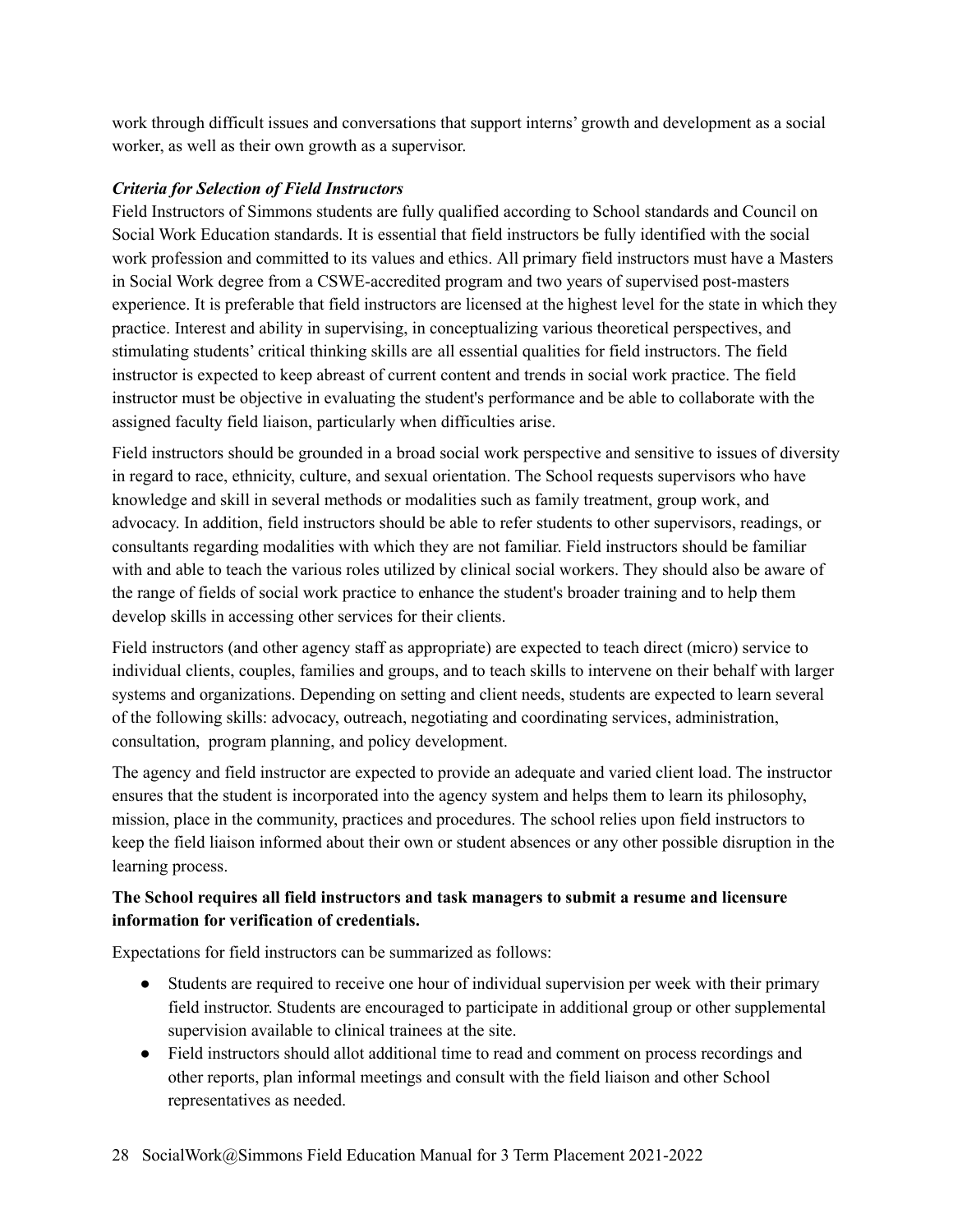- ● New field instructors who have not previously supervised an MSW intern are required to complete the Virtual Guide to Field Education for Field Instructors. This course is located on 2SW, the Simmons Learning Management System [\(https://2sw.socialwork.simmons.edu/login](https://2sw.socialwork.simmons.edu/login)). This is optional for field instructors with previous supervisory experience. Those who complete the course and obtain a score of at least 80% on the accompanying quiz will receive four free CEUs.
- ● The primary field instructor, in collaboration with the student, will complete a learning plan detailing learning goals and responsibilities.
- ● Field instructors must collaborate with students to complete one written evaluation of student performance for each placement term.
- ● Field instructors should assist interns in securing adequate office space and equipment to accommodate students, including privacy for interviewing clients.

## **Student placed in agency with Field Instructor without required credentials or experience**

 It is the policy of the MSW program to assume responsibility for reinforcing the social work perspective in the absence of the required supervision. Although it is an unusual occurrence for a student not to have an MSW supervisor with appropriate credentials and experience, the program is prepared to assume responsibility for reinforcing the social work perspective when it is necessary to do so. When the agency cannot provide the appropriate social work supervision, the MSW program takes the responsibility in reinforcement of the social work perspective by either hiring a social work supervisor or deploying a Field Department faculty person to provide supervision in addition to the agency-based supervision.

## <span id="page-28-0"></span> **EVALUATION OF FIELD PLACEMENT EFFECTIVENESS POLICIES, PROCEDURES AND CRITERIA**

#### **Policies**

- ● The evaluation of field setting effectiveness is on-going and begins with the first contact between the field liaison and the agency. The liaison reports concerns about the effectiveness to the Field Department as they occur. To the extent possible, the field liaison remains assigned to the same agency from year to year in order to be knowledgeable about the agency and to maintain close working relationships with agency staff, facilitating a natural process by which the agency partner can be monitored for its ability to deliver the learning experience expected by the School.
- ● A formal evaluation is completed by the liaison at the end of the placement and is submitted to the Field Department. The evaluation is the Placement Quality Rating Tool (PQRT).

## **Procedures**

 ● At the end of each placement period, the Field faculty for each program option (campus and online) complete PQRT forms. Placements with low ratings are identified and a member of the Field Department faculty seeks more information from the liaisons for settings with low ratings. Based on the information gathered, settings assessed to be ineffective are discontinued per the decision of the Field Department.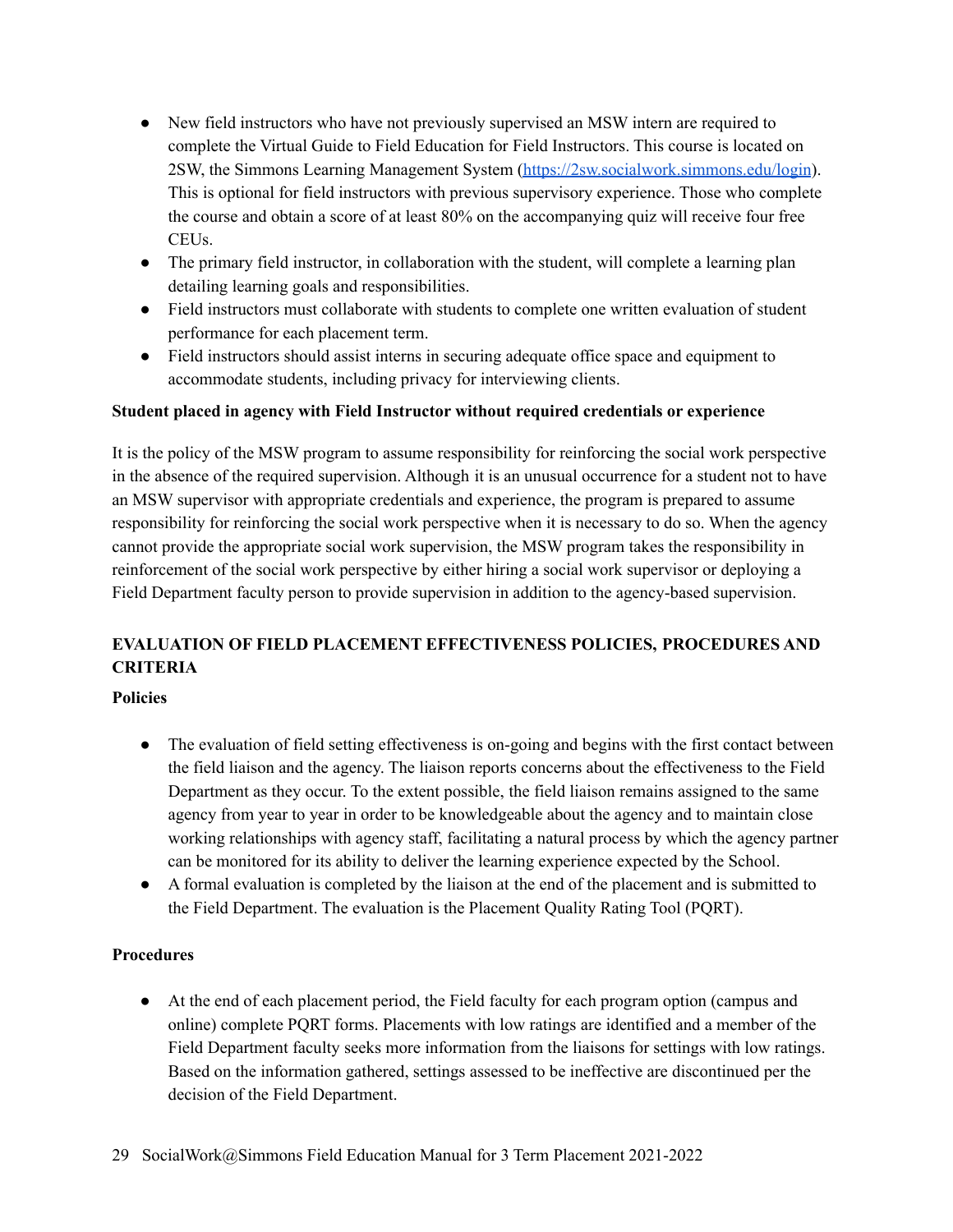#### **Criteria**

 ● The PQRT assesses the overall quality of the training site. This includes: field instruction, the quality of the learning opportunities (congruence with social work competencies), and the overall quality of the learning environment.

## <span id="page-29-0"></span> **MONITORING STUDENTS: POLICIES, PROCEDURES AND CRITERIA**

## **Policies:**

- ● The field liaison has primary responsibility for monitoring the viability of the learning experience for each field placement, and help the student integrate and optimize learning experiences in both class and field and to facilitate the mastery of social work practice.
- ● The field liaison is responsible for collaborating with the field instructor and the agency training director in evaluating student progress and learning and, when necessary, serves as a mediator in problem situations.
- ● The field liaison monitors and evaluates the educational process; follows student progress; supports and mentors students on their practice and professional development; and provides support to agencies in the form of consultation, mediation, advocacy, problem solving, and negotiation.

## **Procedures:**

- ● Each field liaison reports to a member of the field faculty when concerns arise about a student's performance, or the viability of the learning environment.
- ● Early in the placement, the field liaison meets the student in order to get acquainted with the student's background, learning style, and learning needs, as well as to explain the liaison role and the ways in which the student can access advising resources.
- ● The liaison arranges individual and/or group meetings throughout the placement in response to student needs and interests. Students should initiate a meeting with their liaison around any questions or concerns.
- ● The liaison conducts a minimum of 1 field visit each term during which the student's learning plan and progress toward learning goals is reviewed. In addition, the Field Instructor reviews student process recordings and other assignments prior to the field visit. The liaison also reviews the semester evaluation.
- ● The liaison makes contact with the Field Instructor early in the Semester to discuss the development of the learning plan, the role of the liaison and general performance expectations.
- ● The liaison reviews the completed learning plan. Should any concerns identified by the student or Field Instructor arise, the liaison is notified and works to facilitate collaborative problem-solving efforts which could include requesting a level 2 review.
- ● Liaisons report more complicated issues or problems to a full-time Field Education faculty person who serves as the liaison's department contact. Liaisons also attend monthly meetings at which student concerns are also addressed.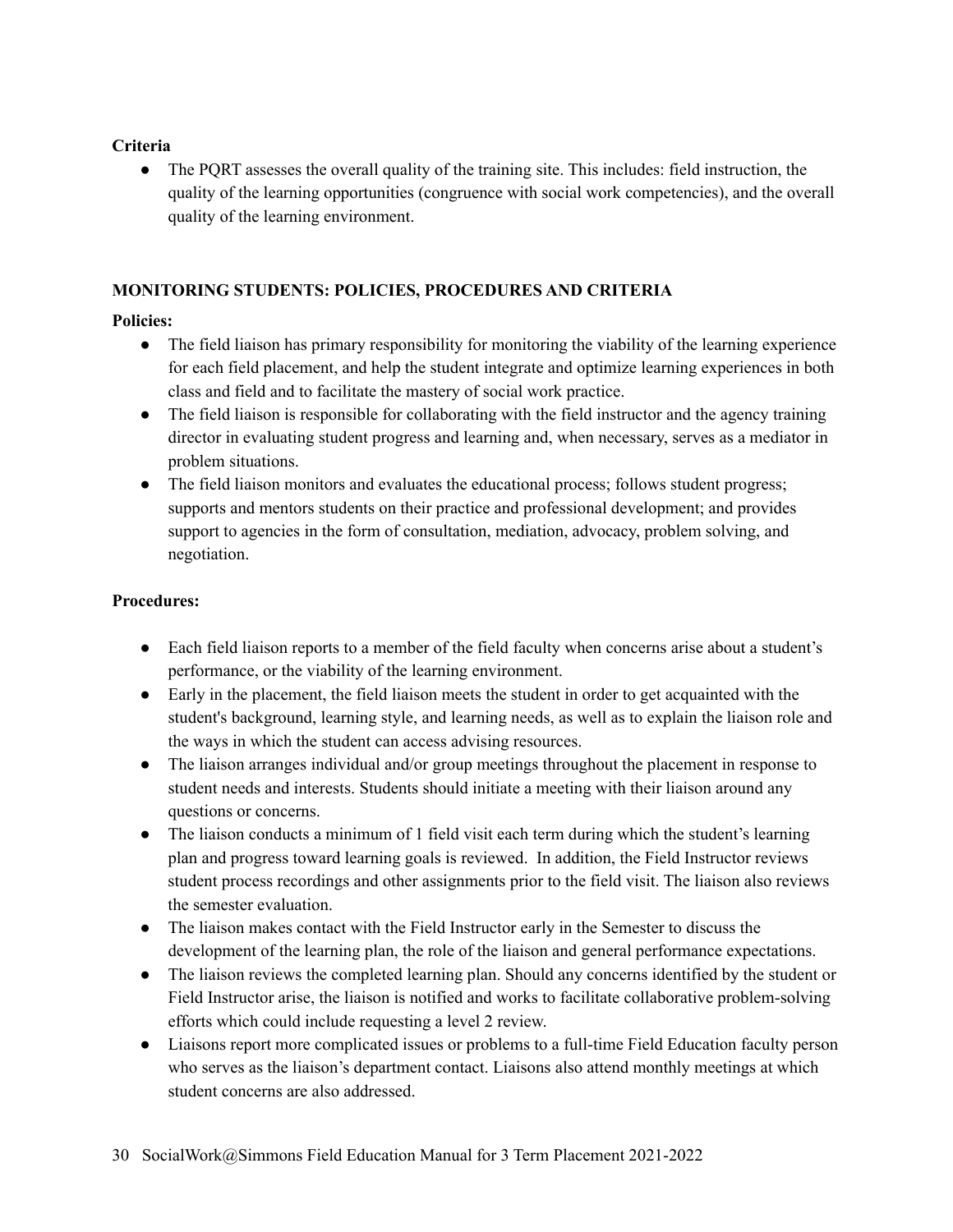**Criteria:** The field liaison, in collaboration with field faculty if there are concerns, is responsible for monitoring the following:

- Completion of field assignments
- ● Learning activities assigned that are congruent with social work competencies and multiple levels of practice
- Consistent attendance in the field placement
- Compliance with the Code of Ethics and Standards for Professional Practice
- ● Satisfactory completion of the evaluation each semester with scrutiny to assure that performance is adequate for the student to earn a passing grade and move to the next semester of field learning

## <span id="page-30-0"></span> **RESPONSIBILITIES OF THE SCHOOL OF SOCIAL WORK TO THE AFFILIATED AGENCY**

 Providing high quality education of students for social work practice is the responsibility of the School, the affiliated training site, the field instructor and the student. It is essential that each party collaborate fully in achieving the goal of preparing graduates for the profession. The following statements are intended to clarify these responsibilities and expectations and enhance our mutual efforts to achieve these goals:

- ● The School will affiliate with the training site following a mutual exploration of the School and agency missions, expectations and commitment to work together in the field preparation of students.
- ● The School will assign a field liaison to the student and agency. The field liaison will assist in planning field curriculum, provide consultation to the field instructor and assign a grade for field education.
- ● The field liaison will maintain good communication with the agency and field instructor and will visit (virtually) the placement at least once each term and more often if concerns arise.
- ● The Field Education faculty will be available to consult, plan, problem solve and discuss issues related to specific students or general training issues.
- The School will provide the student's resume prior to the interview for placement.
- ● The School, in consultation with the agency, will work together to problem solve students' difficulties. The School may consider whether a student should be transferred to another setting.
- ● The School will endeavor to keep the agency informed about its policies, aims, curriculum content and administrative changes.
- ● The School will provide the agency with a copy of its standard affiliation agreement signed by the Associate Provost. It is the responsibility of the agency to sign the affiliation agreement and return it to the School. If the agency provides their own affiliation agreement, it will be reviewed by the Director of Field Education, the General Counsel, and the Associate Provost before it is signed.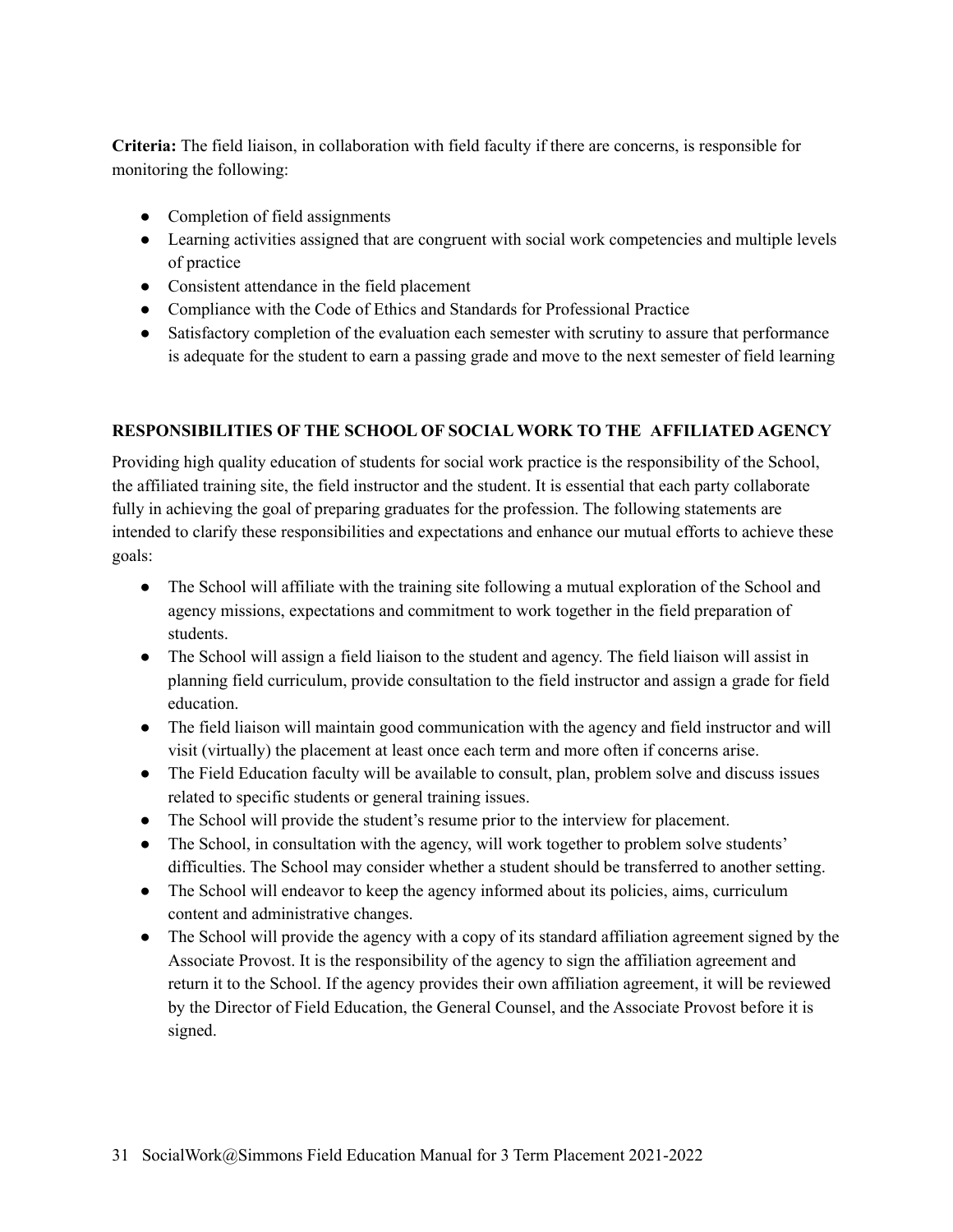## <span id="page-31-0"></span> **RESPONSIBILITIES OF THE STUDENT TO THE AFFILIATED AGENCY**

 The student's dual role of trainee and staff member carries special privileges and responsibilities. Students, as professional representatives of the agency, are expected to identify with the goals and values of the agency and to learn and carry out its policies and procedures. It is also the responsibility of the student to learn the community resources as well as the agency's function in the total service delivery. This School strongly supports the following position statement by the Massachusetts Chapter, National Association of Social Workers:

 *In accordance with the Patient's Bill of Rights (Chapter 214), NASW recommends that social work students identify themselves as trainees/students/interns to patients/clients either verbally or through the use of name tags except in emergency situations where it is clinically contraindicated as determined by student and instructor. Student status should be clearly designated in signing notes in the record.*

#### <span id="page-31-1"></span>*Health Insurance*

 All students are expected to have health insurance and are responsible for obtaining their own health insurance coverage. Many affiliated agencies in which Simmons students are assigned to complete field placements expect students to maintain health insurance coverage throughout their placement. At this time, Simmons University does not offer a student health insurance plan.

#### <span id="page-31-2"></span>*Background Checks*

 Background checks, including drug screens, are required by many placement agencies. The School encourages agencies to initiate the process of requesting a background check as soon as possible. Students are urged to include anything that might be discovered in a background check on their intake form so that an appropriate placement plan can be made. Students may incur additional costs including background checks, immunizations or other agency requirements.

#### <span id="page-31-3"></span>*Field Instruction*

 Students are expected to prepare for and participate in supervisory meetings and to bring to the attention of the field instructor any obstacles they see as interfering with the learning process. Students and instructors are encouraged to consult with the field liaison as needed.

#### <span id="page-31-4"></span>*Record Keeping*

 In addition to completing required reflection assignments each week, students are responsible for meeting general agency documentation requirements (e.g., intake assessments, chart notes, periodic summaries, termination and transfer summaries). For agencies, documentation is a crucial and mandatory part of the accountability process. Student documentation should be kept up-to-date so that appropriate service may be provided to clients when circumstances such as illness or vacations take students away from their placements temporarily.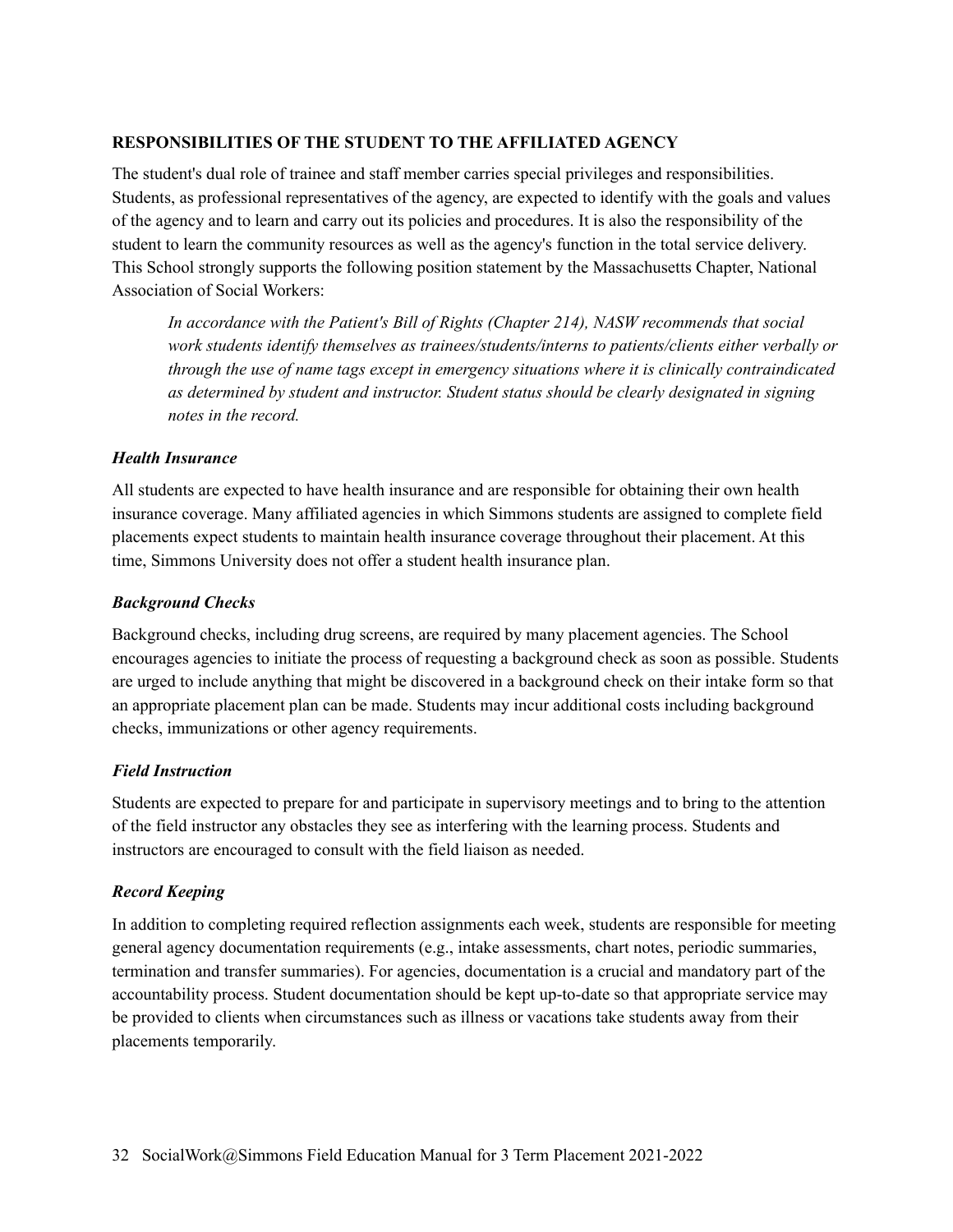## <span id="page-32-0"></span>*Confidentiality*

 All social workers are required to adhere to HIPAA (Health Insurance Portability and Accountability Act of 1996, Public Law 104-191) regulations regarding the privacy of client information outside the agency setting. Unless you have the client's written permission, confidentiality must be strictly maintained when disclosing, discussing or writing about clients in the classroom or in assignments or process recordings. Care should be taken to disguise identifying information on process recordings and assessments seen by field liaisons or used in class assignments in accordance with HIPAA regulations. Simmons recommends that a designated agency contact review agency confidentiality and informed consent policies with social work interns. If using a personal computer for placement-related work, students should discuss with a supervisor how to connect and configure the device to maintain HIPAA compliance.

#### <span id="page-32-1"></span> *Other Student Responsibilities and Rights*

 Students and field liaisons are expected to be in contact at regular intervals during the field placement terms to discuss both field and academic course work. This includes:

- A virtual or phone introductory meeting.
- ● Discussions, as needed, about concerns or problems in field placement or academic coursework as it pertains to field education.
- A meeting to prepare for the field visit
- A field visit with the student and field instructor
- An optional meeting to review post-graduation plans

# <span id="page-32-2"></span> **PLACEMENT PROCESS: POLICIES, PROCEDURES AND CRITERIA**

 The placement team works individually with students to secure a field education placement with a qualified field instructor. Students begin working with their assigned placement specialist 120 days before the start of the field placement term. Placement specialists engage students through an initial welcome call where they discuss their past work experiences and their educational goals. Students are encouraged to use their field education experience to explore varied social work roles and settings and to gain an understanding of how social work approaches can be applied across the spectrum of services and service environments. Throughout the field education experience and at the end of each student's internship, the placement setting and field instructor are reviewed by the assigned field liaison and concerns are assessed by The Field Department to determine future viability for student learning. Agencies and field instructors that are deemed unsuitable are identified and will not be used again.

#### <span id="page-32-3"></span>**PLACEMENT FORMS**

 Student success will email each student a link to their placement form upon admission to the program. All students are required to complete this form within five days of receiving it. This form is for students to share their previous work experience, interests in the field and for the SW@Simmons Field Department to share important policies and procedures. If a student does not complete this form or agree with the field placement policies at least 120 days before the start of the student's placement term, the placement team will not be able to begin the student's placement search. This may result in a required leave of absence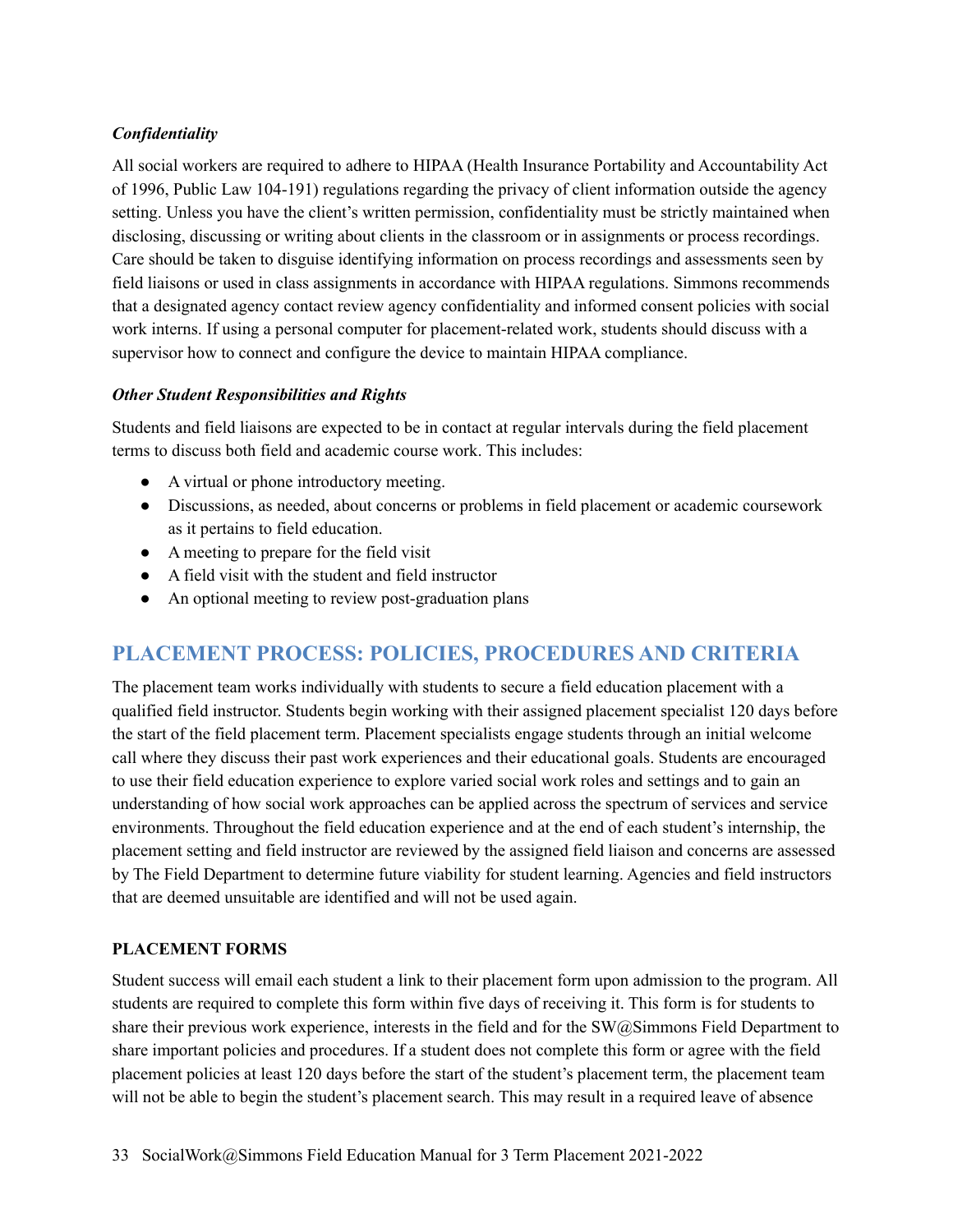from the program or delay graduation.

#### <span id="page-33-0"></span>**TRAVEL DISTANCE POLICY**

 The placement team values field placement as a core component of the MSW program and makes every attempt to place students as close to their preferred placement address as possible, usually within 1 hour of that address. The placement team starts their search as close as possible to this address and expands the search radius based on site availability. Students may be placed up to 60 miles away if a closer approved placement is not available. It is expected that students will plan for and arrange their own transportation to and from their assigned field placement sites.

## <span id="page-33-1"></span>**INTERVIEWS**

 Before a placement can be made final, an interview must occur between the student and the agency. Once a student is notified of a potential placement interview, the student must contact this agency within 48 hours of notification to set up an interview. After the interview, students are expected to notify their placement specialist regarding the outcome of the interview.

 Placement opportunities that are lost as a result of students delaying responses to invitations to interview at prospective placement sites will count as "failed" interviews.

 Placement searches for students who are not offered an internship after one interview will be interrupted until the student meets with a field department administrator who will provide interview coaching. These students may also be asked to participate in additional interview coaching coaching through the Career Center. The placement search can resume once these requirements are met.

 Placement searches for students who are not offered placements after 3 consecutive interviews will cease. See: Failure to Secure a Field Placement section.

#### <span id="page-33-2"></span>**ON-TIME PLACEMENT**

 On-time placement is not guaranteed. Simmons School of Social Work will make every effort possible to obtain a field placement prior to the term start date; however, placement efforts may continue beyond the start date. Any delay in a student's placement start date will result in the need for being in the field for additional hours each week, attending field during the term break and/or adding time at the end of the term. If a placement is not secured by academic week 3, the student will need to move to the next cohort and may be required to take a leave of absence. Students for whom placements have not been secured by academic week 3, and who have followed all placement policies, will be eligible to withdraw from their courses with no financial penalty.

#### <span id="page-33-3"></span>**PLACEMENT NOTIFICATION**

 Once students are notified of their secured placement site, they must contact the site within 48 hours of notification to set up a schedule, confirm their placement start date and confirm that all documents and/or extra requirements (e.g., extra immunizations, background check, etc.) are complete.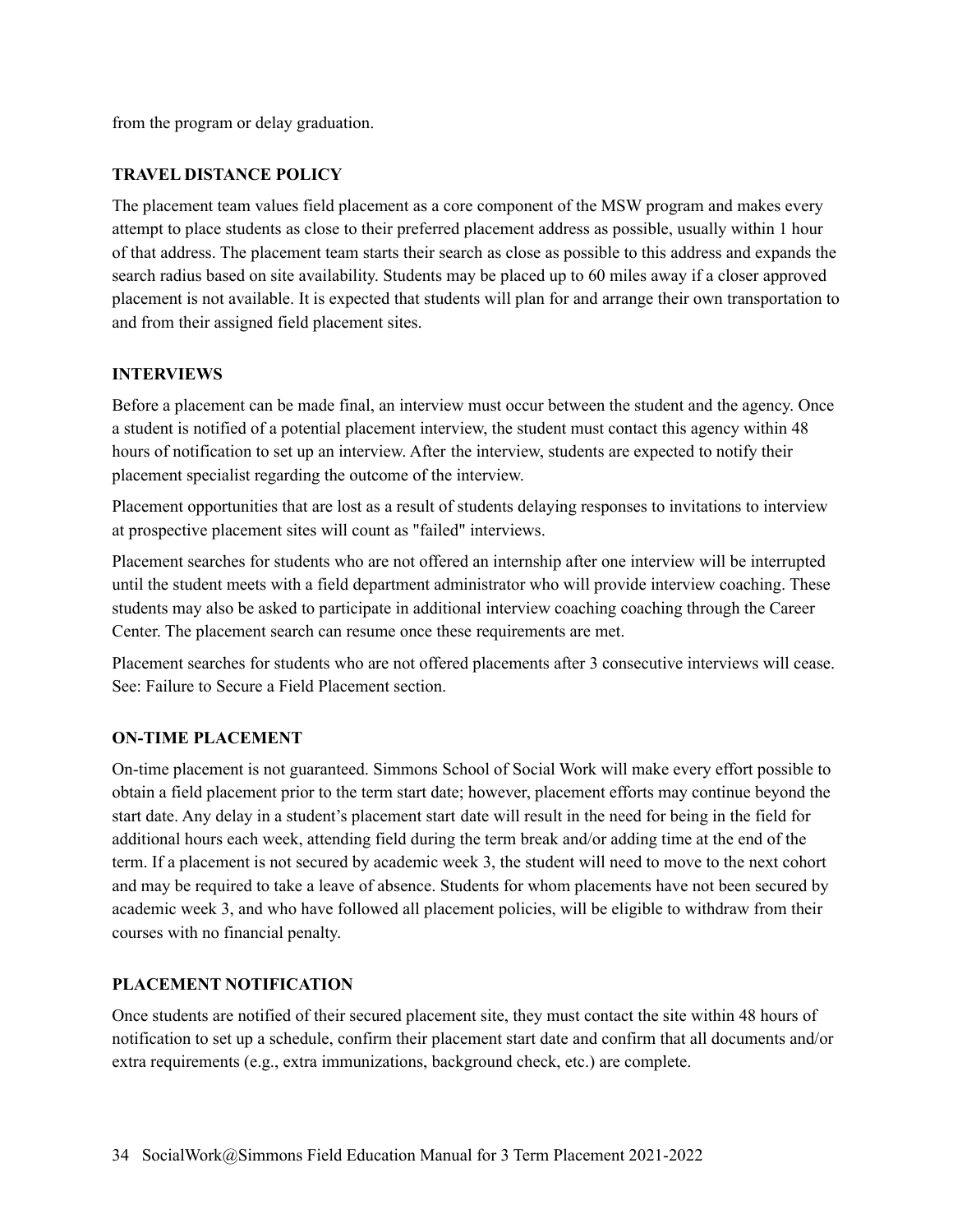#### <span id="page-34-0"></span> **FIELD PLACEMENT AGENCY ASSIGNMENT**

 The placement search takes into account many factors to ensure that field education agencies are able to meet SW@Simmons program expectations and students' learning needs. At times, this results in limited availability of suitable agencies. For this reason, students are required to interview at assigned faculty approved placement agencies. If students have significant concerns about the placement experience after an interview, they should contact their field placement specialist within two days to discuss them. If a student declines a faculty approved placement this may delay their placement start and graduation and may require a leave of absence. The placement team will not be able to continue a placement search for students who decline an agency placement based on their inability to adhere to the placement policies, including the distance policy, relocation policy or scheduling policy. If a student declines a placement agency for these reasons, they will be required to submit a placement referral. See the Referral policy section.

#### <span id="page-34-1"></span>**SCHEDULING POLICY**

 To satisfy degree requirements, students are required to complete 24 hours/week in their generalist/specialized agency-based field placement. Students must be available to complete their placement hours Monday through Friday between 8am and 8pm to align with agency activities and ensure substantive client interaction. Students should not expect to complete field placement hours on the weekend. Students are additionally required to adjust their schedule to be in accordance with the field instructor's schedule to ensure appropriate supervision is available.

#### <span id="page-34-2"></span>**RELOCATION POLICY**

 Students who relocate during the program must complete a relocation form at least 8 weeks prior to the abstart of their placement term. This requirement is to ensure there is sufficient time to secure an appropriate field education experience near the student's new address. Students can obtain the relocation form from their placement specialist or student success specialist. Notifying the University in other ways is not sufficient and on-time placement cannot be guaranteed for students who do not submit this form. Students who need to relocate during their field placement and wish to continue in placement without interruption, must complete a relocation form 14 weeks in advance of their anticipated move and be available to interview, as needed, in the new location. The Field Department is unable to arrange field placements for less than one term, and students who move and change placements are required to complete 3 additional weeks in the field to account for the time needed to orient to a new placement setting, develop a new learning plan, and engage new clients. Relocation may require a leave of absence or a course sequence adjustment.

#### <span id="page-34-3"></span>**REFERRAL POLICY**

 Students are encouraged to play an active role in the placement process. One way to do this is by submitting referrals via a personal referral link provided by their student success specialist or placement specialist. Referrals must be submitted through this form at least 6 weeks prior to the start of the placement term and must include the name of a specific field instructor or an agency with an identified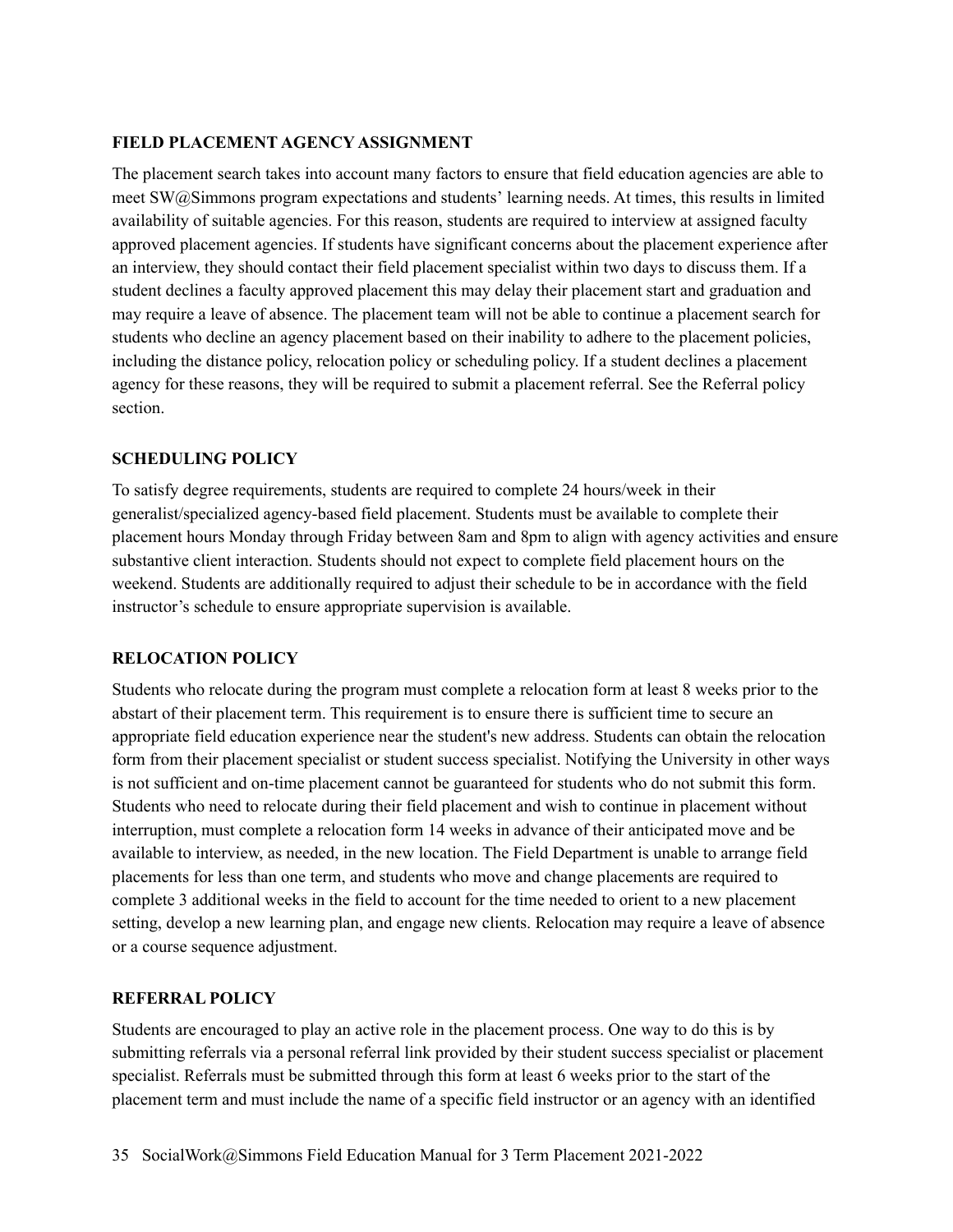contact person who has expressed interest in hosting an MSW student. The placement team will reach out to the proposed site within two days of receipt of the referral form and students can expect a status update from the placement team within ten business days. All referrals are subject to approval by the SW@Simmons Field Education Department.

#### <span id="page-35-0"></span>**MASSACHUSETTS REFERRAL POLICY**

 Students living in the following Massachusetts counties: Suffolk, Essex, Plymouth, Norfolk, Middlesex, Bristol and the following cities in Worcester County: Berlin, Blackstone, Boylston, Clinton, Fitchburg, Grafton, Harvard, Hopedale, Lancaster, Lunenburg, Mendon, Milford, Millville, Northborough, Northbridge, Shrewsbury, Southborough, Sterling, Upton, Uxbridge, West Boylston, Westborough are not permitted to submit referrals other than to their current place of employment. Students in these areas should not contact sites or field instructors directly unless instructed by their placement specialist.

 Many sites in these locations that are referred by students are already in the Simmons network, meaning the Simmons placement team and field faculty have established relationships with these agencies and field instructors. Placements at these sites must be arranged through the collaboration of the on-campus and online placement teams. Because of these long-standing partnerships, many sites expect to hear from a Simmons placement representative rather than hearing from a student directly. Direct contacts from students can damage these partnerships and can negatively impact students' placement processes.

 Students who have connections to agencies or field instructors, or those who have specific interests within their community, should contact their placement specialist directly to discuss how to proceed.

#### <span id="page-35-1"></span>**INTERNATIONAL POLICY**

 Students cannot complete field placement outside of the continental United States and Hawaii. Students will not be placed internationally, including U.S. military bases, or in U.S. territories. Students living abroad with an upcoming placement term will need to relocate to the continental United States or Hawaii in order to be assigned a placement. Students are required to provide written notice of a new address at least 14 weeks prior to the first placement term so the placement team can work to secure a placement site. Placement is not guaranteed for students who do not adhere to the foregoing requirements and not following the requirements may necessitate a leave of absence from the program.

## <span id="page-35-2"></span> **FIELD PRACTICUM IN THE STUDENT'S PLACE OF EMPLOYMENT**

 The SW@Simmons Field Education Department permits students to complete their agency field placement in an employer-based placement. Students who wish to use their place of paid employment as a field placement must complete a worksite-based field placement application which can be obtained from the student's placement specialist. Each application will be carefully reviewed by the Field Department and decided upon within the framework of Council on Social Work Education (CSWE) and School standards and expectations.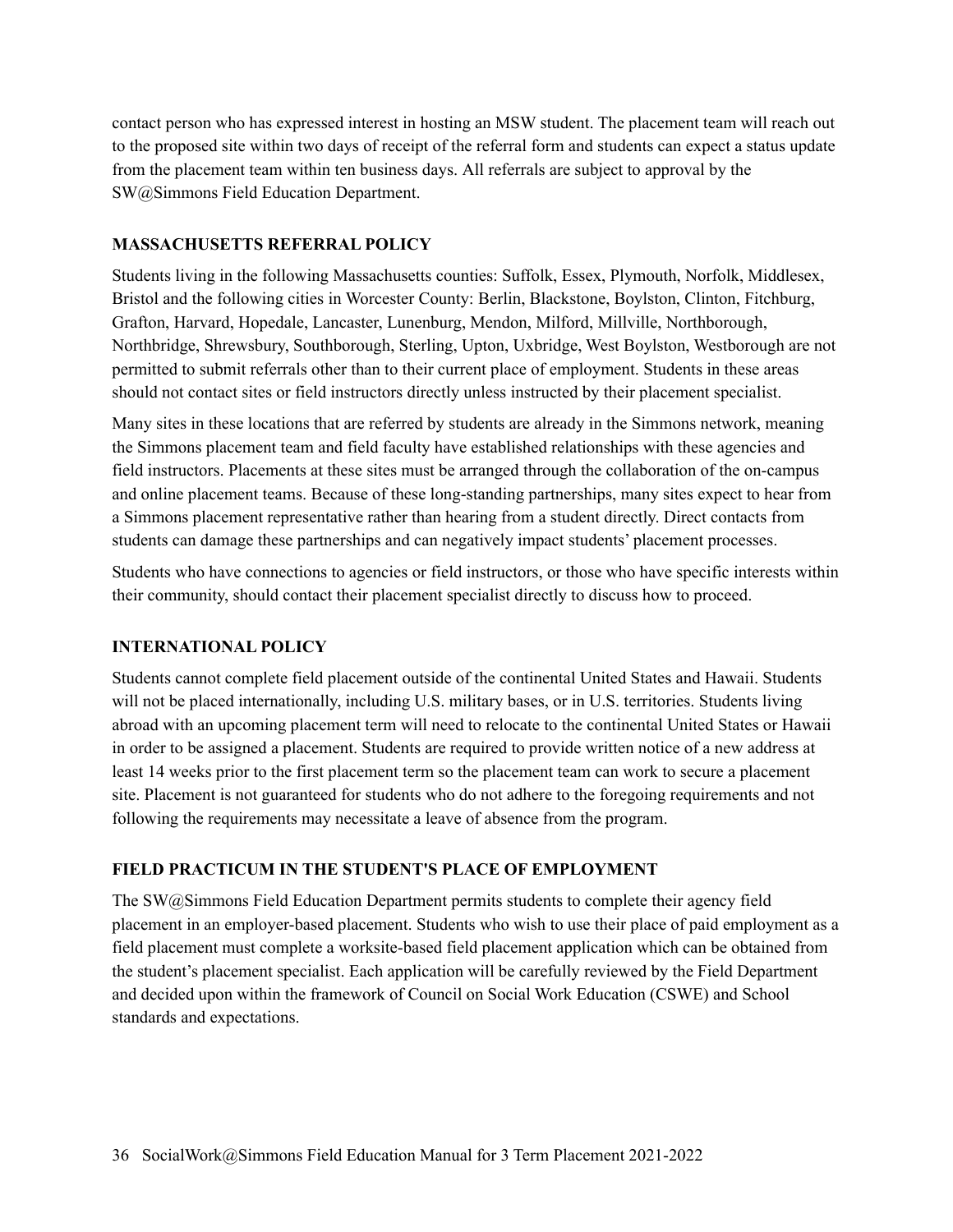#### <span id="page-36-0"></span> **FAILURE TO SECURE A FIELD PLACEMENT**

 In the event of three unsuccessful field placement interviews, the field department reassesses the student's appropriateness for field placement. Planning for another field placement may not begin until a Level 2 Review is held or other steps are taken as determined by the field department. It is at the discretion of the Director of Field Education, in consultation with the Associate Director, to recommend dismissal from the program if an appropriate graduate level clinical internship does not appear to be obtainable.

 If a student does not accept a qualified placement following an interview and refuses subsequent agencies that meet their criteria, a Level 2 Review will be held. Based on the committee's review, one of the following outcomes will be stipulated:

- 1. In consultation with the placement team, the student will be given one additional opportunity to secure a placement;
- 2. The student will postpone field placement until a future placement term (re-entry review required).

Failure to obtain a placement has implications for a student's progress toward completion of the MSW.

# <span id="page-36-1"></span> **STUDENT LEARNING IN THE FIELD: FRAMEWORKS AND CURRICULUM**

 The SSW is committed to continuous examination and improvement of student learning outcomes within the framework of the nine CSWE competencies. The SSW has developed a structure for systematically gathering evidence of student learning, and for regularly assessing the implicit curriculum (learning environment). Student learning is assessed by course based embedded measures and through the field evaluation. Implicit curriculum is assessed by an annual survey. Assessment findings are reported to and analyzed by faculty and administrators and are used to inform curricular revisions, to address changes in the learning environment, and to make changes to our evaluation methods. Built into our assessment plan is a continuous feedback loop that is foundational to our capacity to strengthen student learning. Our stakeholders are included in this feedback loop and include our students, our field agencies, our faculty and our staff. We also post our annual findings on the SSW website for the larger public.

#### <span id="page-36-2"></span>**CSWE COMPETENCIES**

 The Council on Social Work Education (CSWE) has delineated nine core competencies for all social work students. Embedded in each competency are the dimensions of practice (knowledge, values, skills, cognitive and affective processes). Observable behaviors associated with each competency provide opportunities for students to demonstrate abilities within each competency. Evaluation of field performance will be based on students' ability to demonstrate the observable behaviors. At the completion of the MSW program, students are expected to achieve competence through their Field Education and coursework in the following areas.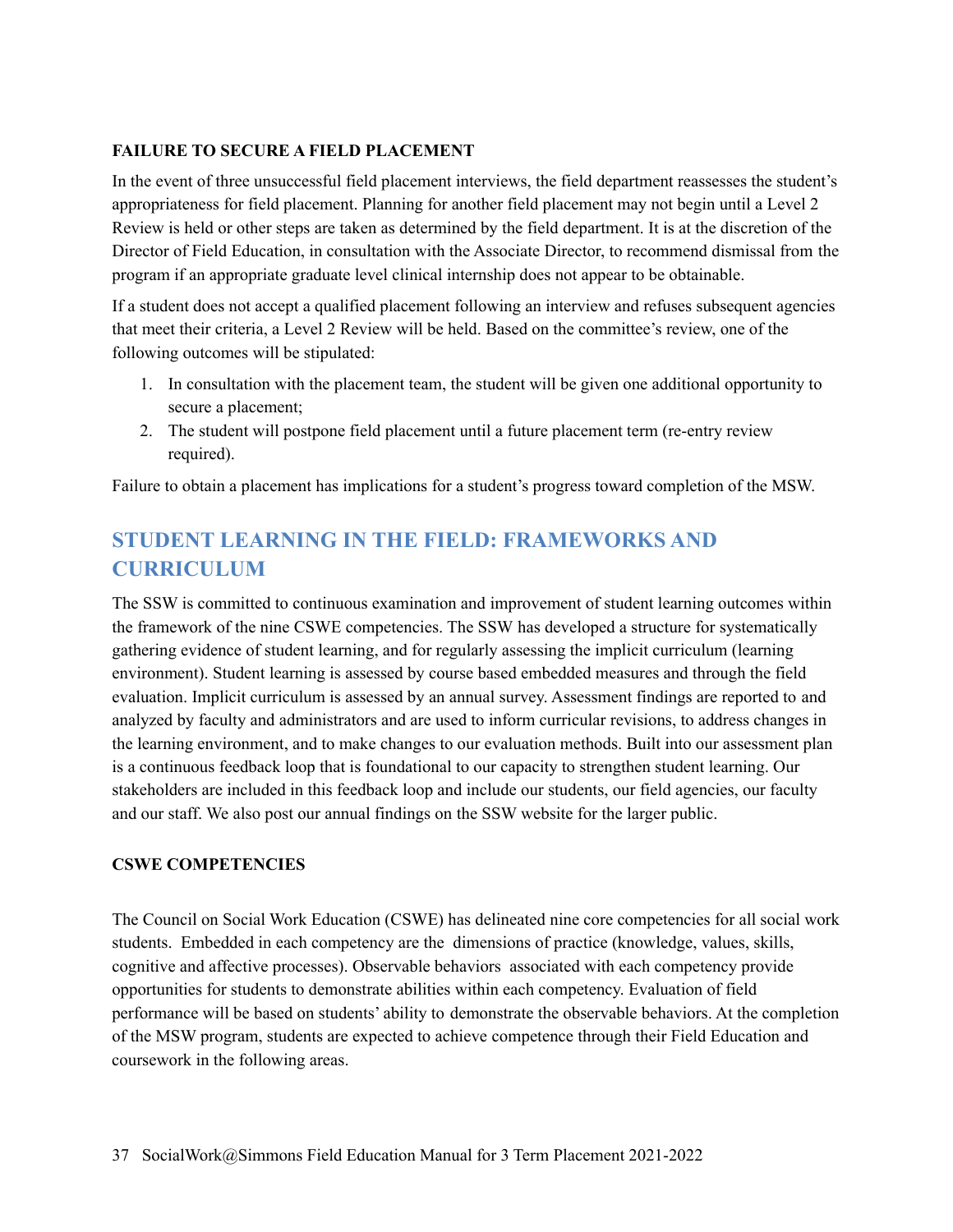The nine CSWE competencies at the generalist and specialist levels with the associated observable behaviors are listed below.

## <span id="page-37-0"></span> **GENERALIST TERM COMPETENCIES AND OBSERVABLE BEHAVIORS**

#### <span id="page-37-1"></span> *Competency 1: Demonstrate Ethical and Professional Behavior*

 Social workers understand the value base of the profession and its ethical standards, as well as relevant laws and regulations that may impact practice at the micro, mezzo, and macro levels. Social workers understand frameworks of ethical decision-making and how to apply principles of critical thinking to those frameworks in practice, research, and policy arenas. Social workers recognize personal values and the distinction between personal and professional values. They also understand how their personal experiences and affective reactions influence their professional judgment and behavior. Social workers understand the profession's history, its mission, and the roles and responsibilities of the profession. Social Workers also understand the role of other professions when engaged in interprofessional teams. Social workers recognize the importance of lifelong learning and are committed to continually updating their skills to ensure they are relevant and effective. Social workers also understand emerging forms of technology and the ethical use of technology in social work practice. Social workers:

- ● Make ethical decisions by applying the standards of the NASW Code of Ethics, relevant laws and regulations, models for ethical decision-making, ethical conduct of research, and additional codes of ethics as appropriate to context
- ● Use reflection and self-regulation to manage personal values and maintain professionalism in practice situations
- ● Demonstrate professional demeanor in behavior; appearance; and oral, written, and electronic communication
- Use technology ethically and appropriately to facilitate practice outcomes
- Use supervision and consultation to guide professional judgment and behavior.

#### <span id="page-37-2"></span> *Competency 2: Engage Diversity and Difference in Practice*

 Social workers understand how diversity and difference characterize and shape the human experience and are critical to the formation of identity. The dimensions of diversity are understood as the intersectionality of multiple factors including but not limited to age, class, color, culture, disability and ability, ethnicity, gender, gender identity and expression, immigration status, marital status, political ideology, race, religion/spirituality, sex, sexual orientation, and tribal sovereign status. Social workers understand that, as a consequence of difference, a person's life experiences may include oppression, poverty, marginalization, and alienation as well as privilege, power, and acclaim. Social workers also understand the forms and mechanisms of oppression and discrimination and recognize the extent to which a culture's structures and values, including social, economic, political, and cultural exclusions, may oppress, marginalize, alienate, or create privilege and power. Social workers :

- ● Apply and communicate understanding of the importance of diversity and difference in shaping life experiences in practice at the micro, mezzo, and macro levels
- Present themselves as learners and engage clients and constituencies as experts of their own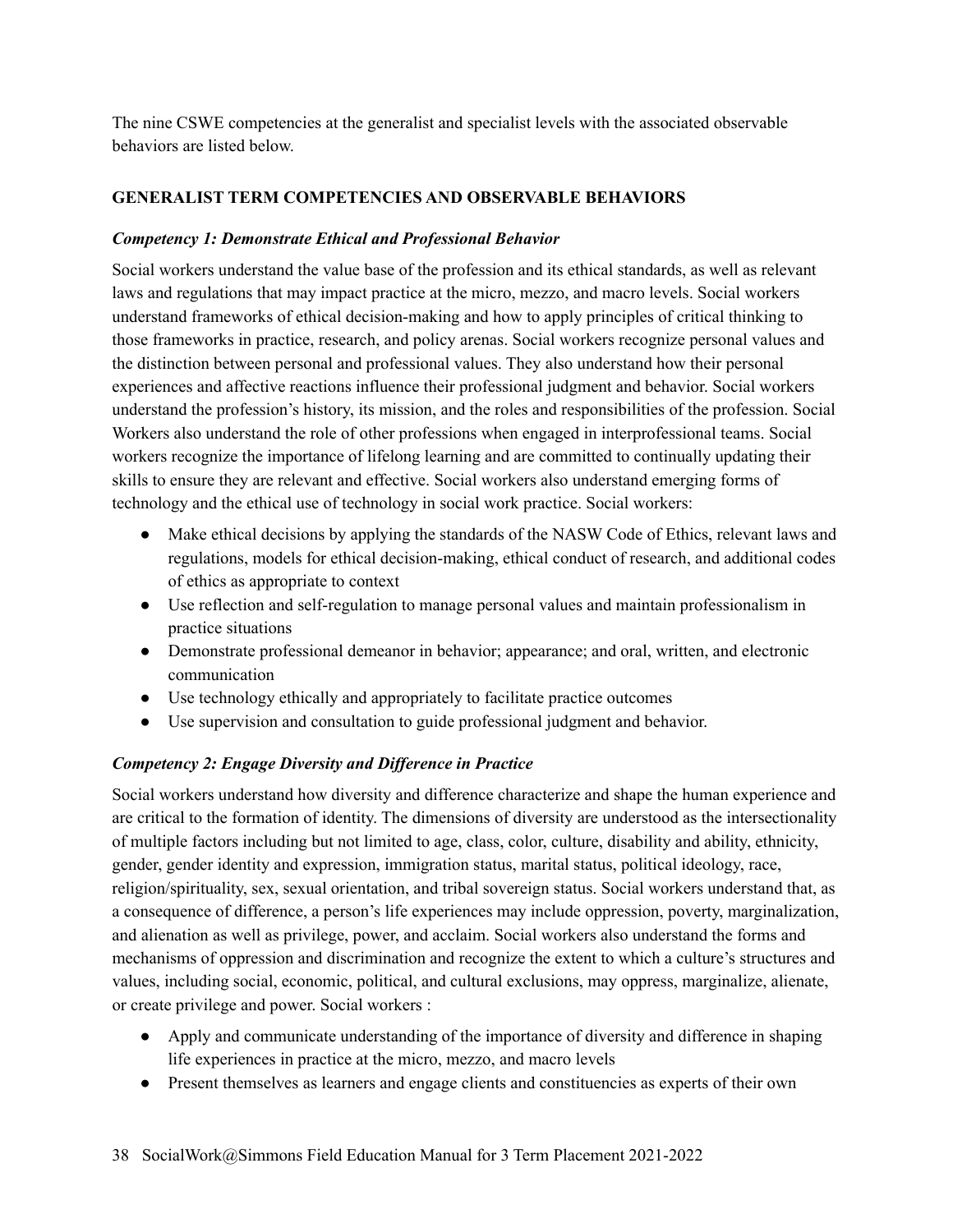experiences

 ● Apply self-awareness and self-regulation to manage the influence of personal biases and values in working with diverse clients and constituencies

## <span id="page-38-0"></span> *Competency 3: Advance Human Rights and Social, Economic, and Environmental Justice*

 Social workers understand that every person regardless of position in society has fundamental human rights such as freedom, safety, privacy, an adequate standard of living, health care, and education. Social workers understand the global interconnections of oppression and human rights violations, and are knowledgeable about theories of human need and social justice and strategies to promote social and economic justice and human rights. Social workers understand strategies designed to eliminate oppressive structural barriers to ensure that social goods, rights, and responsibilities are distributed equitably and that civil, political, environmental, economic, social, and cultural human rights are protected. Social workers:

- ● Apply their understanding of social, economic, and environmental justice to advocate for human rights at the individual and system levels
- Engage in practices that advance social, economic, and environmental justice

## <span id="page-38-1"></span> *Competency 4: Engage in Practice-informed Research and Research-informed Practice*

 Social workers understand quantitative and qualitative research methods and their respective roles in advancing a science of social work and in evaluating their practice. Social workers know the principles of logic, scientific inquiry, and culturally informed and ethical approaches to building knowledge. Social workers understand that evidence that informs practice derives from multi-disciplinary sources and multiple ways of knowing. They also understand the processes for translating research findings into effective practice. Social workers:

- Use practice experience and theory to inform scientific inquiry and research
- ● Apply critical thinking to engage in analysis of quantitative and qualitative research methods and research findings
- Use and translate research evidence to inform and improve practice, policy, and service delivery.

## <span id="page-38-2"></span> *Competency 5: Engage in Policy Practice*

 Social workers understand that human rights and social justice, as well as social welfare and services, are mediated by policy and its implementation at the federal, state, and local levels. Social workers understand the history and current structures of social policies and services, the role of policy in service delivery, and the role of practice in policy development. Social workers understand their role in policy development and implementation within their practice settings at the micro, mezzo, and macro levels and they actively engage in policy practice to effect change within those settings. Social workers recognize and understand the historical, social, cultural, economic, organizational, environmental, and global influences that affect social policy. They are also knowledgeable about policy formulation, analysis, implementation, and evaluation. Social workers:

- ● Identify social policy at the local, state, and federal level that impacts well-being, service delivery, and access to social services
- Assess how social welfare and economic policies impact the delivery of and access to social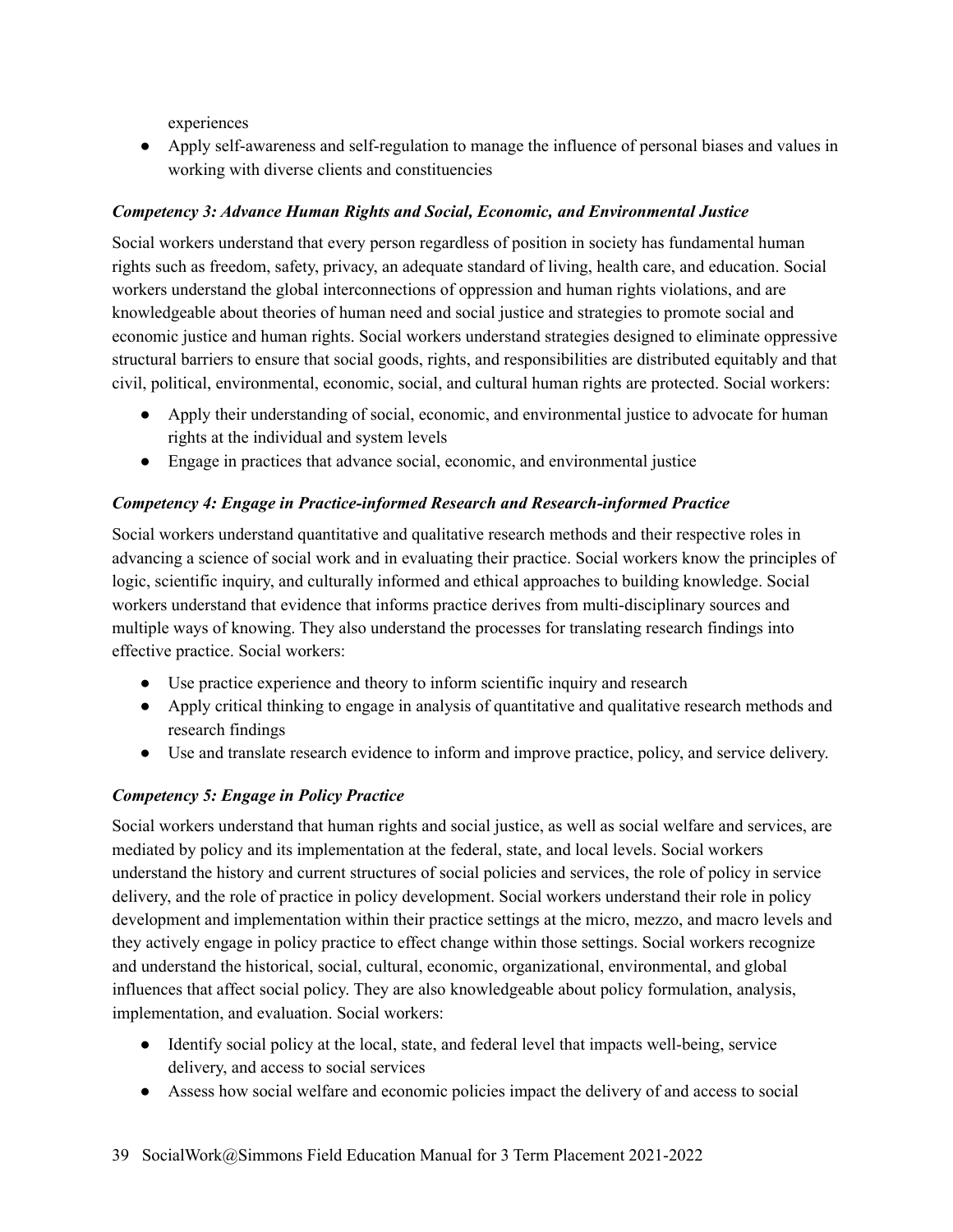services

 ● Apply critical thinking to analyze, formulate, and advocate for policies that advance human rights and social, economic, and environmental justice

## <span id="page-39-0"></span> *Competency 6: Engage with Individuals, Families, Groups, Organizations, and Communities*

 Social workers understand that engagement is an ongoing component of the dynamic and interactive process of social work practice with, and on behalf of, diverse individuals, families, groups, organizations, and communities. Social workers value the importance of human relationships. Social workers understand theories of human behavior and the social environment, and critically evaluate and apply this knowledge to facilitate engagement with clients and constituencies, including individuals, families, groups, organizations, and communities. Social workers understand strategies to engage diverse clients and constituencies to advance practice effectiveness. Social workers understand how their personal experiences and affective reactions may impact their ability to effectively engage with diverse clients and constituencies. Social workers value principles of relationship-building and inter- professional collaboration to facilitate engagement with clients, constituencies, and other professionals as appropriate. Social workers:

- ● Apply knowledge of human behavior and the social environment, person-in-environment, and other multidisciplinary theoretical frameworks to engage with clients and constituencies
- ● Use empathy, reflection, and interpersonal skills to effectively engage diverse clients and constituencies

## <span id="page-39-1"></span> *Competency 7: Assess Individuals, Families, Groups, Organizations, and Communities*

 Social workers understand that assessment is an ongoing component of the dynamic and interactive process of social work practice with, and on behalf of, diverse individuals, families, groups, organizations, and communities. Social workers understand theories of human behavior and the social environment, and critically evaluate and apply this knowledge in the assessment of diverse clients and constituencies, including individuals, families, groups, organizations, and communities. Social workers understand methods of assessment with diverse clients and constituencies to advance practice effectiveness. Social workers recognize the implications of the larger practice context in the assessment process and value the importance of interprofessional collaboration in this process. Social workers understand how their personal experiences and affective reactions may affect their assessment and decision-making. Social workers:

- ● Collect and organize data, and apply critical thinking to interpret information from clients and constituencies
- ● Apply knowledge of human behavior and the social environment, person-in-environment, and other multidisciplinary theoretical frameworks in the analysis of assessment data from clients and constituencies
- ● Develop mutually agreed-on intervention goals and objectives based on the critical assessment of strengths, needs, and challenges within clients and constituencies
- ● Select appropriate intervention strategies based on the assessment, research knowledge, and values and preferences of clients and constituencies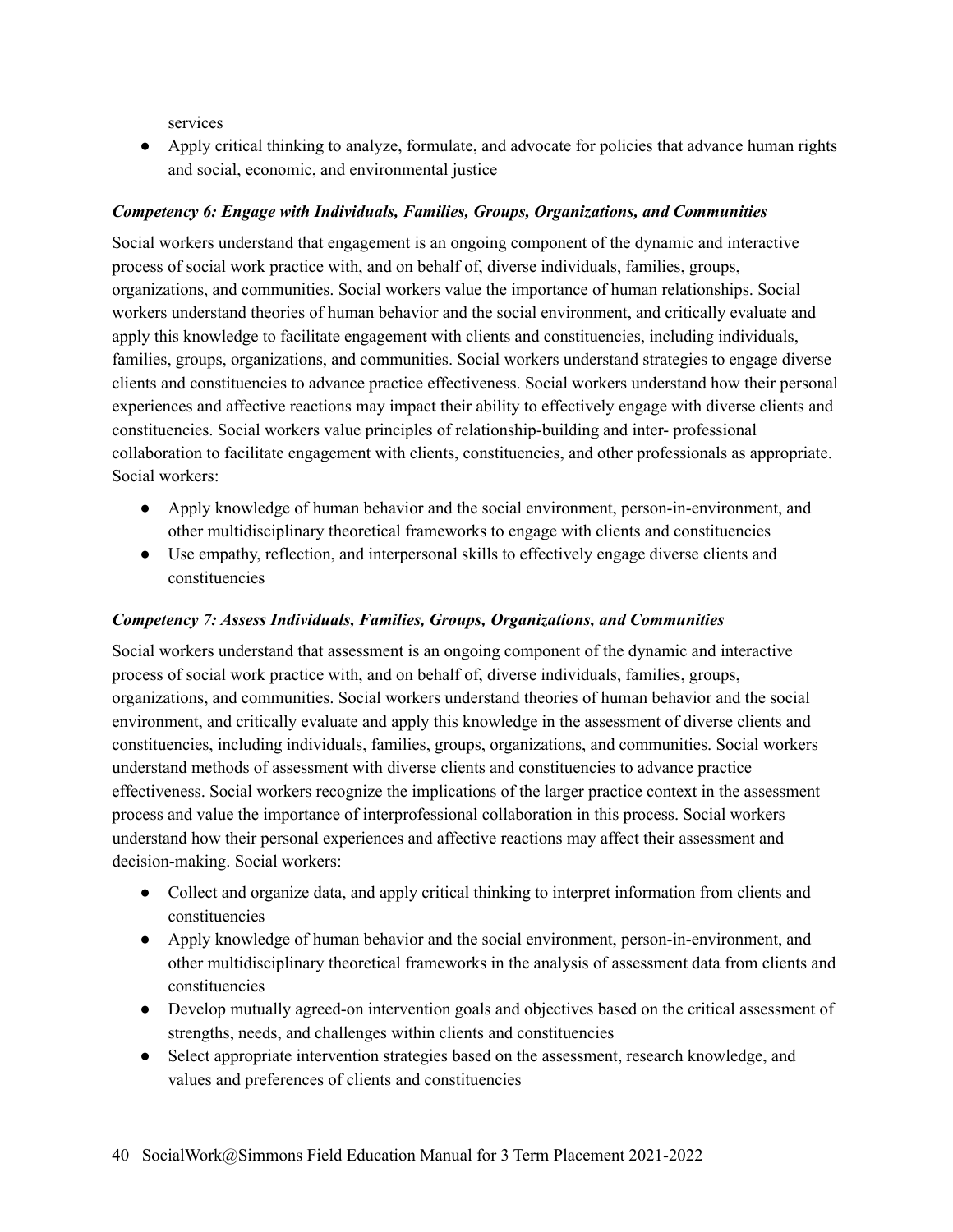#### <span id="page-40-0"></span> *Competency 8: Intervene with Individuals, Families, Groups, Organizations, and Communities*

 Social workers understand that intervention is an ongoing component of the dynamic and interactive process of social work practice with, and on behalf of, diverse individuals, families, groups, organizations, and communities. Social workers are knowledgeable about evidence-informed interventions to achieve the goals of clients and constituencies, including individuals, families, groups, organizations, and communities. Social workers understand theories of human behavior and the social environment, and critically evaluate and apply this knowledge to effectively intervene with clients and constituencies. Social workers understand methods of identifying, analyzing and implementing evidence-informed interventions to achieve client and constituency goals. Social workers value the importance of interprofessional teamwork and communication in interventions, recognizing that beneficial outcomes may require interdisciplinary, interprofessional, and inter-organizational collaboration. Social workers:

- ● Critically choose and implement interventions to achieve practice goals and enhance capacities of clients and constituencies
- ● Apply knowledge of human behavior and the social environment, person-in-environment, and other multidisciplinary theoretical frameworks in interventions with clients and constituencies
- Use inter-professional collaboration as appropriate to achieve beneficial practice outcomes
- Negotiate, mediate, and advocate with and on behalf of diverse clients and constituencies
- Facilitate effective transitions and endings that advance mutually agreed-on goals

## <span id="page-40-1"></span> *Competency 9: Evaluate Practice with Individuals, Families, Groups, Organizations, and Communities*

 Social workers understand that evaluation is an ongoing component of the dynamic and interactive process of social work practice with, and on behalf of, diverse individuals, families, groups, organizations and communities. Social workers recognize the importance of evaluating processes and outcomes to advance practice, policy, and service delivery effectiveness. Social workers understand theories of human behavior and the social environment, and critically evaluate and apply this knowledge in evaluating outcomes. Social workers understand qualitative and quantitative methods for evaluating outcomes and practice effectiveness. Social workers:

- Select and use appropriate methods for evaluation of outcomes
- ● Apply knowledge of human behavior and the social environment, person-in-environment, and other multidisciplinary theoretical frameworks in the evaluation of outcomes
- Critically analyze, monitor, and evaluate intervention and program processes and outcomes
- ● Apply evaluation findings to improve practice effectiveness at the micro, mezzo, and macro levels

## <span id="page-40-2"></span> **SPECIALIZED TERM COMPETENCIES AND OBSERVABLE BEHAVIORS**

## <span id="page-40-3"></span> *Competency 1: Demonstrate Ethical and Professional Behavior*

 Clinical social workers consistently demonstrate the key values of the social work profession; they have knowledge of, and critically apply to practice, the laws, policies, and regulations that are pertinent to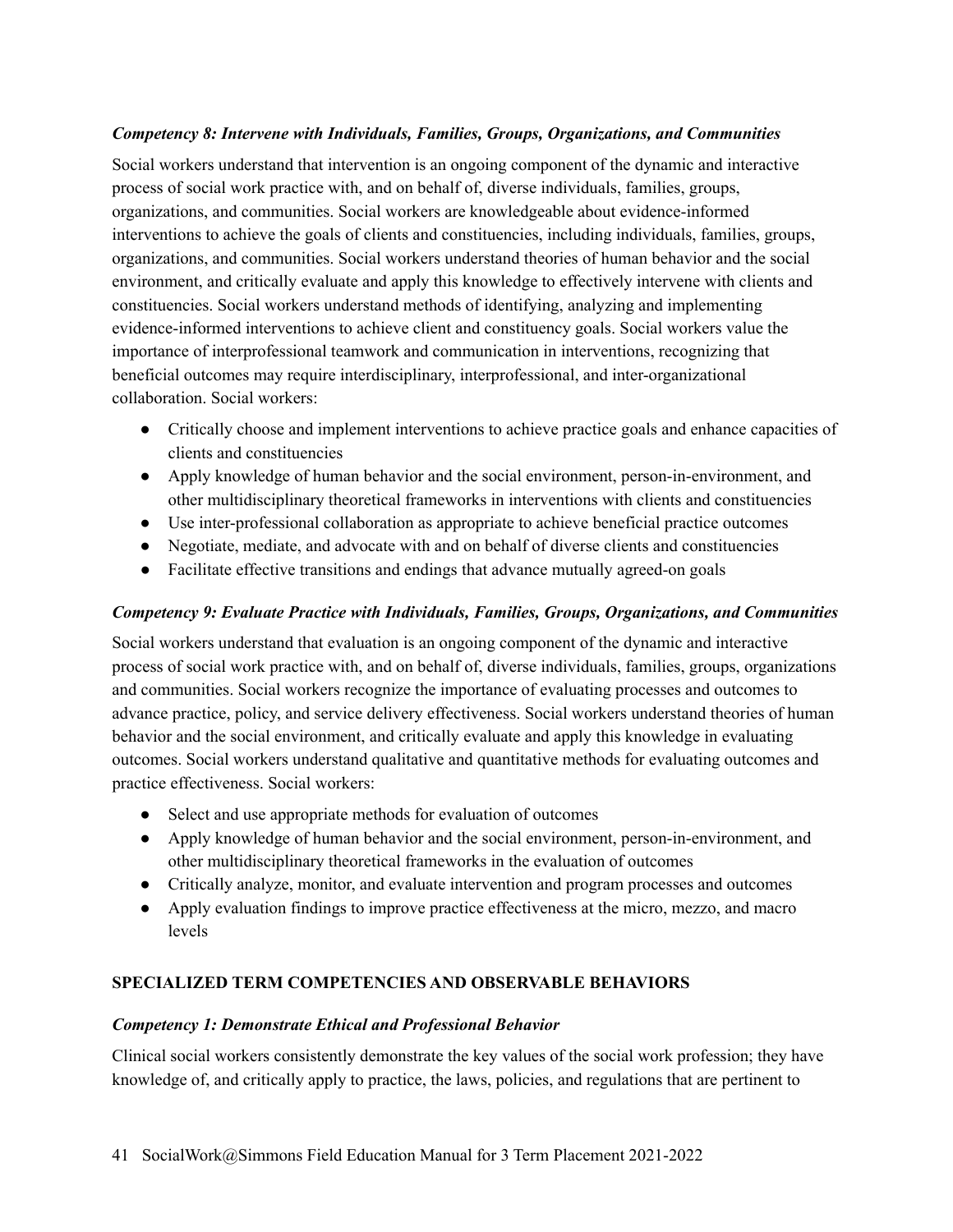clinical practice. Clinical social workers recognize ethical dilemmas and apply ethical decision-making frameworks to reach reasoned and principled decisions. They manage their emotional reactions, communication, behavior, and boundaries in all professional interactions. Clinical social workers understand the importance of interprofessional practice and are able to establish effective collaboration with others. They apply ethical and legal frameworks to evaluate the effective use of social media and emerging technology in clinical practice. Social workers:

- ● Seek and utilize feedback in supervision to identify and deepen areas of growth and guide professional development in clinical practice (including the use of technology)
- ● Anticipate, identify, and attend to ethical tensions and apply a framework rooted in the NASW Code of Ethics to guide decisions in clinical practice
- Understand and manage one's own emotional responses in the best interest of the client system
- ● Consistently demonstrate integrity and professional behavior in: appearance, communication (oral and written), and reliability in accordance with standards identified by the SSW, field agency, and professional codes
- ● Use values and frameworks of the profession to effectively engage in interprofessional partnerships and collaborations

## <span id="page-41-0"></span> *Competency 2: Engage Diversity and Difference in Practice*

 Clinical social workers apply knowledge of the dimensions of diversity, difference, discrimination, marginalization, social and economic exclusion, and oppression to the engagement, assessment, intervention and evaluation phases of clinical practice. Clinical social workers understand the link between social factors and well-being and how pervasive inequities associated with gender, sexual orientation, disability, race, ethnicity, immigration status, poverty, exposure to violence, inadequate housing, and transportation impact overall well-being and access to effective services. Clinical social workers utilize intersectional analysis across multiple practice settings, paying particular attention to racism and its historical context in this country. They initiate and engage in professional interactions with cultural humility, and address oppression at the individual, community, and policy levels. Clinical social workers use and apply research knowledge of diverse populations to enhance client well-being and to work effectively with diverse populations. Social workers:

- ● Consistently identify the impact of inequities, diversity, difference, and oppression upon life Experiences and the provision of services
- ● Apply the skills associated with cultural humility, and the knowledge of social inequality to engagement, assessment, intervention, and evaluation at all levels of clinical practice
- ● Use process recordings and supervision to examine and enhance self-awareness of one's own attitudes and beliefs regarding stereotyping, bias and power-imbalances in practice client systems
- ● Commit to raising their social consciousness in the interest of challenging the structures of racism and other forms of oppression

## <span id="page-41-1"></span> *Competency 3: Advance Human Rights and Social, Economic and Environmental Justice*

 Using knowledge and frameworks of the dynamics of institutional racism, oppression, and discrimination, and their intersections, clinical social workers develop and design strategies to promote human rights, and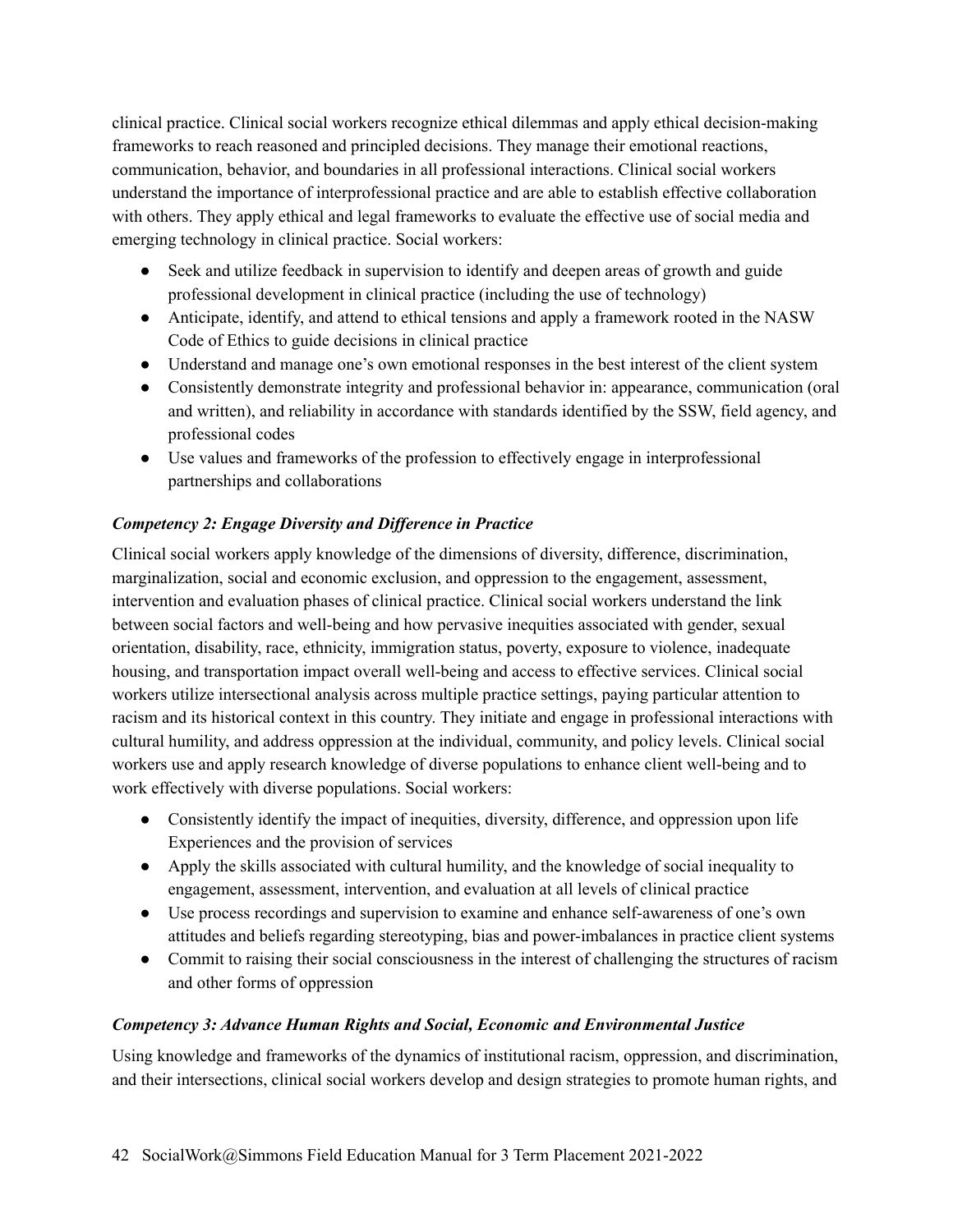social, economic, and environmental justice. Clinical social workers understand the critical use of theories and evidence in designing and developing social action strategies. Utilizing the National Association of Social Workers Code of Ethics and the United Nations Universal Declaration of Human Rights, students analyze how these dynamics manifest on the local, state, national, and global level and violate basic human rights of fairness, equity, equality, and social justice. Clinical social workers take action to advance human rights and social, economic, and environmental justice individually, collaboratively, and in coalitions. They develop their capacities to move into political arenas in a way that develops their own self-empowerment as change agents and allies of client systems. Of significant importance is the development of capacities to help others to empower themselves. Their practice is bolstered by mastery of advocacy and social action strategies that can then be incorporated into practice behaviors and skills, and applied at the micro, mezzo, and/or macro level of practice to effect change. Social workers:

- Identify and analyze social justice issues impacting the provision of client services
- ● Participate in agency or community level policy practice or social action strategies to promote human rights and social, economic, and environmental justice policies and services
- ● Consistently identify and practice targeted advocacy strategies and serve to improve client outcomes at applicable levels

## <span id="page-42-0"></span> *Competency 4: Engage in Practice-informed Research and Research-informed Practice*

 Clinical social workers integrate research into practice and consider how to evaluate issues drawn from their current practice. They critically review the empirical evidence for clinical interventions. They acquire skills to perform evidence-informed interventions. Clinical social workers assess ethical implications of practicing and implementing evidence-informed practices. They critically assess, identify, and work to address gaps in evidence-informed practice, policy and service delivery to improve client outcomes, the service delivery process, and program outcomes. Social workers:

- Locate, identify, and select evidence-informed practices
- ● Demonstrate evidence-informed practice in one's own direct clinical practice and system of service delivery
- ● Critically consider practice and organizational context to identify priority for process, outcome evaluation and/or needs assessment in supervision and discussion with field agency staff
- ● Formulate an evaluation plan designed to improve client outcomes, and/or programmatic efforts, with attention to potential areas for social action

## <span id="page-42-1"></span> *Competency 5: Engage in Policy Practice*

 Clinical social workers develop specialized knowledge about social welfare and economic policies at the agency, organizational, community, local, state, national, or international levels that have impacts on the clients they serve, and on the larger society or global community in terms of availability of resources, service delivery, legal protections, and income supports. They understand the steps of policy practice necessary to improve the delivery of and access to social welfare services and benefits for individuals and families. They analyze the effects of policies on marginalized and oppressed groups within a social, economic, and environmental justice context. They understand and utilize research to inform and evaluate social policy. They articulate outcomes they would like to achieve that would be congruent with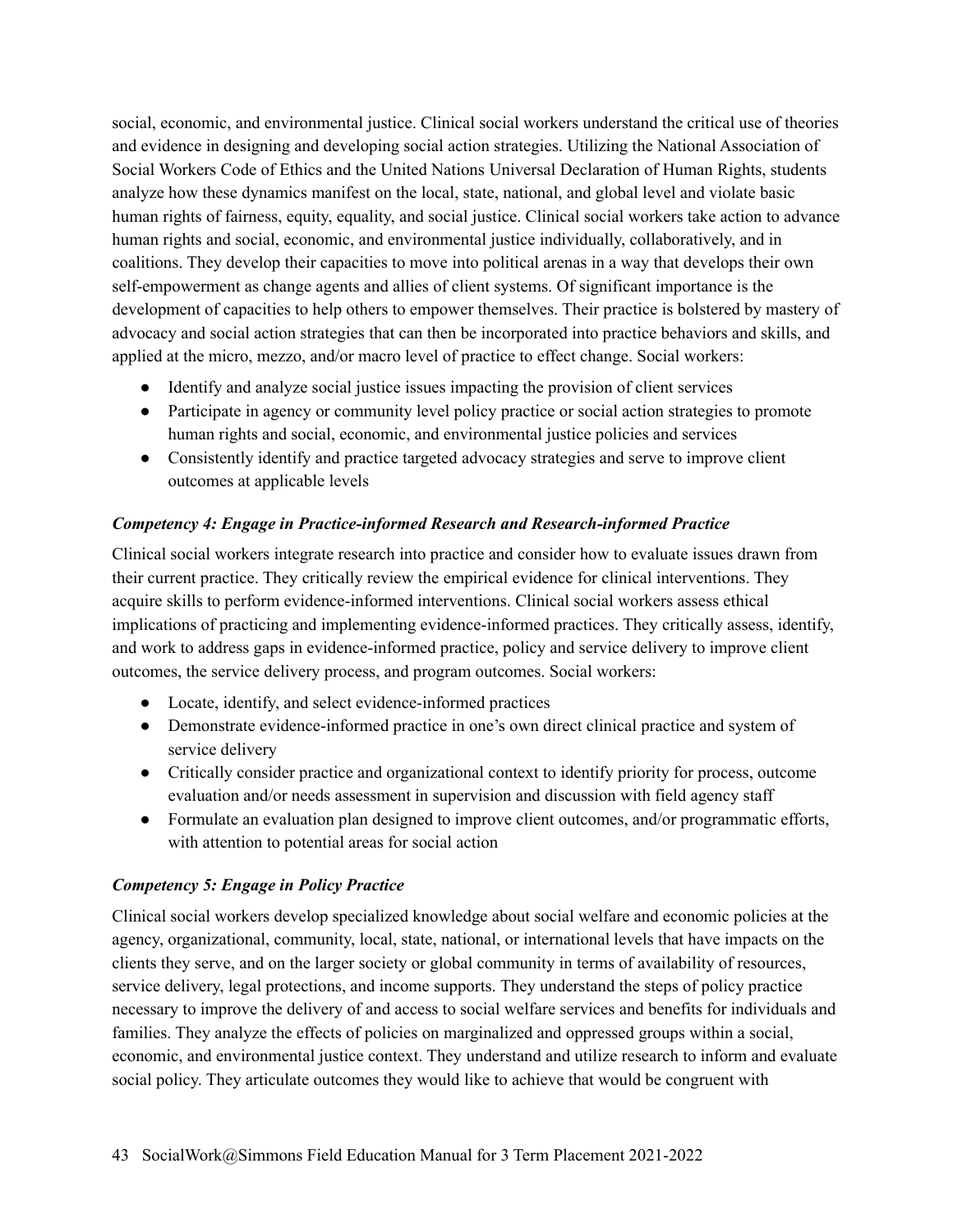developing and implementing new policies, blocking harmful policies, modifying existing policies, to do so, they must draw from specific strategies for policy change, such as advocating, educating, testifying, mobilizing, monitoring, collaborating, and becoming active in coalitions. These activities can have an impact on the client, agency, organization, community, larger society, and/or the global community. Social workers:

- ● Evaluate social welfare or economic policies that are relevant to clinical social work practice and assess the impact on individuals or families
- Analyze advocacy needs within a clinical setting and propose a plan for implementation.
- ● Articulate a deeper understanding of how social welfare policies can either improve or negatively impact client well-being
- Develop a plan to apply skills in policy practice with aim of achieving policy change

## <span id="page-43-0"></span> *Competency 6: Engage with Individuals, Families, Groups, Organizations and Communities*

 Clinical social workers have the ability to demonstrate genuineness, empathy, and respect in order to form trustworthy and collaborative alliances with client systems, as the helping relationship evolves over time. Furthermore, clinical social workers use these skills to engage with client systems that have been disenfranchised and marginalized as a result of racism, sexism, heterosexism, ableism, classism, homophobia, poverty, and other forms of structural and institutional oppression. Clinical social workers develop an awareness of professional use of self and an ability to critically self-reflect in order to form more client-centered relationships. They demonstrate an appreciation for the unique roles, cultures, and interpersonal dynamics of individuals, families and groups and use this awareness to inform the creation of client-centered relationships. They use psychodynamic, behavioral, social constructionist, and trans-theoretical theories to inform the engagement process over the course of the helping relationship with diverse client systems. This approach is commensurate the core values of the profession. Social workers:

- Consistently demonstrate active listening, attending, and reflecting skills
- Consistently demonstrate the patience that is required to build trust
- Create a collaborative working alliance before moving into problem solving
- Identify and utilize one's own social identity to enhance the engagement process
- Seek supervision and mentorship to enhance effective use of self in practice
- ● Use the six core values (social justice, importance of human relationships, dignity and worth of the person, integrity, competence and service) of the social work profession to guide decision-making regarding approaches to engagement

## <span id="page-43-1"></span> *Competency 7: Assess Individuals, Families, Groups, Organizations and Communities*

 Clinical social workers use genuineness, empathy, and respect throughout the assessment process. They demonstrate attention to matters of safety and the immediate well-being of client systems. They use an ecologically informed approach to consider the impact of disenfranchisement and marginalization on client systems and their current functioning. They demonstrate an awareness of the ways in which personal bias and social identities may influence the assessment process. They demonstrate a commitment to social work ethics and values when examining the nature of problems. Clinical social workers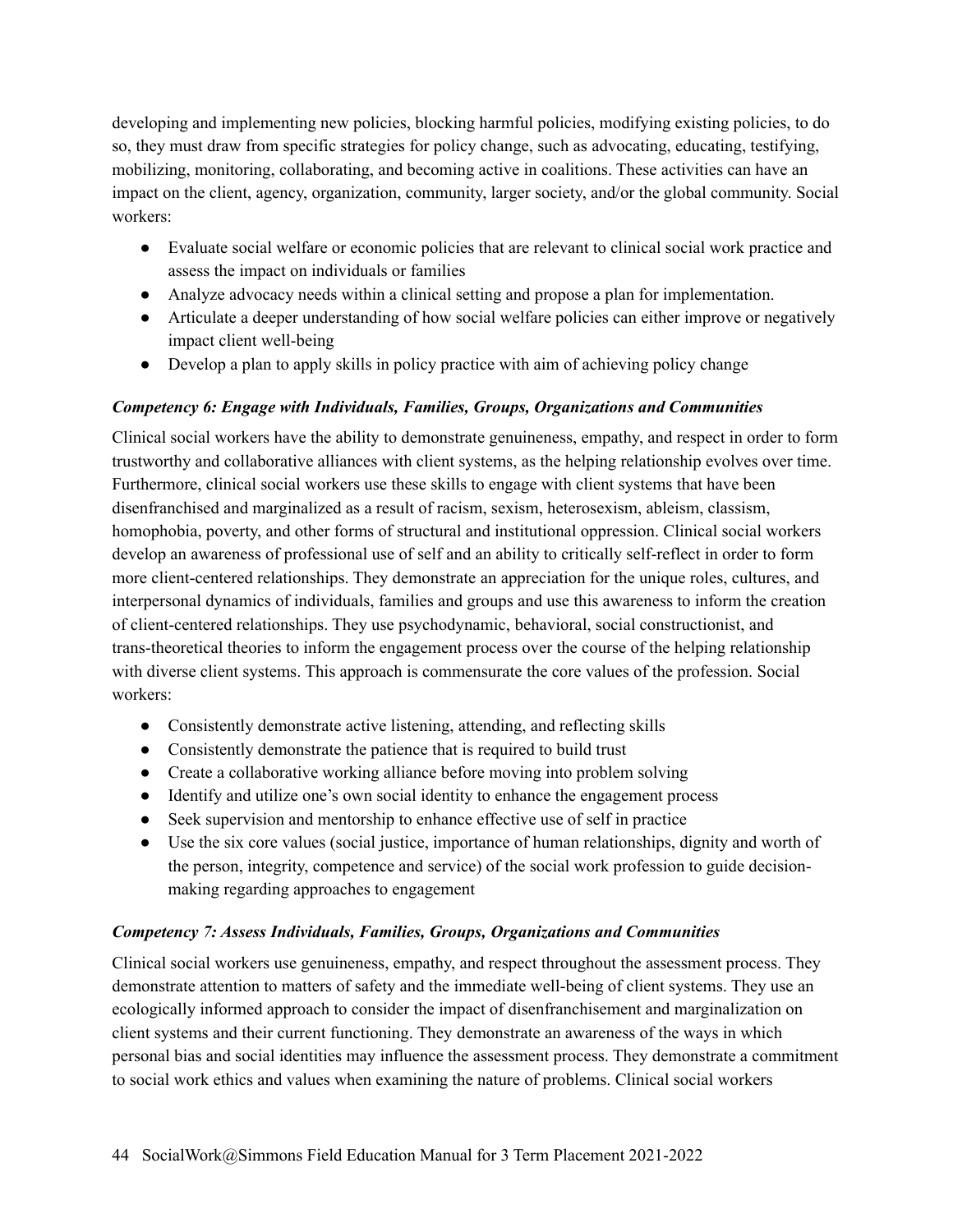demonstrate an enhanced ability to use psychodynamic, behavioral, social constructionist and reciprocal interactionist theories to inform the assessment process over the course of the helping relationship with diverse client systems. This approach is commensurate with the core values of the profession. Social workers:

- Demonstrate the effective use of a mental status exam in the appropriate context
- Demonstrate the use of evidence-based assessment tools to assess for safety and well-being
- ● Demonstrate confidence in the ability to explore all domains of client systems' life and functioning
- ● Demonstrate the capacity to develop an evidence-informed hypothesis of client functioning based on social work paradigms
- ● Consistently practice the skills of empathy, attending, and affective exploration to elicit a client-centered picture of the strengths and challenges with which the client system interacts
- ● Demonstrate an ability to identify the ways in which their own biases and social identities impact the assessment process
- ● Assess client systems from a client-centered perspective, which honors life experiences, personal beliefs, current functioning, strengths and challenges, and barriers related to oppression and marginalization
- Demonstrate knowledge of distinct practice approaches in formulations
- ● Write a clear and concise assessment that reflects multi-dimensional understanding of the client/client system

## <span id="page-44-0"></span> *Competency 8: Intervene with Individuals, Families, Groups, Organizations and Communities*

 Clinical social workers use empathy, genuineness, and respect throughout the intervention process. They have the ability to attend to matters of safety and immediate well-being among client systems throughout the intervention process. They use an ecologically informed approach that considers the impact of disenfranchisement and marginalization on client systems and their current functioning when co-creating interventions with client systems. They demonstrate an awareness of the impact of personal bias and social identities and the ways they influence the intervention process. They demonstrate a commitment to social work ethics and values by considering the ever-changing nature of assessment of client risks and protective factors throughout the intervention process. They demonstrate an enhanced ability to use distinct, client-centered interventions from various practice approaches that are consistent with the values of the profession. They understand the theoretical perspectives, empirical foundations, and treatment strategies associated with intervention methods they employ and can describe the strengths and limitations of those methods. Social workers:

- ● Demonstrate the effective use of a mental status exam in the appropriate context throughout the intervention process
- Demonstrate the skills necessary to effectively manage and attend to crises
- ● Use evidence-informed practices for interventions that are consistent with client systems' needs, strengths, and challenges
- ● Use information established during the engagement phase, and learned in the assessment phase, to inform interventions
- Determine ongoing treatment needs, access resources, and facilitate referrals as needed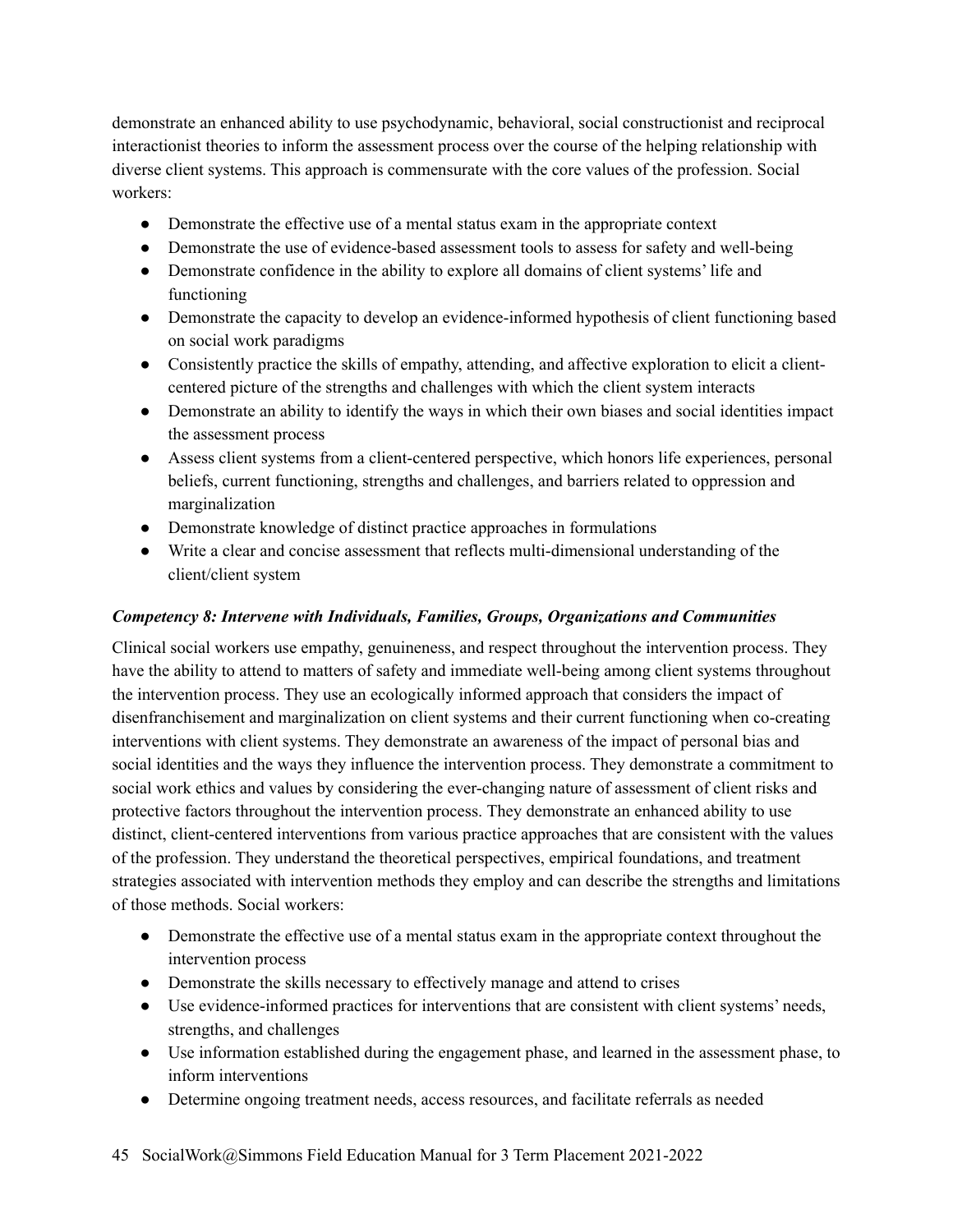- Remain attentive to eco-systemic factors that influence the treatment planning process
- ● Consistently re-evaluate engagement, assessment, and treatment planning over the course of treatment
- ● Engage client systems in a process that honors their thoughts, values, and beliefs with regard to developing mutually agreed upon approaches to treatment
- ● Collaboratively create treatment plans with client systems that accurately reflect needs, challenges, strengths and ecosystem factors
- Demonstrate awareness of the ways in which use of self, biases, and one's own social identities create a lens through which client systems are interpreted
- ● Demonstrate an understanding of the ways in which oppression, structural and systemic challenges pose barriers to treatment planning
- Use supervision to explore challenges in the intervention and treatment planning process

## <span id="page-45-0"></span> *Competency 9: Evaluate Practice with Individuals, Families, Groups, Organization and Communities*

 Clinical social workers understand that evaluation practice is an essential and ongoing component of all social work practice with, and on behalf of diverse individuals, groups, families, and organizations. Clinical social workers recognize the importance of critically evaluating evidence-informed clinical practice and programs while considering research evidence, practice wisdom and client values and preferences. Clinical social workers apply qualitative and quantitative methods of evaluation to understand clinical needs, clients' experience of service, outcomes and practice effectiveness. Clinical social workers critically analyze the effectiveness and limitations of outcome measures, including standardized assessments and client feedback. Social workers:

- Create client-driven service plans that include evidence-informed, measurable outcomes
- Use the evaluation process to enhance practice in the agency setting
- Use evaluation findings to modify client interventions or improve program level effectiveness

## <span id="page-45-1"></span> **ADDITIONAL COMPONENTS OF THE FIELD CURRICULUM**

 At SW@Simmons the field education courses and clinical practice classes are designed to be completed concurrently so that students have the opportunity to draw from their direct practice experience in the practice course and integrate practice course material in direct practice. Students complete one term of field education in the Field Education Lab followed by a three-term agency-based placement. In addition to the nine competencies, the following tools in Field Education assist students in successfully completing their field learning, tailor their learning goals to the agency mission (while linking them directly to the core competencies), and help them to integrate theoretical perspectives across the curriculum to direct practice.

#### <span id="page-45-2"></span>*Field Syllabus*

 The field curriculum is best outlined in the syllabus that corresponds to the appropriate field course.This section will provide an overview of the various learning experiences and requirements for field education. The clinical work and accompanying assignments are designed to help students integrate their classroom learning in their direct work with clients, organizations, and communities.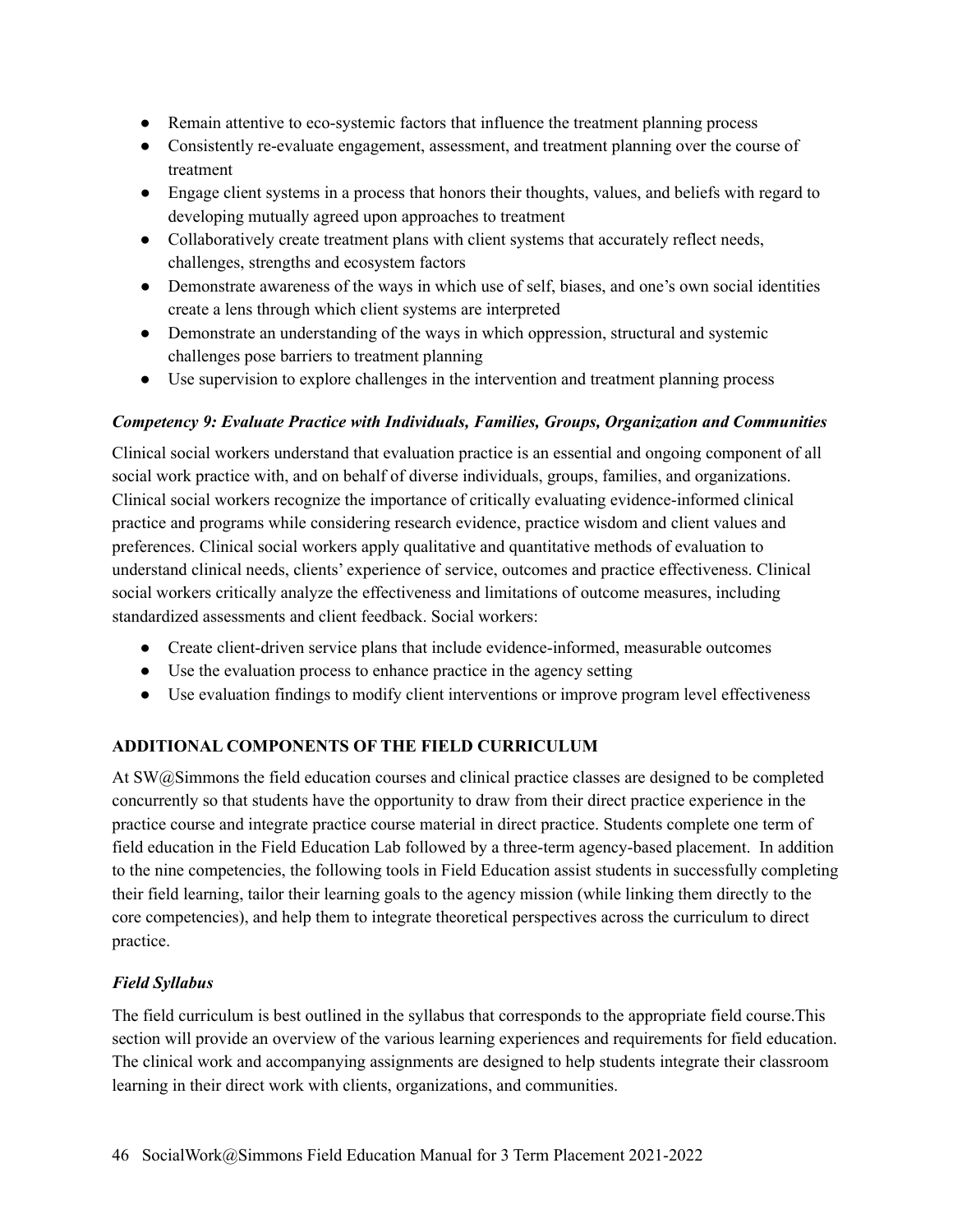## <span id="page-46-0"></span> *The Field Education Lab*

 In preparation for their agency-based placements students participate in a one-term Field Education Lab. In this course students will practice generalist social work skills. They will learn and practice fundamental engagement and clinical skills, key elements of clinical documentation, and how to engage in supervision. In addition they will develop an understanding of the social work role in a variety of settings, professional identity and expectations of field education. A central feature of the course includes participation in live simulations with actors who enact scripted clients who will be followed throughout the course. Using this format, students will practice engagement, assessment and planning, intervention, and evaluation skills, including exposure to risk assessment and working in interprofessional teams. Simulated client roles will represent social identities and life experiences of marginalized people, including experiences of intersectionality. The Field Education Lab includes the following elements:

- ● Asynchronous content with knowledge application questions and reflection prompts (up to 4 hours per week)
- Live sessions (two 2-hours sessions each week)
- Simulated practice with trained actors with live peer and instructor feedback
- Written assignments, including:
	- Field Education Lab Learning Plan and Self Evaluation
	- Reflection assignments, including process recording, based on simulated practice
	- Sample clinical documentation assignments

#### <span id="page-46-1"></span>*The Agency-Based Placement*

#### <span id="page-46-2"></span> **The Learning Plan and Evaluation**

 At the beginning of the internship, the student and field instructor identify goals and objectives and formulate a mutually agreed upon Learning Plan based on the nine CSWE competencies. Students will complete a learning plan related to generalist level practice for their first term in placement. They will complete a second learning plan that covers specialized level practice at the beginning of term two. In collaboration with their Field Instructors, students will identify 2 or 3 specific activities for each competency, readily available at their particular site, that will allow them to gain mastery in each of the competency areas and help them to see the connection between micro practice and larger systems (families, communities, and organizations)**.** Students should be encouraged to draw from their Field Education Lab evaluation as they formulate ongoing learning needs. They may choose to share this evaluation with their Field Instructor. The Learning Plan is a portion of a written document that becomes the basis of the students' evaluation.

 The School expects that the student field-based learning activities will be as varied as the agency's service requirements permit. However, a key criterion for the selection of clients and other assignments will be their educational value.The process for developing an educational plan should include a mutual assessment of the student's present level of knowledge and skill. The student's past experience, interests, learning needs, and special talents should be taken into consideration. The plan will reflect the learning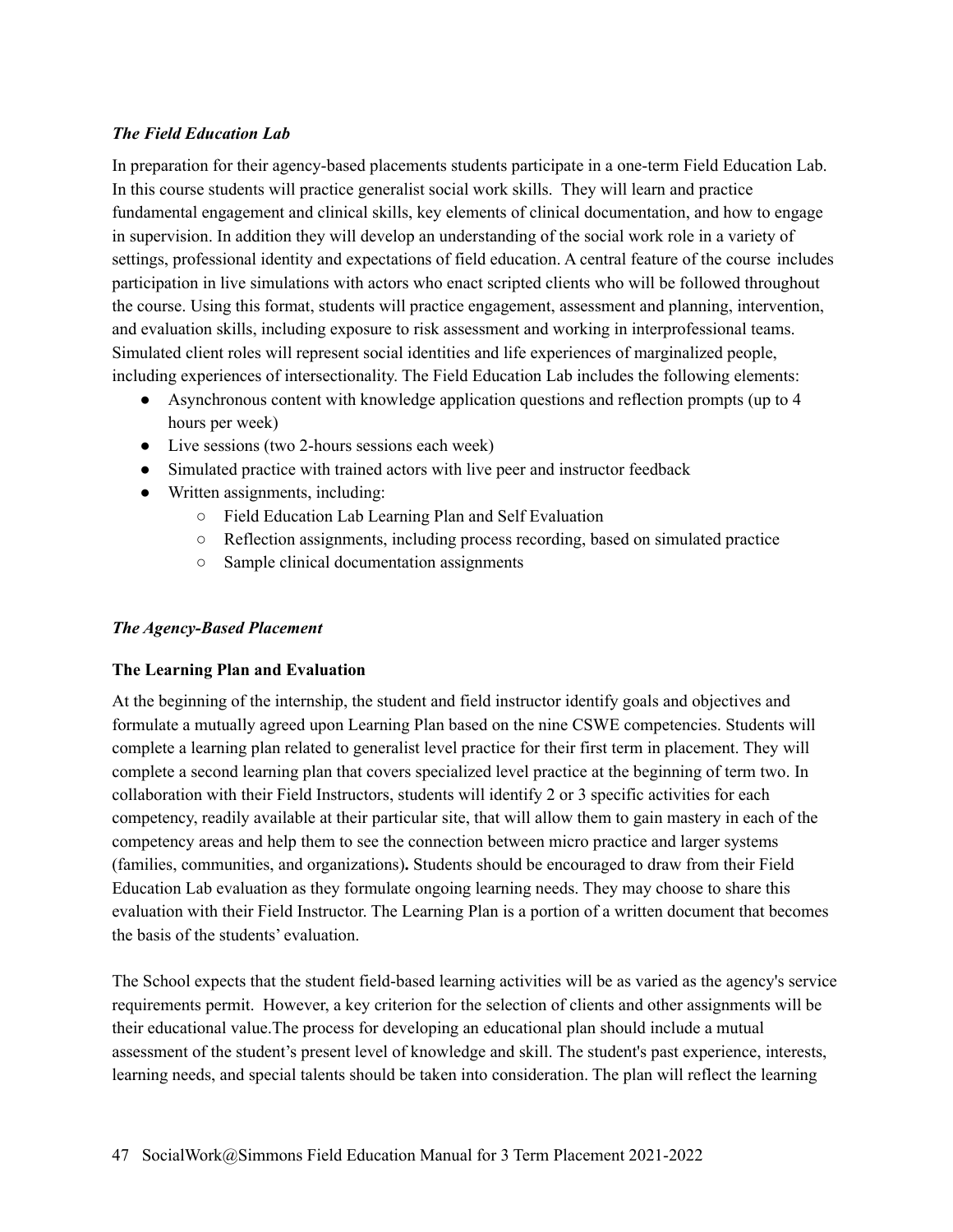opportunities the agency can offer, along with the School's expectations for field curriculum. The Learning Plan is available in The Placement Portal.

 The student and field instructor should complete the Learning Plan by week six of placement. Once signatures are submitted in The Placement Portal, the assigned liaison will review it and contact the field instructor and/or student with changes as needed.

#### <span id="page-47-0"></span> **Process Recordings and Field Assignments**

 In addition to agency documentation requirements, the School requires process recordings and other reflective learning assignments as a major learning and teaching tool in a student's field instruction. For each of the semesters that students are in their field placements, the Field liaison will request one process recording early in the semester (due dates in syllabus) to assure that students and field instructors have established a learning exchange that focuses on the process recording, and two more process recordings prior to the field visit to assess progress. The student will also be asked to reflect in writing on other areas of required learning as outlined in the appropriate syllabus (social identity and diversity; social policy, and social justice; research-informed practice; and larger systems learning and organizational context).

 Process recordings enable the field instructor and liaison to more effectively perform their teaching roles and to evaluate the student's learning needs and progress. They help the student to rethink the interview in preparation for supervision, integrate theory and knowledge, develop interview skills, and increase the student's capacity for self-reflection. Attention should be paid to content, process, and technique, as well as the development of self-awareness. Field liaisons review some of the student's process recordings prior to each field visit. This facilitates an in-depth discussion of student progress and overall performance by the field instructor, student, and liaison.

 Care should be taken to disguise identifying information on any assignment or documentation that is seen by liaisons or used in class assignments in accordance with HIPAA regulation:

 *All social workers are required to adhere to HIPAA (Health Insurance Portability and Accountability Act of 1996, Public Law 104-191) regulations regarding the privacy of client information outside of the agency setting. Unless you have the client's written permission, confidentiality must be strictly maintained when discussing or writing about clients in the classroom, in assignments and in process recordings.*

 Students will be contacted by their field liaison periodically throughout the placement. This helps the student and liaison to track caseload and supervision requirements, and to identify potential problem areas. Students and field instructors should not wait for the liaison to initiate contact if they have a concern.

#### <span id="page-47-1"></span>**Field Instruction**

 Learning through supervision is central to the development of practice knowledge and skills. The School expects one hour per week of individual supervision by a primary MSW field instructor. The field instructor must hold an MSW degree. It is preferable that the field instructor is licensed at the highest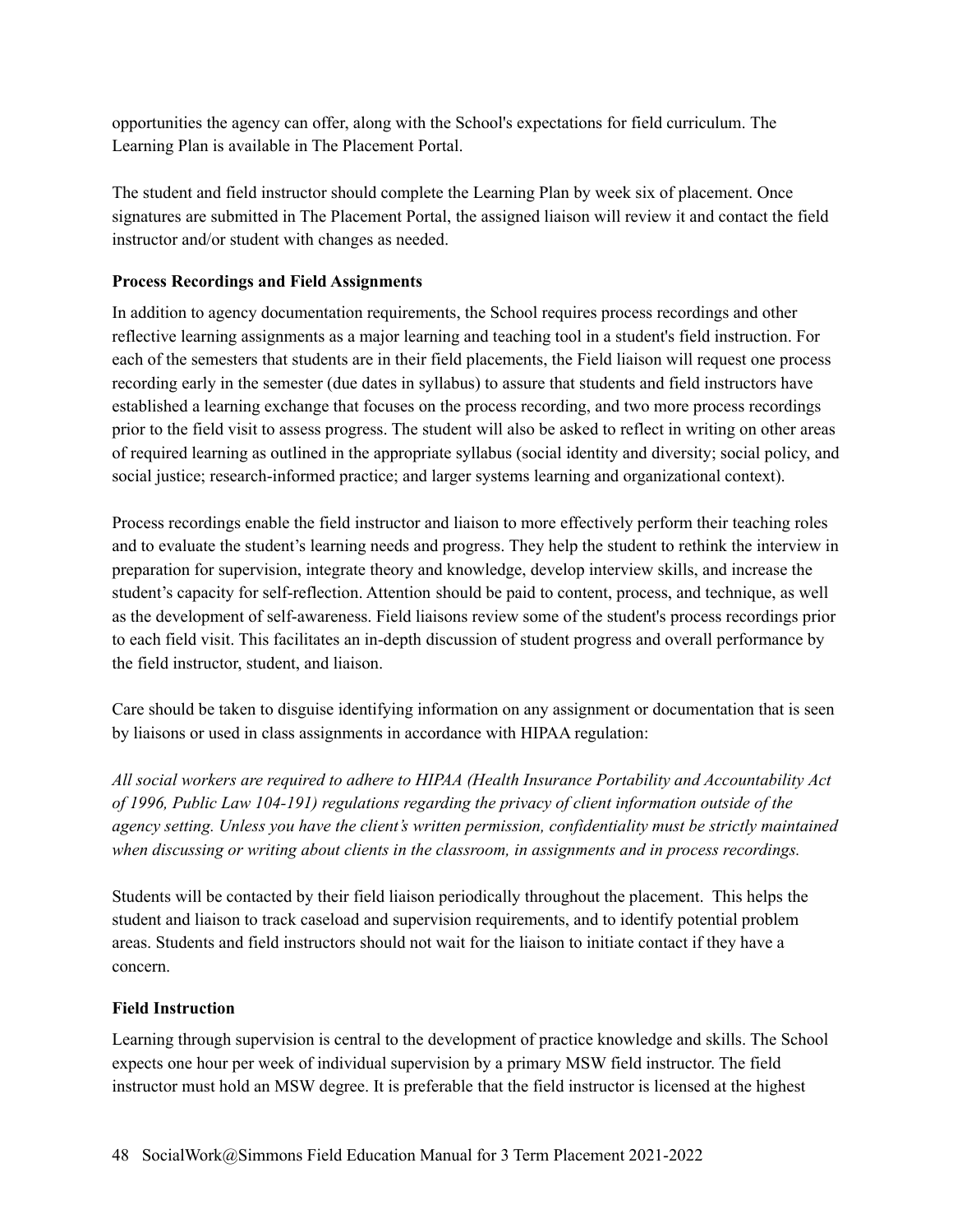level for that state. The MSW must have practiced full-time for at least two years after graduating.

 The field instructor is expected to meet with the student in private, regularly scheduled, minimally interrupted meetings. Process recordings and/or other completed reflection assignments should be reviewed prior to the meeting. Supervision includes teaching content specific to the agency's field of practice, populations, and larger issues of social justice and oppression.

 The field instructor will ensure the student receives an orientation to agency programs, policies, procedures and social work role expectations. Additionally, an orientation to safety policies and procedures will be provided.

#### <span id="page-48-0"></span> **Direct Practice Experience and Other Agency Assignments**

#### <span id="page-48-1"></span> **In person contact with clients**

 Respectful of the wide variation in service requirements in the spectrum of Simmons-affiliated placement agencies, the field liaison works with individual agencies to set expectations for the number and types of field assignments.

 In general, the School expects that the students' education will address the broad needs of the agency's population with attention to diversity in race, ethnicity, age, gender, special needs and issues of social justice and oppression. The agency should provide an introduction to the agency system, its place in the larger system of services and the larger social context.

 Two to three clients should be available for assignment to students within two weeks of students' arrival at the agency. Direct practice experiences and other assignments should increase over the three terms that the student is in their placement. **The School expects that student field work assignments will develop steadily up to at least 50% of direct contact with individuals, groups or families**. Students with assigned community projects, agency organizational projects, and social action efforts may spend fewer hours in direct client contact. In the specialized placement terms (terms two and three), it is expected that the student will have a core of direct practice that can include individuals, dyads (parent-child, couples), families, and larger systems. Simulations of social work practice within the field setting do not count toward field placement hours.

 The agency should include the student in staff meetings and in-service training. Appropriate space and materials should be provided. Students should be given time during placement hours to do required agency written work and, when possible, some time for process recordings.

#### <span id="page-48-2"></span> **Larger Systems Learning**

 Social work practice with individuals, families and groups is embedded in an organizational and community context, thus students are expected to have practice opportunities with organizations and communities through a wide array of agency-based experiences. Within the field placement agency these practice opportunities should include: accessing agency services and resources, participating on an agency task force or committee, making referrals, identifying gaps in services and collaboration with other workers and other agency units. Students should also have the opportunity to work on behalf of clients across agencies, that is, with other community agencies, institutions and organizations. Depending on a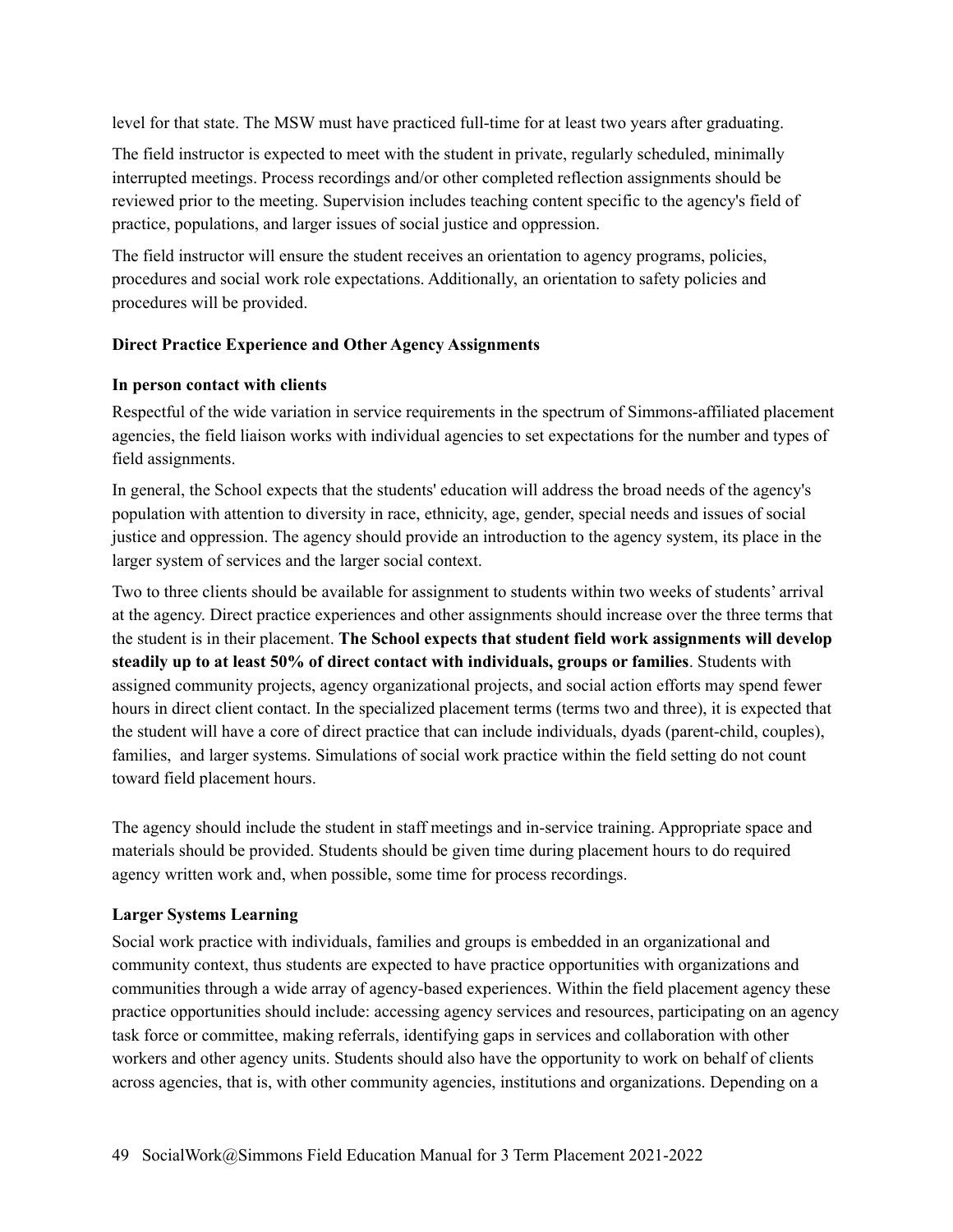student's field placement this could include collaborative work with a school, court, public defender office, child welfare agency, nursing home, mental health clinic or health clinic.

 As determined by each agency setting, students should be active participants on treatment teams, interprofessional teams, committees and task forces. In addition, students are expected to learn about their field placement agency's organizational structure, policies, documentation requirements and confidentiality practices. Students should also be provided opportunities to learn about the community served by the agency and/or the communities where clients reside.

 Practice learning related to organizations and communities is reinforced in the learning plan, which delineates the student's learning activities regarding larger systems and interagency work and supervisory responsibility for orienting the student to the agency and community context. Practice learning related to organizations and communities is also amplified in the standard weekly process recording format and the special process recording format for larger systems interventions. In addition, all students complete a required assignment on the organizational context of agency practice, due to the field liaison.

#### <span id="page-49-0"></span> **Student Evaluation of Practice**

 Students' evaluation of their own practice is a critical component of their learning in field education. Each student is expected, in collaboration with the client, to establish clear goals to be achieved during the course of their work together. Students and field instructors will be encouraged by the faculty of the Field Education Department to establish observable goals, and to devise measures by which progress can be evaluated. Students are encouraged to review progress periodically with their clients. At the end of the client contract, the student should evaluate the effectiveness of their interventions integrating learning from supervision and course materials. Specialized term students take a required course on *Evaluation of Social Work Practice*. Students are expected to apply concepts from that course to agency programs and outcome measurement policies. At the end of their agency-based placement students are also asked to provide the Field Department with an evaluation of their field learning experience.

# <span id="page-49-1"></span> **EVALUATION OF STUDENT LEARNING: POLICIES, PROCEDURES AND CRITERIA**

## *The School requires one student evaluation per field education term. Evaluations are written, following* the same format. The evaluations will be completed electronically and will be available in The Placement *Portal.*

 Evaluations are a mutual effort of student and field instructor, with the instructor taking responsibility for the final version submitted to the School after the student has read it and points of difference have been addressed. The measure of student performance is based on: the review of student written work, including clinical documentation, and reflection assignments, direct observation in the practice environment (by the field instructor and other members of the team), in team meetings, case presentations, administrative duties, and participation in the larger scope of the organization's mission. The data gathered is rated at the level of observable behaviors. It is important that evaluations be balanced in presenting strengths, areas for growth, and challenges to enable the student, field instructor, and the field liaison to know which areas of learning need special attention. Ideally, the evaluation is an evolving process and nothing should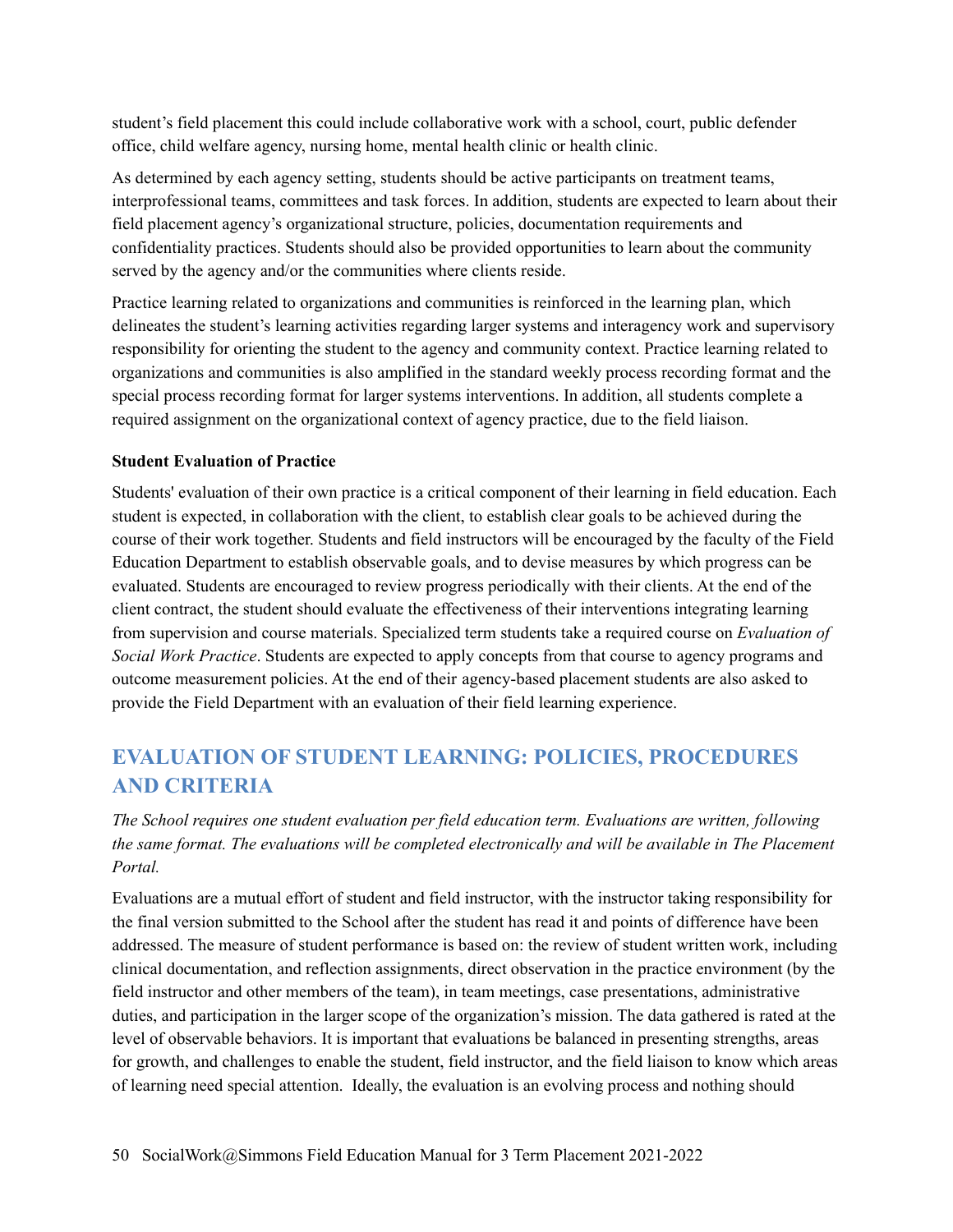appear in it that has not already been discussed with the student in regular supervisory conferences. The School recommends that prior to the completion of the evaluation, at least one supervisory conference be set aside for discussion of the student's overall performance. Field instructors may request that students write self-appraisals for this purpose.

 The evaluation framework is derived from the CSWE competencies and the associated observable behaviors and dimensions of practice ( knowledge, values, skills, cognitive and affective processes).

## <span id="page-50-0"></span> **GRADES IN FIELD PLACEMENT**

 Field Education will be graded each term with Pass, Marginal Pass, Fail, or Incomplete. Grades are based on performance in field and written assignments. Performance is assessed by the end of term evaluation and includes demonstrated learning in each competency area, consistent attendance, and adherence to the NASW Code of Ethics and the Simmons SSW Standards of Professional Practice.

## <span id="page-50-1"></span>*The Agency-Based Placement*

Agency-based field placements are graded using the following criteria.

 **Pass**: Students who receive passing grades in field are those whose performance is satisfactory to excellent, and demonstrate:

- ● Professional and ethical behavior including consistent attendance, no tardiness, clear and thorough communication with supervisors about clinical work, timely completion of agency documentation, and timely communication when extensions are needed
- Progress toward learning goals
- Communication and interpersonal skills that enhance clinical work and/or relationships with other students, faculty, and staff
- ● Consistent ability to make use of supervision, follow supervisory directions, and seek supervisory guidance when necessary
- Adherence to the Standards of Professional Practice.
- Adherence to the NASW Code of Ethics Sufficient field education hours/attendance
- Assignments that consistently meet expectations as outlined in the course syllabus.
- Ability to demonstrate compassion, empathy, integrity, respect for others and cultural humility

 **Marginal Pass or Fail**\*: Examples of behaviors resulting in a Marginal Pass or Fail include:

- ● Unprofessional/unethical behavior including excessive absences, tardiness, not informing appropriate agency personnel of absences, inadequate communication with supervisors about clinical work (including non-completion of process recordings as required), lateness with paperwork, inadequate documentation, etc.
- Insufficient progress toward learning goals
- ● Consistently problematic communication and interpersonal skills that negatively affect clinical work and/or relationships with other students, faculty, and staff
- ● Consistent inability to make use of supervision, including repeated difficulty in following supervisory directions, and failure to seek supervisory guidance when necessary
- Non-adherence to the NASW Code of Ethics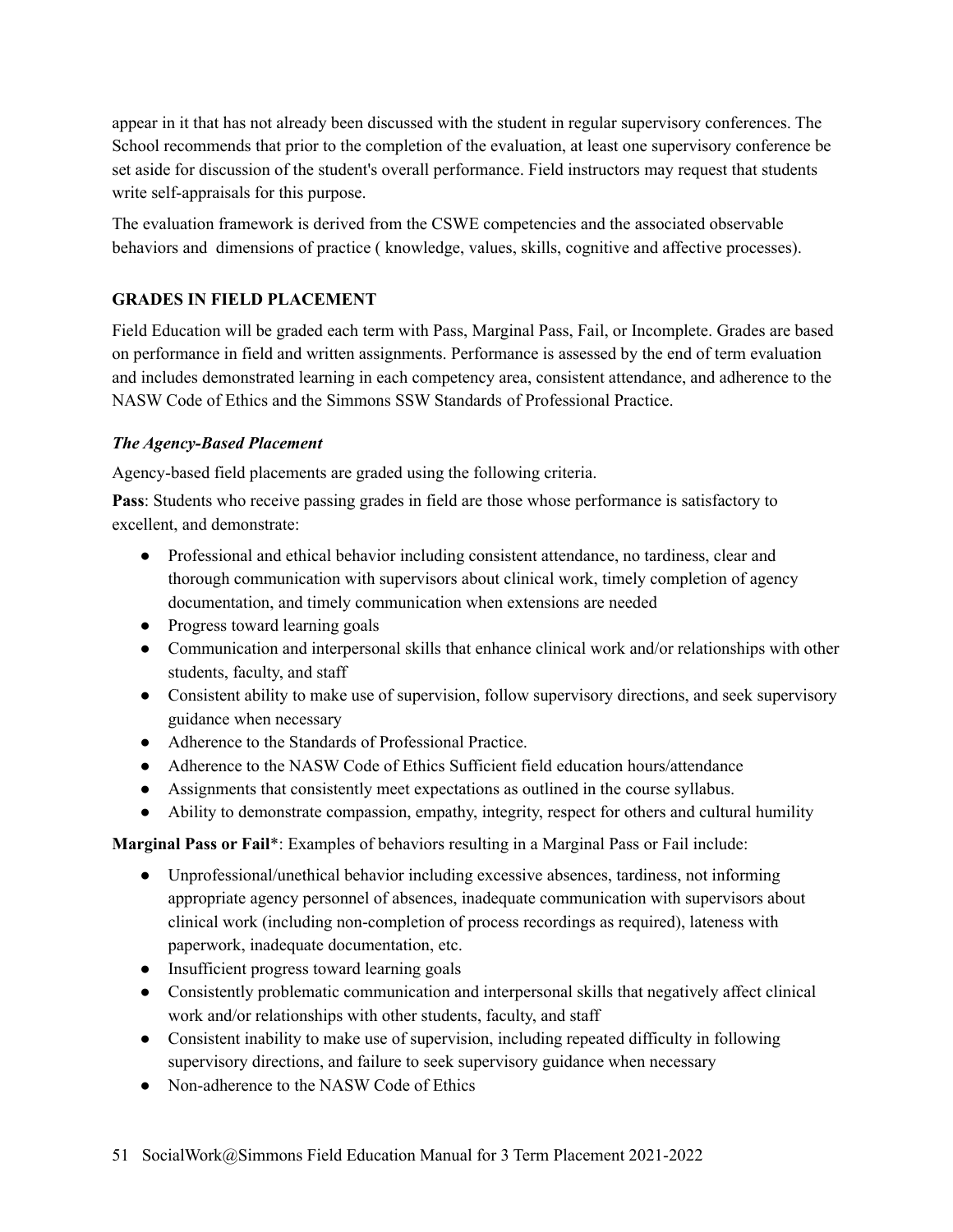- Non-adherence to the Standards of Professional Practice.
- Insufficient field education hours/attendance
- ● A pattern of incomplete and/or late assignments without prior approval, or assignments of poor quality
- Inability to demonstrate compassion, empathy, integrity, respect for others or cultural humility

 **Incomplete**: Field placements may be extended beyond the standard deadline with Field Director or Program Director approval.

\*A Marginal Pass or Fail is assigned at the discretion of the Director of Field Education according to the specific nature of circumstances and the capacity of the student to reflect on, and correct the **situation.**

## <span id="page-51-0"></span> *Consequences of Marginal Pass or Fail in Field Placement*

- ● Students who receive a **Marginal Pass** at the end of any term of field will have a Level 2 Review, engage in a corrective planning meeting, and will be placed on academic probation. This **may** result in the student being asked to complete additional time in the field at their own expense.
- ● A student who is asked to complete extended time in a field education course for learning and performance needs may be required to register for an additional term or more at the student's expense. A passing grade will be required to move on in the program.
- Students who receive two marginal passes in field **will be dismissed** from the program.
- **● Students will be given only one opportunity to extend a placement for performance reasons.**
- ● Students should anticipate that a grade of marginal pass in field would impact their graduation date.
- A grade of F in any term, or two MPs in field, will result in dismissal from the program.

 The decision to grant the student an extended or repeated placement is predicated on: 1) the Field Department's confidence in the student's ability to function in the professional role and; 2) a performance evaluation that demonstrates the student's ability to make progress towards the required competencies.

 Continuation in classes after a student receives a marginal pass in the field should be carefully considered and discussed with the field liaison **(continuation in classes is not an implicit guarantee that a student will graduate from the MSW program)**.

## <span id="page-51-1"></span> **WITHDRAWAL FROM THE FIELD PLACEMENT**

 To withdraw from field after the add/drop period students must receive approval from the field liaison and the Director of Field Education. Withdrawal from field may necessitate withdrawal from the accompanying practice class (SW421 or SW424) as it is required that they be taken simultaneously. Students who withdraw during the term will be required to repeat the entire term. Students' transcripts will show a "W" grade (for "withdrawn") if a student withdraws from field after the fourth week, and up to the end of the eighth week. No withdrawals are permitted after week eight; the liaison will then record the grade earned until that point.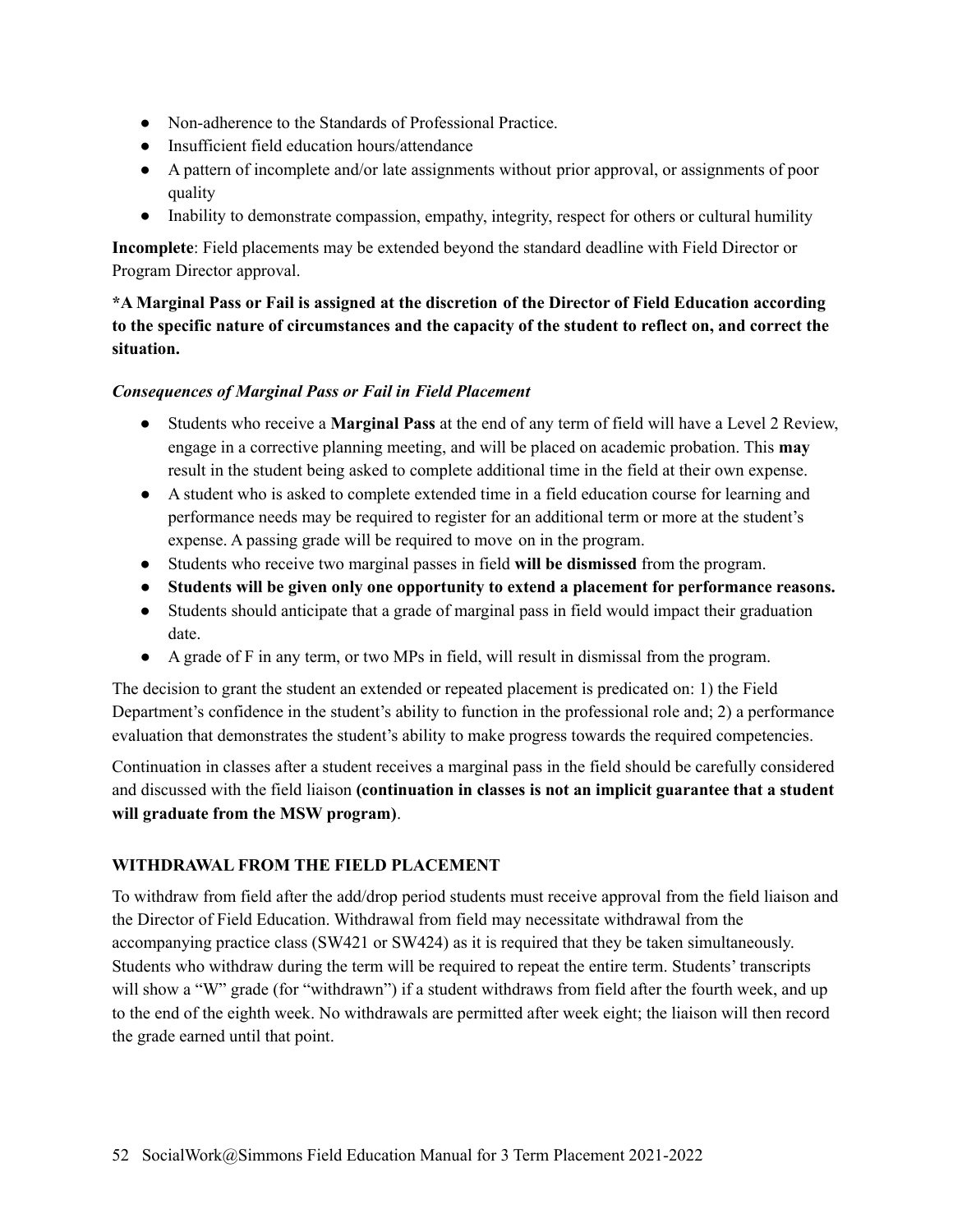# <span id="page-52-0"></span> **PROBLEM RESOLUTION IN THE FIELD PLACEMENT**

 There may be occasions when students have concerns about aspects of their placement (e.g. amount of supervision, agency policies or number of clients). Alternately, agencies at times may identify concerns about a student's functioning or performance in the agency. When problems arise, it is always important for the student and/or field instructor to contact the field liaison as early as possible. The field liaison is available to consult with the student and field instructor, helping to identify the issues and steps towards resolution.

## <span id="page-52-1"></span> **PROBLEMS IN THE FIELD PLACEMENT**

 If there are problems in the agency that affect student learning (e.g. inadequate clinical opportunities, field instructor availability), the field liaison should be notified. The field liaison should conduct a Level 1 Review. The field liaison will discuss the difficulties with involved parties, make an assessment, and collaboratively help to develop a plan. Plans to improve the situation are always the first step and the liaison will remain involved to monitor progress towards change. If these efforts are unsuccessful, a Level 2 Review will be convened.

## <span id="page-52-2"></span> **STUDENT PROBLEMS IN THE FIELD PLACEMENT**

 The School requests that the field instructor notify the field liaison promptly regarding any concerns about the student's performance in the agency. The field liaison should conduct a Level 1 Review. The field liaison will discuss the difficulties with involved parties, make an assessment and collaboratively help to develop a plan. Plans to improve the situation are always the first step and the liaison will remain involved to monitor progress towards change. If these efforts are unsuccessful, or concerns are such that the agency is contemplating dismissal, a Level 2 Review will be convened immediately.

## <span id="page-52-3"></span> **LEVEL 2 REVIEWS**

 If there are concerns related to student performance in the field or related to a placement agency's ability to meet Simmons requirements that cannot be resolved through a Level 1 Review, a Level 2 Review meeting will be convened. The Level 2 Review is facilitated by a Field Department contact and attended by the student, field instructor, and field liaison. Please note that the Level 2 meeting will be held if the student fails to attend without notice. In such a case The Corrective Action Plan will be developed by those in attendance. The purpose of the meeting is to gain a clear understanding of the concerns in order to develop a corrective action plan. The corrective action plan is approved and made final by the Field Department contact who facilitates the meeting. The following are possible outcomes:

- ● The student may remain in their current placement and the field liaison will monitor the experience to ensure the corrective action plan is being followed.
- ● When an internship site is determined to be unable to meet Simmons program requirements, efforts to replace the student will be initiated immediately.
	- ○ Please note: the ability to secure an alternate placement is impacted by many factors, most importantly the availability of an appropriate site for the student. Therefore, this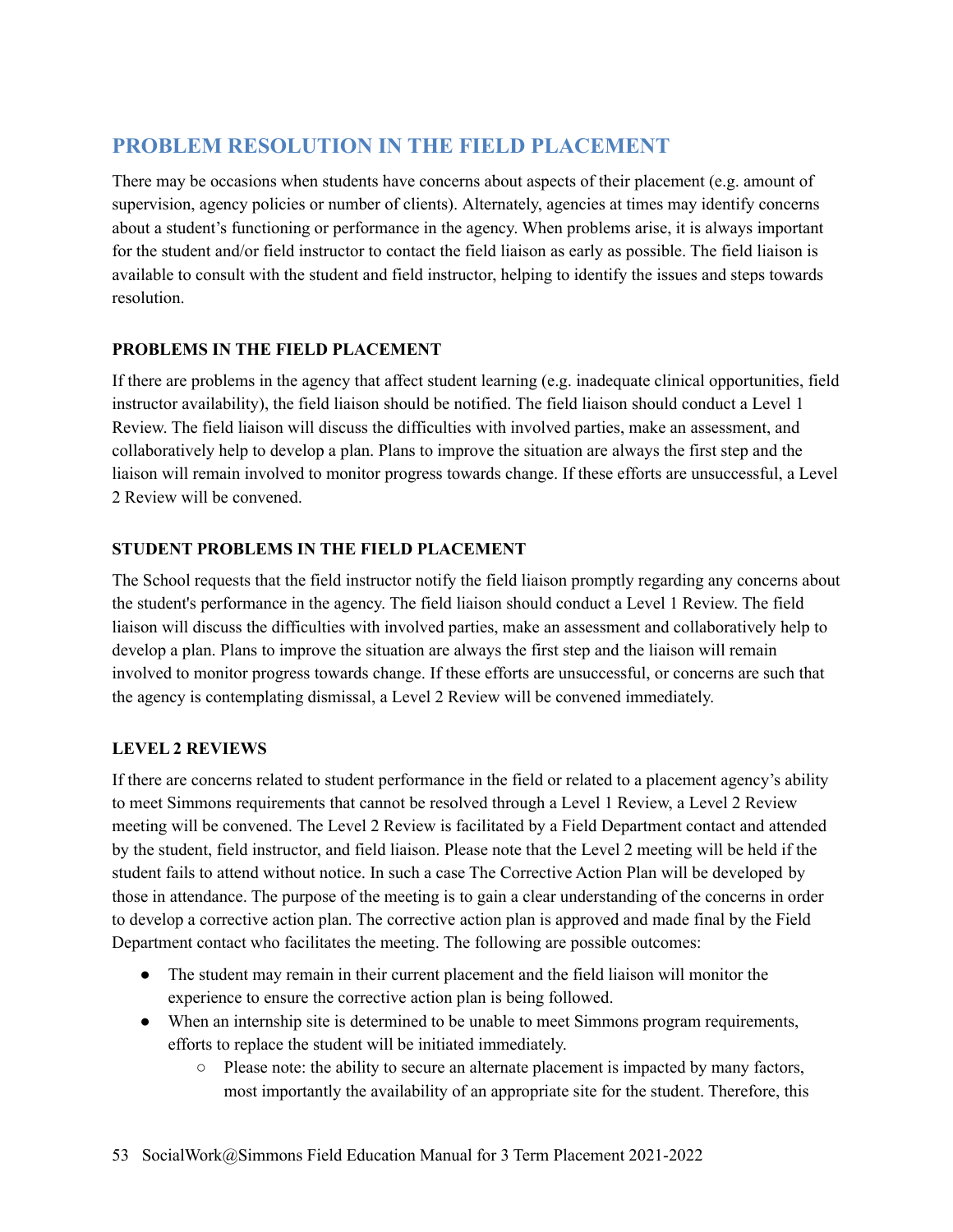process may take some time and in some situations may necessitate a leave from field or the program.

- ○ During the replacement process, students will be permitted to remain in their clinical practice course.
- ○ Students should expect to complete a minimum of 3 additional weeks in the field to account for the time needed to orient to a new placement setting, develop a new learning plan and engage new clients. This is in addition to time owed to complete the total number of field hours (see Field Work Hours). There may be circumstances that necessitate a student add more time, either to address the student's learning needs or to meet agency needs.

## <span id="page-53-0"></span> **TERMINATION OF THE FIELD PLACEMENT**

 Students who are terminated from their placement due to a violation of the Standards for Professional Practice Education, field placement agency policy, Simmons policy, or the NASW Code of Ethics will participate in a Level 2 Review meeting with the following possible outcomes:

- **● In the field education course:**
	- The student may be required to immediately withdraw from the field education course
	- The student may receive a marginal pass or failing grade
- **● In the clinical practice course:**
	- number of circumstances to be reviewed by academic and field leadership.  $\circ$  If the student is required to withdraw from the field education course, they may be required to withdraw from the clinical practice course. This will be determined by a

#### **Additional actions for students who are terminated from field placement may include:**

- ● The student may be required to complete an additional term of field and obtain a passing grade to continue (see Grades in Field Placement).
- ● The student may be asked to take a leave of absence from field education or from the MSW program (see Student Policy Handbook for LOA Policy).
- ● If the nature of the concern necessitates a Level 3 Review, the SSW Program Director or Associate Program Director will be consulted. Please consult the Student Policy Handbook for further information about the review process. The field department will follow recommendations from the Academic Standards Committee or the Honor Board, which may include dismissal from the program.
- ● If the student is required to retake a field education or practice course, this will be at the student's expense.

 In all circumstances that involve a disruption in placement (replacement and termination), students should consult academic advising as such changes may necessitate a change in their plan of study.

Please see the *SW@Simmons Student Policy Handbook* for additional information.

#### <span id="page-53-1"></span> **STUDENT GUIDELINES FOR A CHANGE IN FIELD PLACEMENT**

On rare occasions, a student requests a change of placement. Such requests must be made to the field

54 SocialWork@Simmons Field Education Manual for 3 Term Placement 2021-2022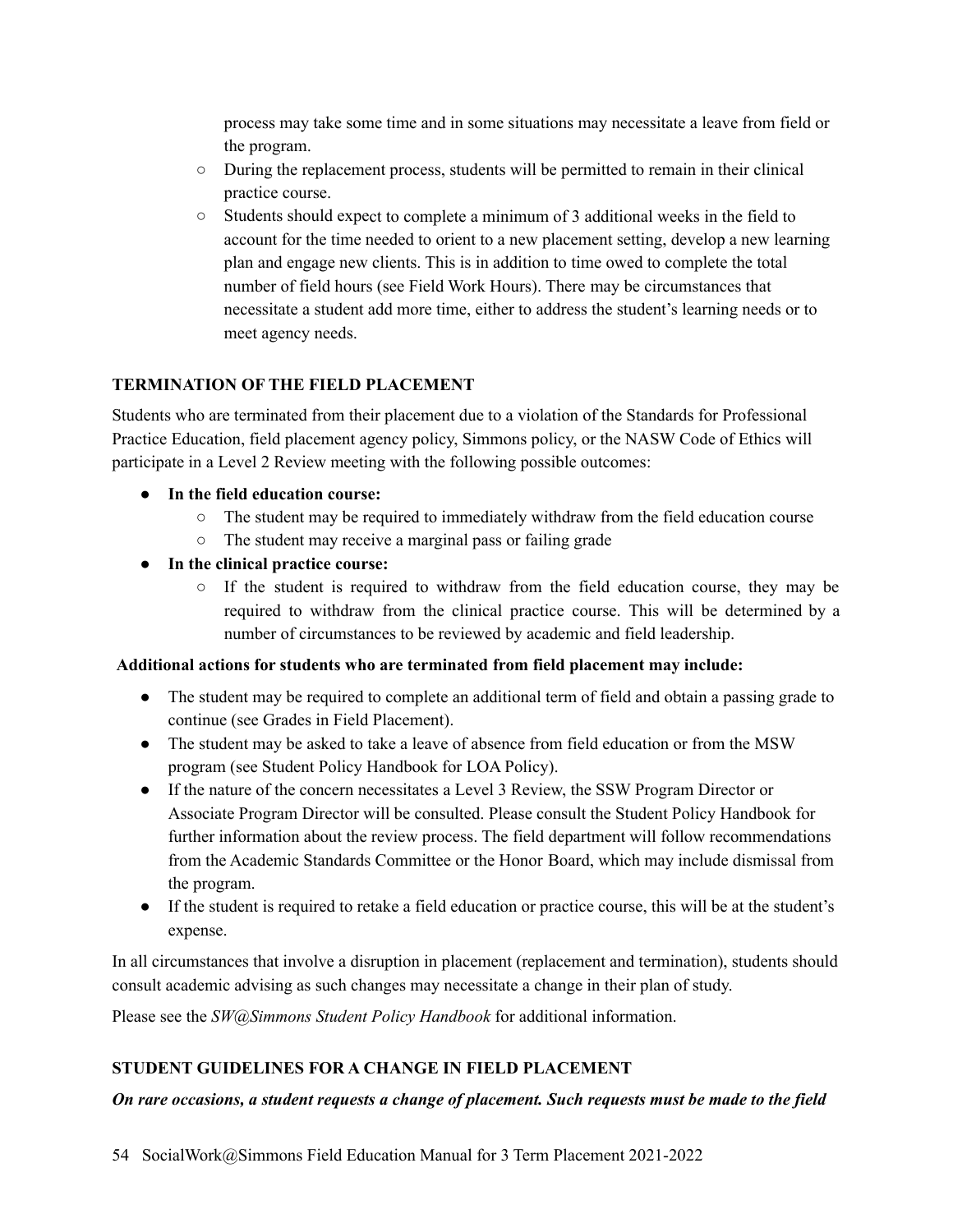*liaison who will then consult with the SW@Simmons Field Department. Students cannot leave an agency without first speaking with their field liaison and engaging in a problem resolution process, which would include a meeting with all relevant School and field placement agency representatives to develop a plan.*

The following replacement process must be followed:

- Contact your field liaison.
- ● The liaison will assess the situation and recommend a plan after conferring with their department contact with the goal of resolving the problem.
- The field liaison may arrange to meet with the student's field instructor and the student as a way to further assess the student's situation and attempt to problem solve to allow the student to stay in their current placement.
- ● If placement in a different setting is deemed necessary, it is expected that an appropriate termination process will be planned for all clients and that students will follow a professional process for bringing closure with the agency.
- ● The process of identifying and securing an alternative placement agency for the student may take several weeks. Students are expected to adhere to all placement policies during the replacement process. During this time, students are permitted to remain in their clinical practice classes.
- ● Students should expect to complete a minimum of 3 additional weeks in the field to account for the time needed to orient to a new placement setting, develop a new learning plan and engage new clients. This is in addition to time owed to complete the total number of field hours (see Field Work Hours). There may be circumstances that necessitate a student add more time, either to address the student's learning needs or to meet agency needs

## *A student who prematurely ends a field placement, without approval of the Field Department, risks receiving a failing grade or being referred to the Academic Standards Committee (see* **SW@S Student Policy Handbook***).*

 *Students should be aware that any placement disruption or replacement could have the effect of delaying their graduation date. Alternate degree conferral dates include January, March, May, July, August, and October.*

#### <span id="page-54-0"></span> **LEAVE OF ABSENCE FROM FIELD PLACEMENT**

 Students who are on leave from the program are required to complete an intent to return form at least 14 weeks before the start of the term they plan to return to the program. This form can be obtained from academic advising.

 Please see the *SW@Simmons Student Policy Handbook* for additional information pertaining to leave of absence policies.

# <span id="page-54-1"></span> **FIELD AND ACADEMIC ADVISING**

 SocialWork@Simmons is committed to maintaining a Field Education Department consisting of both full and part-time faculty and staff, as well as field liaisons dedicated to assisting online students. The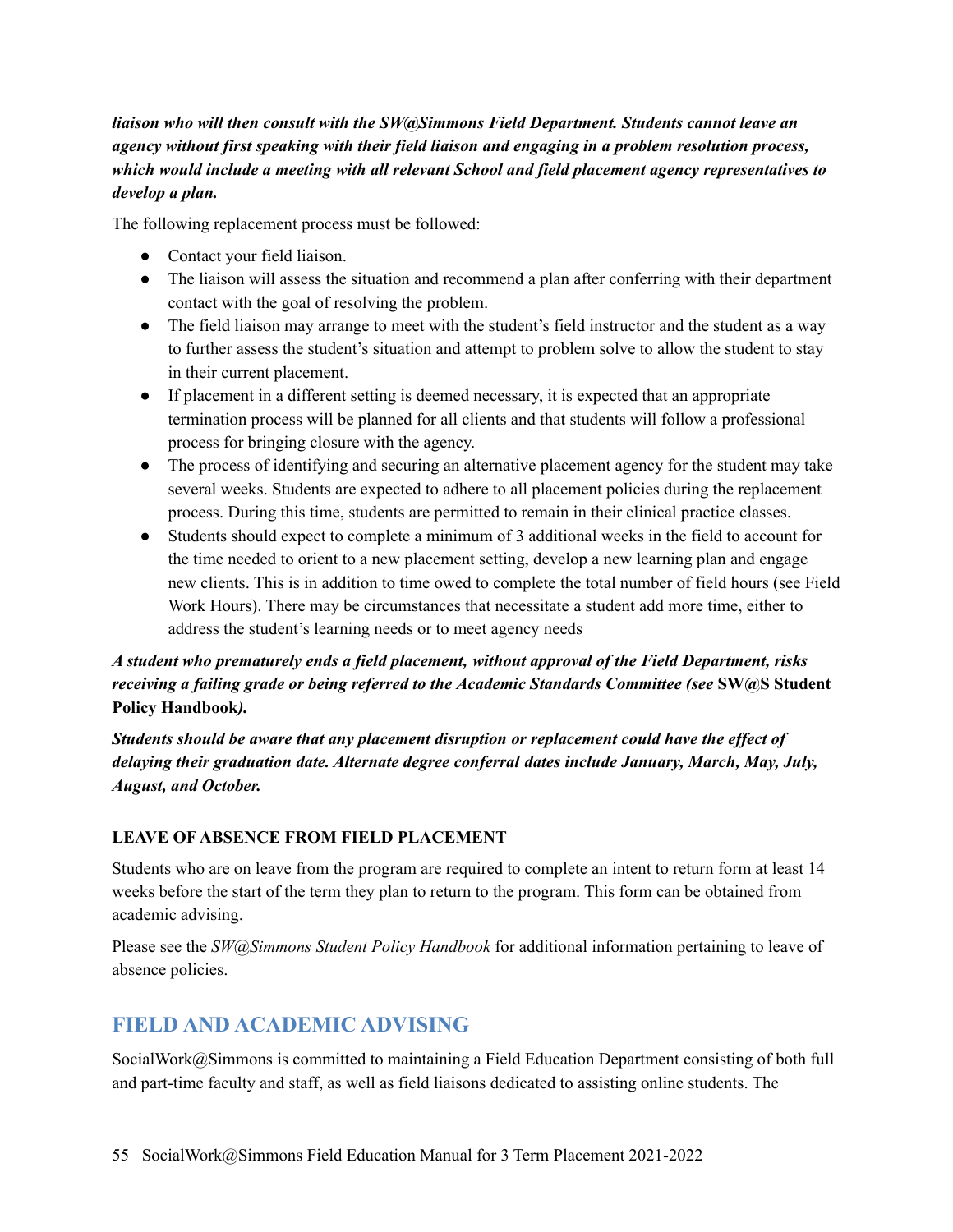Director of Field Education in collaboration with Assistant Directors, administers the Field Education Department, which comprises the field placement team and field liaisons.

## <span id="page-55-0"></span> **ROLE OF THE FIELD LIAISON**

 The purpose of field education advising is to help the student integrate and optimize learning experiences in both class and field and to facilitate the mastery of social work practice. The field liaison is responsible for collaborating with Academic Advising and the field instructor in evaluating student progress and learning, and when necessary, serves as a mediator in problem situations.

 The field liaison monitors and evaluates the educational process, supports and mentors students on their practice and professional development, and provides support to agencies in the form of consultation, mediation, advocacy, problem solving and negotiation.

The field liaison's role includes:

- Communicating regularly with students
- Assuring adequate clinical activities and other learning experiences in the placement
- Collaborating with the field instructor in the development of an individualized learning plan
- Acting as a liaison between school and agency
- Consulting around field-related problems
- Determining the student's field grade

#### <span id="page-55-1"></span>**FIELD PLACEMENT TEAM**

 The field placement team assigns each student a placement specialist who identifies and secures internship sites in students' home communities. The placement specialist's role includes:

- Verifying agency documents
- Ensuring agency documents and Affiliation Agreements are complete
- Submitting placements to faculty for review
- Sending placement details and instructions to student and field instructor

#### <span id="page-55-2"></span>**ACADEMIC ADVISORS**

 The academic advisor provides guidance in regards to concerns or conflicts that might arise with course progression, plans of study and leave(s) of absence. In addition, the academic advisor might assist with clarification of learning styles and needs, along with guidance with materials found in any of the student handbooks.

 The academic advisor serves as an advocate during the student's tenure in graduate school and helps connect the student with academic and other support. The academic advisor arranges individual and/or group meetings throughout the year in response to student needs and interests.

 The academic advising relationship is a two-way street. Students are expected to initiate contact with their advisor when they need assistance and to respond to outreach from their advisor in a timely fashion.

• Students should let their academic advisor know immediately if problems arise. Sharing as much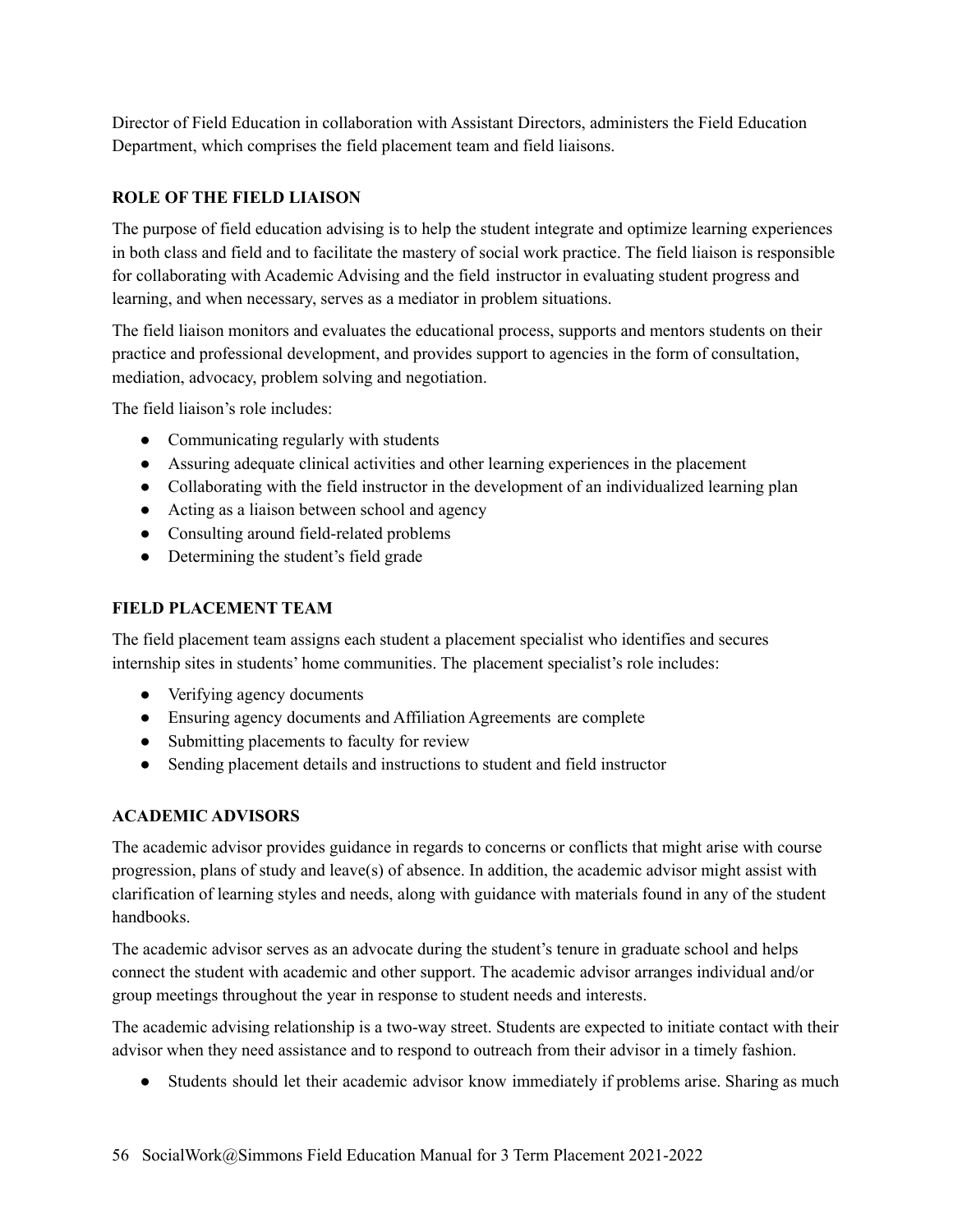as one can about her/his circumstances will enable the academic advisor to be more helpful.

- Students should respond promptly to emails and phone calls from the academic advisor.
- Students should prepare for and attend all scheduled advising meetings.

## <span id="page-56-0"></span> **STUDENTS WITH DISABILITIES/REQUESTS FOR ACCOMMODATIONS**

 The Office of Accessibility Services (OAS) is a strategy-based student support office, which serves qualified Simmons University undergraduate and graduate students to ensure equal access to Simmons University facilities, educational and co-curricular programs, campus activities, and employment opportunities. Students who wish to receive academic accommodations for this course must first register due to a documented diagnosis or disability with the OAS.

 Following registration, OAS provides eligible students with an Academic Accommodation Authorization document to share with the faculty members of their choosing to confirm their authorized accommodations. Students are not eligible to receive or use accommodations in any course until they have provided their Academic Accommodation Authorization document to the course's instructor. Accommodations are applied on a prospective basis; students are not eligible to apply accommodations on a retroactive basis.

 When the Simmons on-the-ground campus is open, the OAS is physically located on the first floor of Lefavour Hall in the Center for Student Success and is open from 8:30 am to 4:30 pm Monday through Friday. OAS services are fully available for online students via remote access. For more information about the services and accommodations available through the Office of Accessibility Services, please review the OAS website at [simmons.edu/access](http://simmons.edu/access) or write to OAS at [access@simmons.edu](mailto:access@simmons.edu).

# <span id="page-56-1"></span> **NOTICE OF NONDISCRIMINATION**

 Chartered in 1899 and opened in 1902, Simmons is first and foremost an academic community whose goals include preparing students and other members of the Simmons community to be well informed, open-minded, and respectful of the values and diversity of others.

Simmons is, therefore, committed to the following principles:

- ● We support equal educational and employment opportunities for all persons, based on each individual's qualifications and fitness, and we seek to administer our university policies without regard to race, color, sex, sexual orientation, gender identity, marital or parental status, religion, age, national or ethnic origin, socio-economic status, ancestry, disability, veterans' status or genetic predisposition.
- ● We strive to administer our educational programs and activities, as well as the employment opportunities we provide, in accordance with all relevant state and federal requirements and implementing regulations. This includes, but is not limited to, Titles VI and VII of the Civil Rights Act of 1964, Title IX of the Education Amendments of 1972, the Age Discrimination Act of 1975, Section 504 of the Rehabilitation Act of 1973, and Titles I and III of the Americans with Disabilities Act of 1990 and the ADA Amendments Act of 2008, the Massachusetts Equal Rights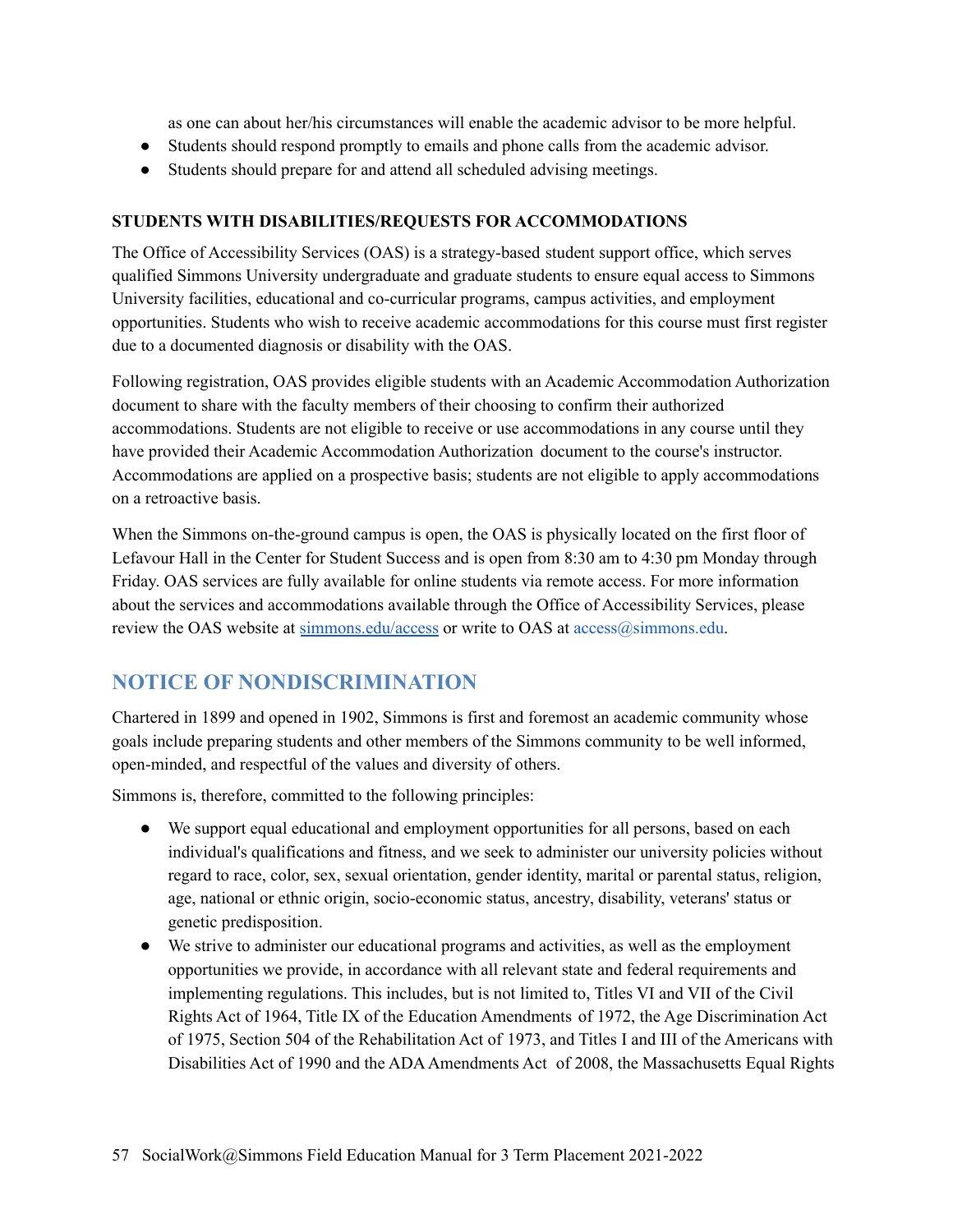Law (M.G.L. 93, Section 102 et seq.), and Equal Pay Act, and Chapter 151B of the General Laws of Massachusetts, as amended.

- ● We are committed to making our programs and activities accessible to individuals with disabilities, including our online/digital services and offerings. We recognize that in the virtual/online learning environment, technology-dependent teaching and learning processes may create unique and unanticipated access barriers. We encourage individuals to contact us if an obstacle to access is found to exist. (See below for how to do so.)
- ● We seek to build and maintain a Simmons where the diversity of our community members is met with understanding, respect, and encouragement, and where unlawful discrimination, harassment and retaliation by any member of the administration, faculty, staff, or student body against any other individual will be investigated, evaluated and redressed. The College does not tolerate unlawful discrimination or harassment of its employees or students or retaliation against those who report incidents of unlawful behavior or those who cooperate in the investigation of such complaints.

## <span id="page-57-0"></span> **Simmons Title IX Sexual Harassment Policy for Students, Faculty, Staff, and Visitors**

 Title IX Federal law states that all students have the right to an education free of gender-based discrimination. Title IX requires Simmons to respond to reports of sexual harassment, which under the Title IX regulations includes:

a) quid pro quo harassment of an individual by an employee;

 (b) unwelcome conduct determined "by a reasonable person to be *so severe, pervasive, and objectively offensive*" as to deny a person equal access to Simmons' education programs and/or activities (including employment); or

(c) sexual assault, dating violence, domestic violence, or stalking.

 The Simmons Title IX Policy and a list of resources can be found here: [https://internal.simmons.edu/students/general-information/title-ix/gender-based-misconduct-policy-for-stu](https://internal.simmons.edu/students/general-information/title-ix/gender-based-misconduct-policy-for-students-faculty-staff-and-visitors) [dents-faculty-staff-and-visitors.](https://internal.simmons.edu/students/general-information/title-ix/gender-based-misconduct-policy-for-students-faculty-staff-and-visitors)

 Additionally, the University has a Consensual Relationships Policy prohibiting intimate, romantic or sexual relationships between students, faculty, staff, contract employees of the University, teacher's assistants, and supervisors at internship/field placement sites.

 To make a report under our Title IX policy, please contact the Simmons Title IX Coordinator: Gretchen Groggel Ralston, AVP & Associate General Counsel [gretchen.groggelralston@simmons.edu,](mailto:gretchen.groggelralston@simmons.edu) MCB C 208, 617-521-2768

#### <span id="page-57-1"></span> **Reporting Sexual Misconduct**

 If you believe you have been subjected to gender-based misconduct (sexual harassment, sexual violence, gender discrimination, stalking, exploitation), please contact our Title IX Coordinator, at (617) 521-2768.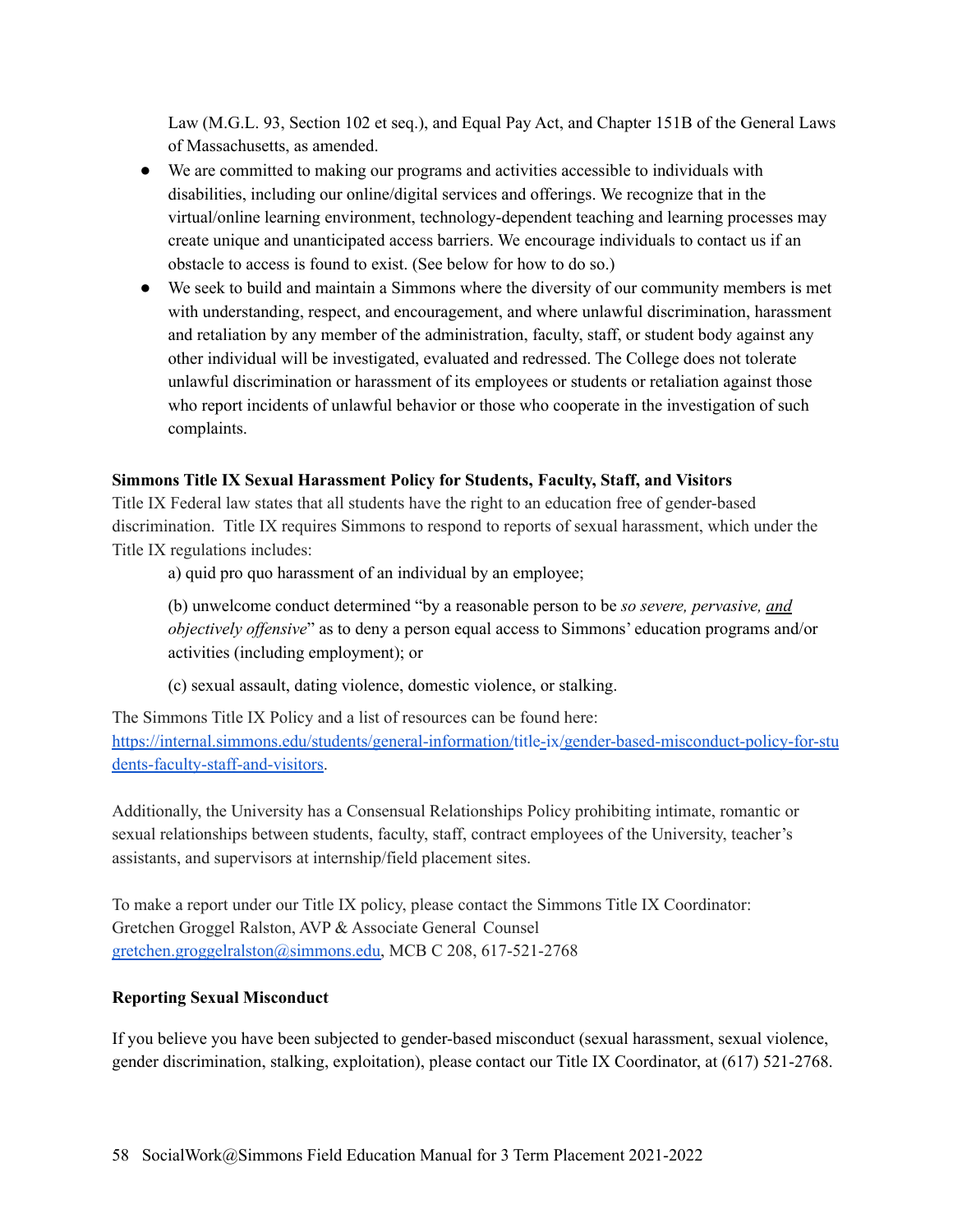#### <span id="page-58-0"></span> **Students Reporting Discrimination or Retaliation**

 If you are a student and you believe you have been subjected to unlawful discrimination or retaliation, please contact the Dean of your College, the Director of your Program or the Dean for Student Life. The Dean for Student Life can be found in C-115 of the Main Campus Building and at 617-521-2117.

#### <span id="page-58-1"></span> **Reporting a web/online accessibility barrier**

Please use this form: <http://www.simmons.edu/report-barrier>

We are committed to making our programs and activities accessible to all individuals.

#### <span id="page-58-2"></span> **For Advice on Whom to Contact about a Concern or Incident**

 If you are unsure of where to bring complaints or concerns about unlawful discrimination, harassment or retaliation, please contact the Office of the General Counsel in E-200 in the Main Campus Building or call 617-521-2276.

# <span id="page-58-3"></span>**GENDER-BASED MISCONDUCT POLICY**

This **[Gender-Based](https://www.simmons.edu/your-simmons/commitment-inclusivity/title-ix/gender-based-misconduct-policy) Misconduct Policy** ("Policy") governs all community members, including undergraduate and graduate students, faculty, staff, those employed by others but working on the Simmons campus, and visitors to Simmons. The Policy defines the behavior that Simmons identifies as prohibited gender-based misconduct, the process for addressing such conduct, and the potential sanctions for engaging in prohibited conduct. This Policy expressly prohibits sexual harassment, sexual assault, sexual exploitation, stalking, and intimate partner violence.

In addition to the foregoing, the Policy and the Simmons Title IX website also:

- Explain how to report incidents of gender-based misconduct to Simmons.
- ● Detail the process for assessing, investigating, and resolving complaints of gender-based misconduct, including the implementation of interim measures when appropriate, and the use of sanctions against those who violate the Policy.
- ● Identify on and off campus resources available to individuals impacted by gender-based misconduct, and how to access those resources.
- ● Identify Simmons's Title IX Coordinator and Deputy Title IX [Coordinators](https://www.simmons.edu/your-simmons/commitment-inclusivity/title-ix/title-ix-coordinators-and-team-members) and other members of the Title IX [team](https://www.simmons.edu/your-simmons/commitment-inclusivity/title-ix/title-ix-coordinators-and-team-members).

The Simmons Gender-Based Misconduct Policy can be found [here](https://www.simmons.edu/your-simmons/commitment-inclusivity/title-ix/gender-based-misconduct-policy). If you have any questions about the Policy, please contact the Title IX Coordinator or other member of the Title IX Team.

## <span id="page-58-4"></span>**STUDENT PROFESSIONAL LIABILITY INSURANCE**

 The University carries a blanket insurance policy with the United Educators. The policy covers each student in field placement. The limits of liability are \$1,000,000 for each claim and \$3,000,000 aggregate.